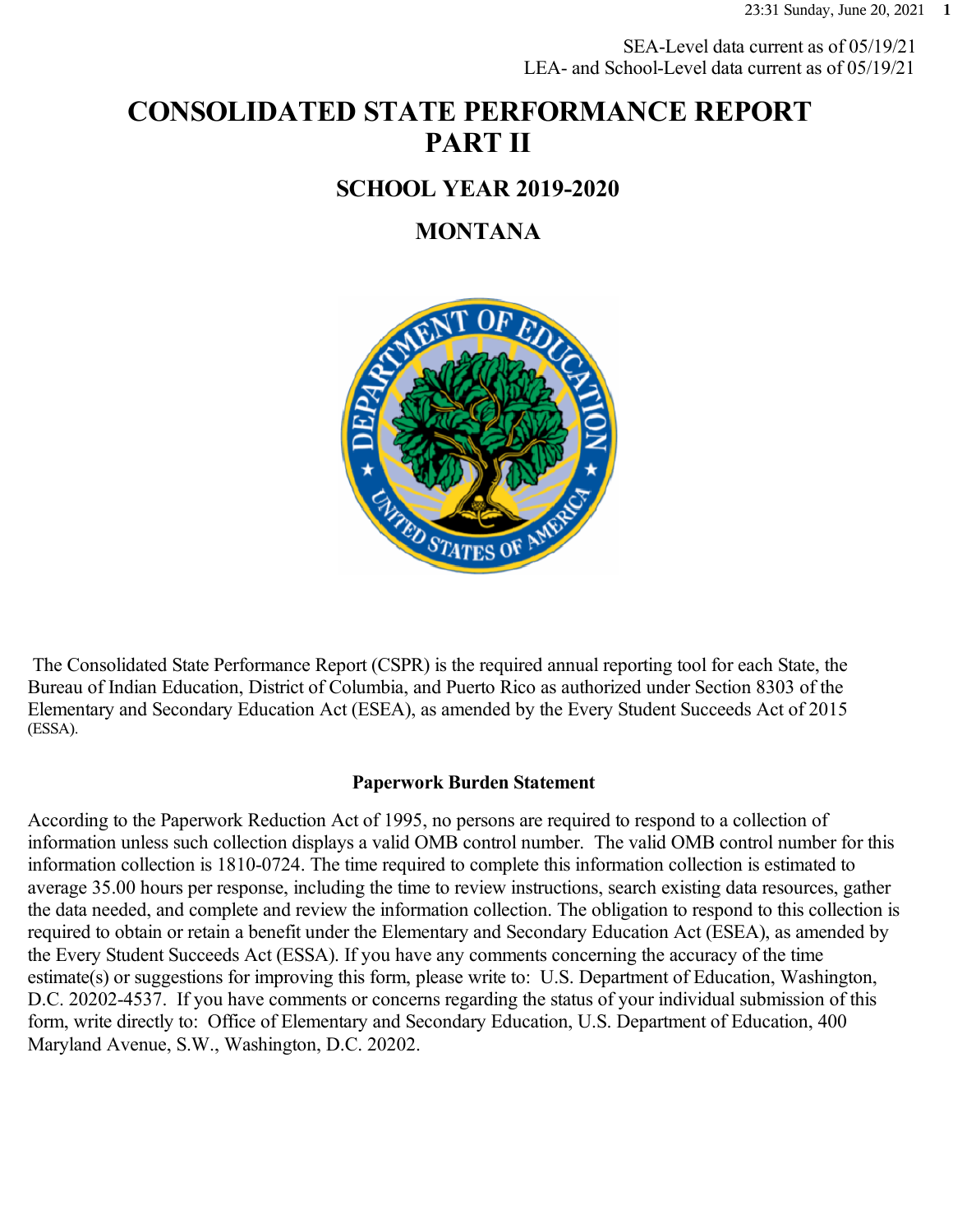# **2.1 ACCOUNTABILITY**

# **2.1.4 Section 1003 of the ESEA School Improvement Funds**

In the tables below, provide the amount of Section 1003 funds of the ESEA allocated to each district and school.

# **2.1.4.1 Section 1003 of the ESEA Allocations to LEAs**

For each LEA receiving a 1003(a) allocation, list the amount of the allocation.

Populated with SCH-LEVEL FS132/DG794

Data published outside of report

# **2.1.4.2 Section 1003 of the ESEA Allocations to Schools**

For each school receiving a Section 1003(a) allocation of the ESEA, list the amount of the allocation.

Populated with SCH-LEVEL FS132/DG794

Data published outside of report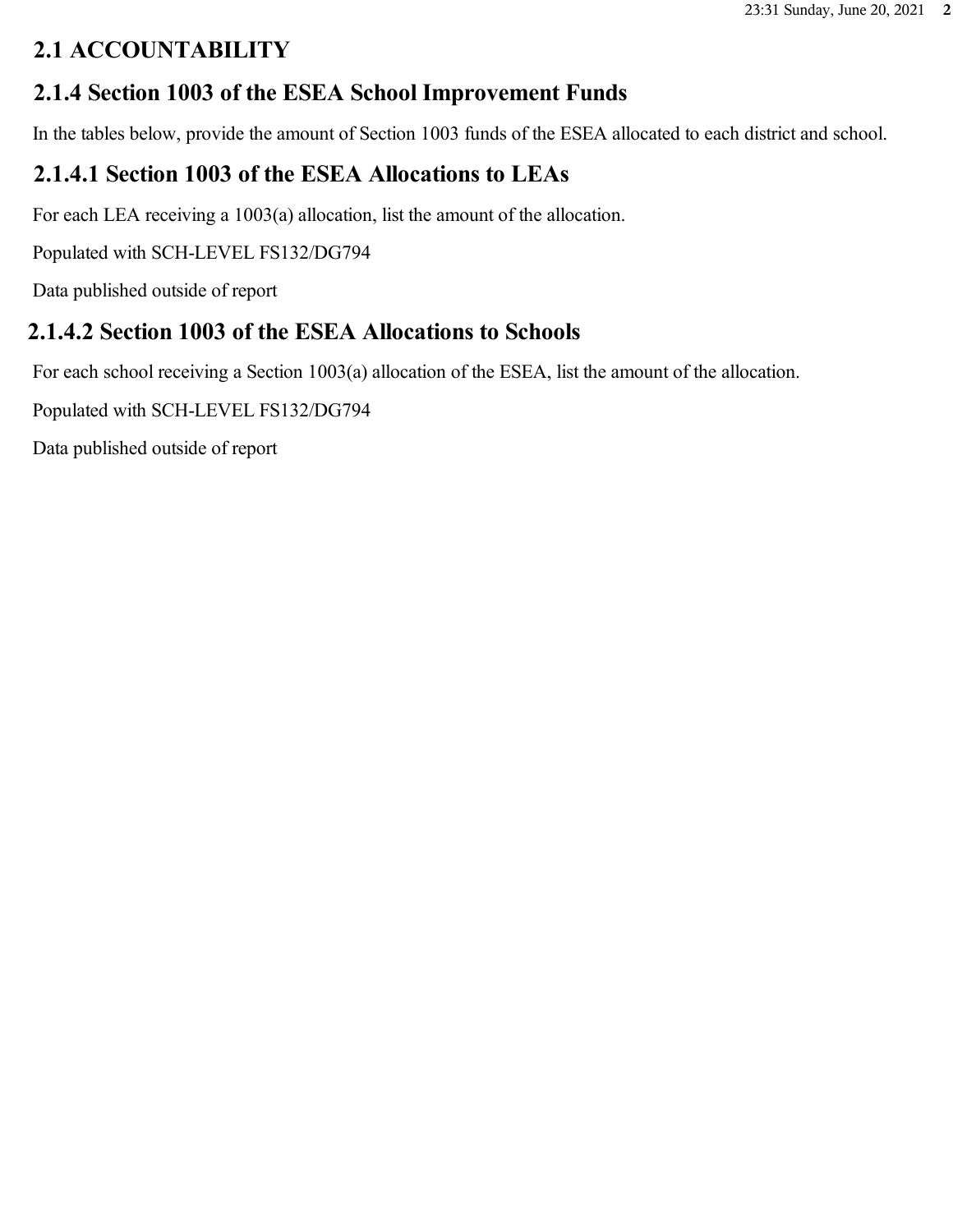### **2.2 GRADUATION RATES AND POSTSECONDARY ENROLLMENT**

This section collects data on graduation rates and rates of postsecondary enrollment.

### **2.2.1 Four Year Adjusted Cohort Graduation Rates**

In the table below, provide the state's four year adjusted cohort graduation rates for the current reporting period.

Populated with SEA-LEVEL FS150/DG695 and FS151/DG696

| <b>State</b>   | <b>Student Group</b>                      | #<br>of<br><b>Graduates</b> | #<br>of<br><b>Students</b><br>in<br>Cohort | <b>Graduation</b><br>Rate |
|----------------|-------------------------------------------|-----------------------------|--------------------------------------------|---------------------------|
| <b>MONTANA</b> | All students                              | 8999                        | 10477                                      | 85.89                     |
| <b>MONTANA</b> | American Indian or Alaska Native          | 794                         | 1163                                       | 68.27                     |
| <b>MONTANA</b> | Asian                                     | 93                          | 99                                         | 93.94                     |
| <b>MONTANA</b> | Native Hawaiian or Other Pacific Islander | 17                          | 21                                         | 80.95                     |
| <b>MONTANA</b> | Black or African American                 | 74                          | 96                                         | 77.08                     |
| <b>MONTANA</b> | Hispanic or Latino                        | 398                         | 486                                        | 81.89                     |
| <b>MONTANA</b> | White                                     | 7336                        | 8270                                       | 88.71                     |
| <b>MONTANA</b> | Two or more races                         | 287                         | 342                                        | 83.92                     |
| <b>MONTANA</b> | Children with Disabilities (IDEA)         | 969                         | 1284                                       | 75.47                     |
| <b>MONTANA</b> | <b>English Learners</b>                   | 252                         | 385                                        | 65.45                     |
| <b>MONTANA</b> | Economically disadvantaged students       | 3779                        | 4921                                       | 76.79                     |
| <b>MONTANA</b> | Children in foster care                   | 49                          | 69                                         | 71.01                     |
|                | MONTANA Children who are homeless         | 423                         | 675                                        | 62.67                     |

#### **Frequently Asked Questions (FAQs) on graduation rates:**

What is the adjusted cohort graduation rate? The adjusted cohort graduation rate is described in sections 8101(23) and 8101(25) of the ESEA.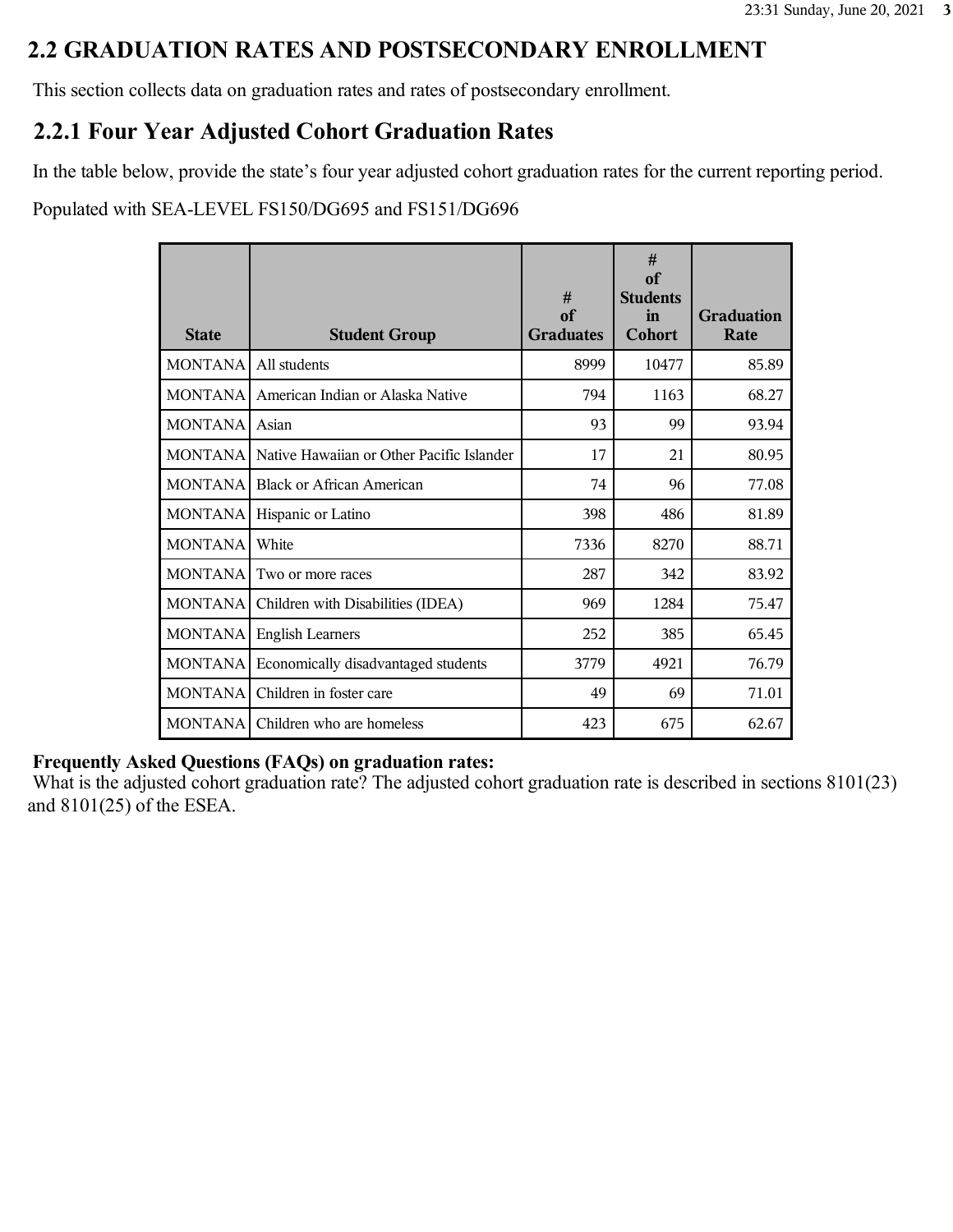# **2.2.2 Postsecondary Enrollment**

In the table below, provide counts of students who enrolled in programs of postsecondary education during the current reporting period.

| <b>State</b>   | <b>Student Group</b>                      | #<br><b>Enrolled</b><br>in an<br><b>IHE</b> | #<br><b>Not</b><br><b>Enrolled</b><br>in an<br><b>IHE</b> | #<br>for which<br>data are<br>unavailable | <b>Total</b> |
|----------------|-------------------------------------------|---------------------------------------------|-----------------------------------------------------------|-------------------------------------------|--------------|
| <b>MONTANA</b> | All students                              | 4156                                        | $\Omega$                                                  | 5127                                      | 9283         |
| <b>MONTANA</b> | American Indian or Alaska Native          | 196                                         | $\Omega$                                                  | 588                                       | 784          |
| <b>MONTANA</b> | Asian                                     | 33                                          | $\theta$                                                  | 40                                        | 73           |
| <b>MONTANA</b> | Native Hawaiian or Other Pacific Islander | 5                                           | $\Omega$                                                  | 22                                        | 27           |
| <b>MONTANA</b> | <b>Black or African American</b>          | 34                                          | $\theta$                                                  | 57                                        | 91           |
| <b>MONTANA</b> | Hispanic or Latino                        | 132                                         | $\Omega$                                                  | 233                                       | 365          |
| <b>MONTANA</b> | White                                     | 3659                                        | $\theta$                                                  | 4036                                      | 7695         |
| <b>MONTANA</b> | Two or more races                         | 97                                          | $\theta$                                                  | 151                                       | 248          |
| <b>MONTANA</b> | Female                                    | 2224                                        | $\Omega$                                                  | 2380                                      | 4604         |
| <b>MONTANA</b> | Male                                      | 1932                                        | $\Omega$                                                  | 2747                                      | 4679         |
| <b>MONTANA</b> | Children with Disabilities (IDEA)         | 185                                         | $\theta$                                                  | 765                                       | 950          |
| <b>MONTANA</b> | <b>English Learners</b>                   | 12                                          | $\theta$                                                  | 89                                        | 101          |
| <b>MONTANA</b> | Economically disadvantaged students       | 892                                         | $\Omega$                                                  | 2120                                      | 3012         |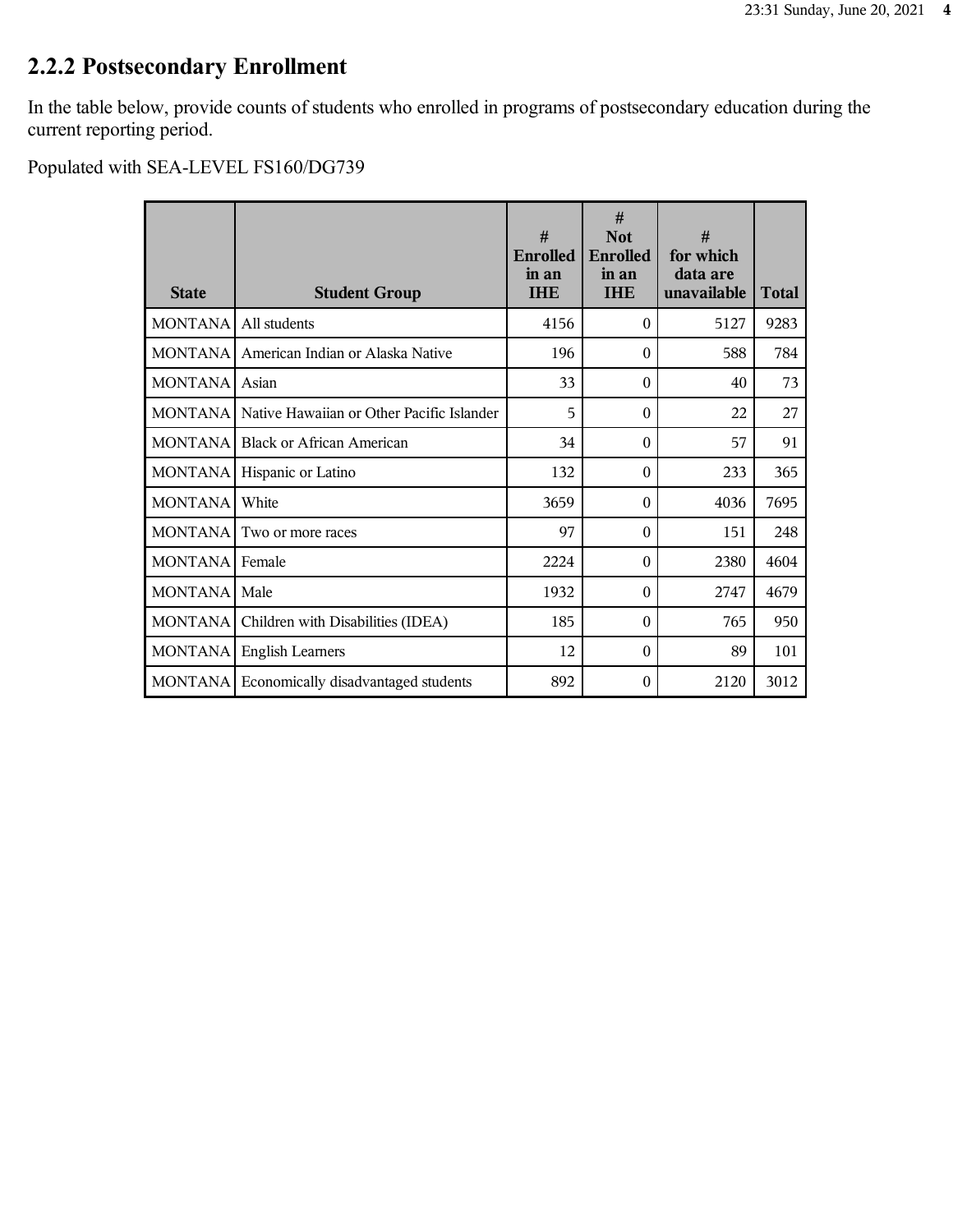# **2.3 TITLE I, PART A PROGRAM PARTICIPATION**

The following sections collect data on students participating in Title I, Part A by various student characteristics.

# **2.3.1 Student Participation in Public Title I, Part A by Special Services or Programs**

In the table below, provide the number of public school students served by either Public Title I Schoolwide Programs (SWPs) or Targeted Assistance programs (TAS) at any time during the regular school year for each category listed. Count each student only once in each category even if the student participated during more than one term or in more than one school or district in the State. Count each student in as many of the categories that are applicable to the student. Include pre-kindergarten through grade 12. Do not include the following individuals: (1) adult participants of adult literacy programs funded by Title I, (2) private school students participating in Title I programs operated by local educational agencies, or (3) students served in Part A local neglected programs.

| <b>State</b>   | <b>Special Services or</b><br><b>Programs</b> | <b>Students</b><br><b>Served</b> |
|----------------|-----------------------------------------------|----------------------------------|
|                | MONTANA Children with disabilities (IDEA)     | 11770                            |
| <b>MONTANA</b> | English learners                              | 3076                             |
|                | MONTANA   Homeless students                   | 3002                             |
| <b>MONTANA</b> | Migrant students                              | 397                              |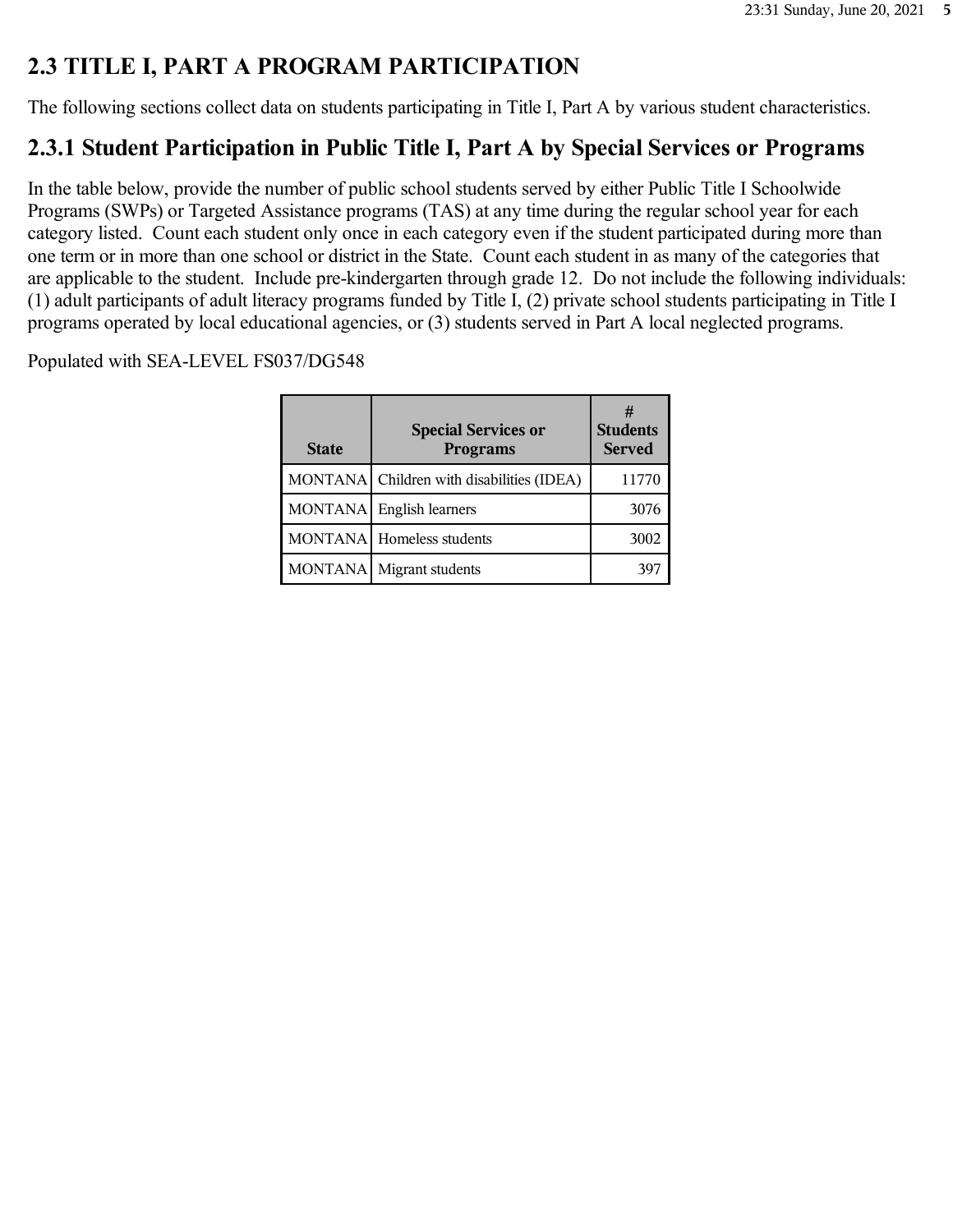### **2.3.2 Student Participation in Public Title I, Part A by Racial/Ethnic Group**

In the table below, provide the unduplicated number of public school students served by either Title I SWP or TAS at any time during the regular school year. Each student should be reported in only one racial/ethnic category. Include pre-kindergarten through grade 12. The total number of students served will be calculated automatically.

Do not include: (1) adult participants of adult literacy programs funded by Title I, (2) private school students participating in Title I programs operated by local educational agencies, or (3) students served in Part A local neglected programs.

| <b>State</b>   | Race<br><b>Ethnicity</b>                  | #<br><b>Students</b><br><b>Served</b> |
|----------------|-------------------------------------------|---------------------------------------|
| <b>MONTANA</b> | American Indian or Alaska Native          | 14589                                 |
| <b>MONTANA</b> | Asian                                     | 441                                   |
| <b>MONTANA</b> | Black or African American                 | 610                                   |
| <b>MONTANA</b> | Hispanic or Latino                        | 4144                                  |
| <b>MONTANA</b> | Native Hawaiian or Other Pacific Islander | 137                                   |
| <b>MONTANA</b> | Total                                     | 72111                                 |
| <b>MONTANA</b> | Two or more races                         | 3451                                  |
| MONTANA        | White                                     | 48739                                 |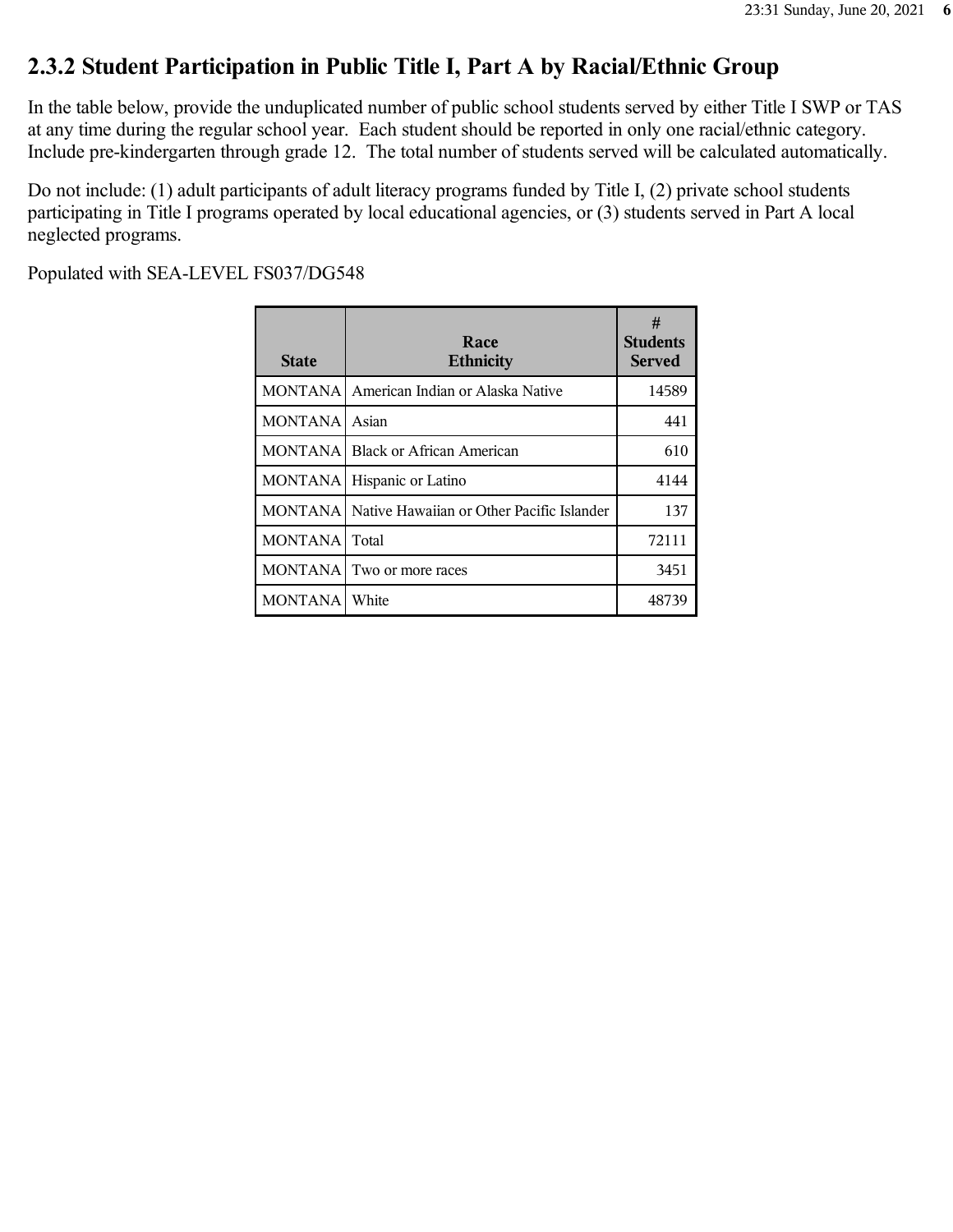# **2.3.3 Student Participation in Title I, Part A by Grade Level**

In the table below, provide the unduplicated number of students participating in Title I, Part A programs by grade level and by type of program: Title I public TAS, Title I SWP, private school students participating in Title I programs (private), and Part A local neglected programs (local neglected).

| <b>State</b>   | Age<br>Grade                     | <b>Public</b><br><b>SWP</b> | <b>Public</b><br><b>TAS</b> | Local<br><b>Neglected</b> | Private        | <b>Total</b> |
|----------------|----------------------------------|-----------------------------|-----------------------------|---------------------------|----------------|--------------|
| MONTANA        | Age 3 through 5 (Not Kindergarte | 1574                        | $\theta$                    | $\theta$                  | 26             | 1600         |
| <b>MONTANA</b> | Age Birth through 2              | $\theta$                    | $\theta$                    | $\theta$                  | $\overline{2}$ | 2            |
| <b>MONTANA</b> | Grade 1                          | 5209                        | 896                         | 3                         | 127            | 6235         |
| <b>MONTANA</b> | Grade 10                         | 4233                        | 488                         | 23                        | 114            | 4858         |
| <b>MONTANA</b> | Grade 11                         | 3904                        | 356                         | 17                        | 110            | 4387         |
| <b>MONTANA</b> | Grade 12                         | 3485                        | 283                         | 12                        | 85             | 3865         |
| MONTANA        | Grade 2                          | 5170                        | 893                         | $\overline{2}$            | 130            | 6195         |
| MONTANA        | Grade 3                          | 5092                        | 983                         | 6                         | 126            | 6207         |
| <b>MONTANA</b> | Grade 4                          | 5117                        | 792                         | 10                        | 151            | 6070         |
| <b>MONTANA</b> | Grade 5                          | 5349                        | 812                         | 6                         | 120            | 6287         |
| <b>MONTANA</b> | Grade 6                          | 5037                        | 649                         | 7                         | 122            | 5815         |
| MONTANA        | Grade 7                          | 4673                        | 653                         | 6                         | 144            | 5476         |
| <b>MONTANA</b> | Grade 8                          | 4622                        | 545                         | 8                         | 129            | 5304         |
| <b>MONTANA</b> | Grade 9                          | 4223                        | 588                         | 10                        | 99             | 4920         |
| <b>MONTANA</b> | Kindergarten                     | 6197                        | 791                         | $\overline{2}$            | 134            | 7124         |
| <b>MONTANA</b> | Total                            | 63885                       | 8729                        | 112                       | 1623           | 74349        |
| <b>MONTANA</b> | Ungraded                         | $\mathbf{0}$                | $\mathbf{0}$                | $\boldsymbol{0}$          | 4              | 4            |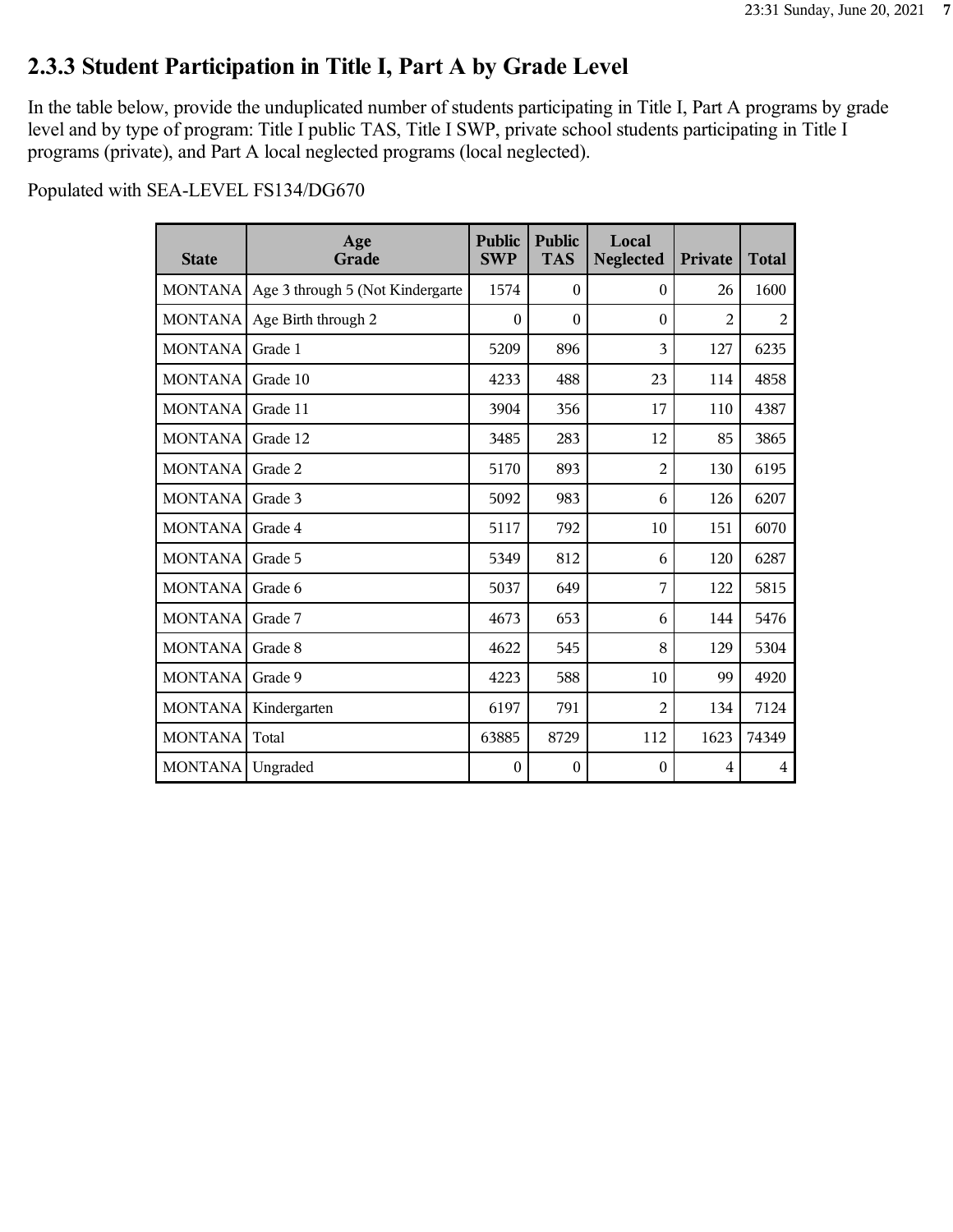# **2.4 EDUCATION OF MIGRATORY CHILDREN**

This section collects data on the Migrant Education Program (MEP) (Title I, Part C) for the performance period of September 1, 2018 through August 31, 2019. This section is composed of the following subsections:

•Population data of eligible migratory children

•Academic data of eligible migratory students

•Data of migratory children served during the performance period

•School data

•Project data

•Personnel data

Report a child in the age/grade category in which the child spent the majority of their time while residing in the State during the performance period.

There are two exceptions to this rule:

1. A child who turns 3 during the performance period is reported as "Age 3 through 5 (not Kindergarten)," only if the child's residency in the state was verified after the child turned 3.

2. A child who turns 22 years of age during the performance is reported at the appropriate age/grade category for the performance period.

### **2.4.1 Migratory Child Counts**

This section collects the Title I, Part C, MEP child counts which States are required to provide and may be used to determine the annual State allocations under Title I, Part C. The child counts should reflect the performance period of September 1, 2019 through August 31, 2020. This section also collects a report on the procedures used by States to produce true, reliable, and valid child counts.

To provide the child counts, each State Education Agency (SEA) should have implemented sufficient procedures and internal controls to ensure that it is counting only those children who are eligible for the MEP. Such procedures are important to protecting the integrity of the State's MEP because they permit the early discovery and correction of eligibility problems and thus help to ensure that only eligible migratory children are counted for funding purposes and are served. If an SEA has reservations about the accuracy of its child counts, it must disclose known data limitations to the Department, and explain how and when it will resolve data quality issues through corrective actions in the box below, which precedes Section 2.3.1.1 Category 1 Child Count.

Note: In submitting this information, the Authorizing State Official must certify that, to the best of his/her knowledge, the State has taken action to ensure that the child counts and information contained in the report are true, reliable, and valid and that any false Statement provided is subject to fine or imprisonment pursuant to 18 U.S.C. §1001.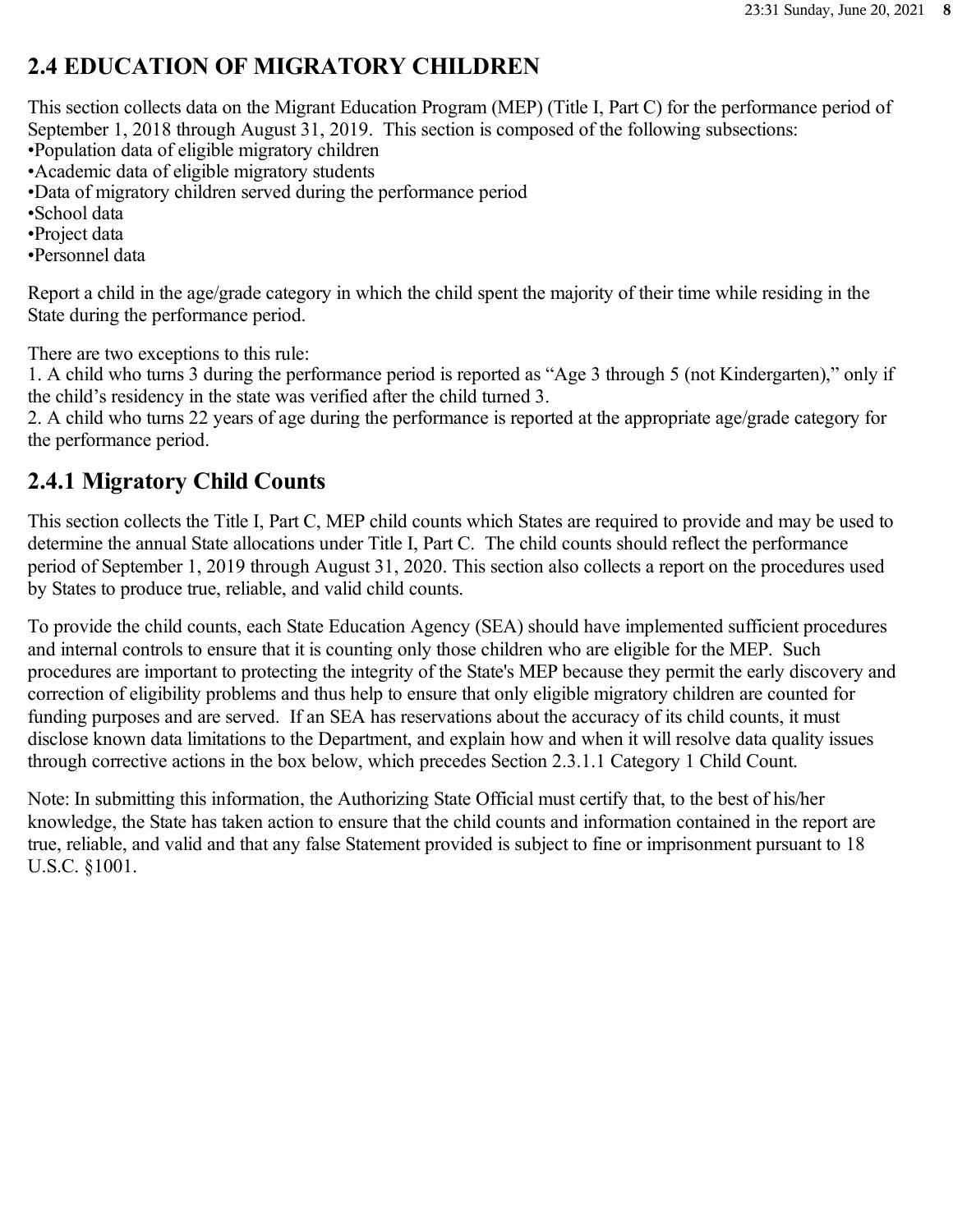#### **FAQs on Child Count:**

a. How is "out-of-school" defined? Out-of-school means children up through age 21 who are entitled to a free public education in the State but are not currently enrolled in a K-12 institution. This term could include students who have dropped out of school, youth who are working on a high school equivalency diploma (HSED) outside of a K-12 institution, and youth who are "here-to-work" only. It would not include children in preschool, nor does it include temporary absences (e.g., summer/intersession, suspension or illness). Enrollment in school is not a condition affecting eligibility for the MEP. Therefore, out-of-school youth who meet the definition of a "migratory child" are eligible for the MEP.

b. How is "ungraded" defined? Ungraded means the children are served in an educational unit that has no separate grades. For example, some schools have primary grade groupings that are not traditionally graded or ungraded groupings for children with learning disabilities (IDEA). In some cases, ungraded students may also include special education children (IDEA), transitional bilingual students, students working on a HSED through a K-12 institution, or those in a correctional setting. (Do not count students working on a HSED outside of a K-12 institution as ungraded; these students are counted as out-of-school youth.)

c. How is reporting a child "in the age/grade category in which s/he spent the majority of his/her time while residing in the State" defined? A State must report a child in only one age/grade category in which the child spent the majority of his/her time while residing in the State. For example, a migratory child resided in State A for three months and in State B for nine months in SY2018-19. While in State A, the child enrolled in ninth grade for two months and in tenth grade for one month. Therefore, State A will report the child in the age/grade category of ninth grade, because the child spent the majority of his/her time in ninth grade in State A. In State B, the child enrolled in eighth grade for one month and in ninth grade for eight months. Therefore, State B will report the child in the age/grade category of ninth grade, because the child spent the majority of his/her time in ninth grade in State B.

In the space below, discuss any concerns about the accuracy of the reported child counts or the underlying eligibility determinations on which the counts are based and how and when these concerns will be resolved.

#### **Comments**

There are no concerns about the accuracy of the reported child counts submitted by the Montana Office of Public Instruction Title I Part C MEP for the 2019-20 reporting period. Strict adherence to statutory definitions of student eligibility and annual rigorous training of all MEP field staff involved in Identification and Recruitment, Data Entry, Migrant Specific Data Base Programming for the New Generation System, and SEA data analysis ensure confidence in the accuracy of the reported child counts and other required reporting.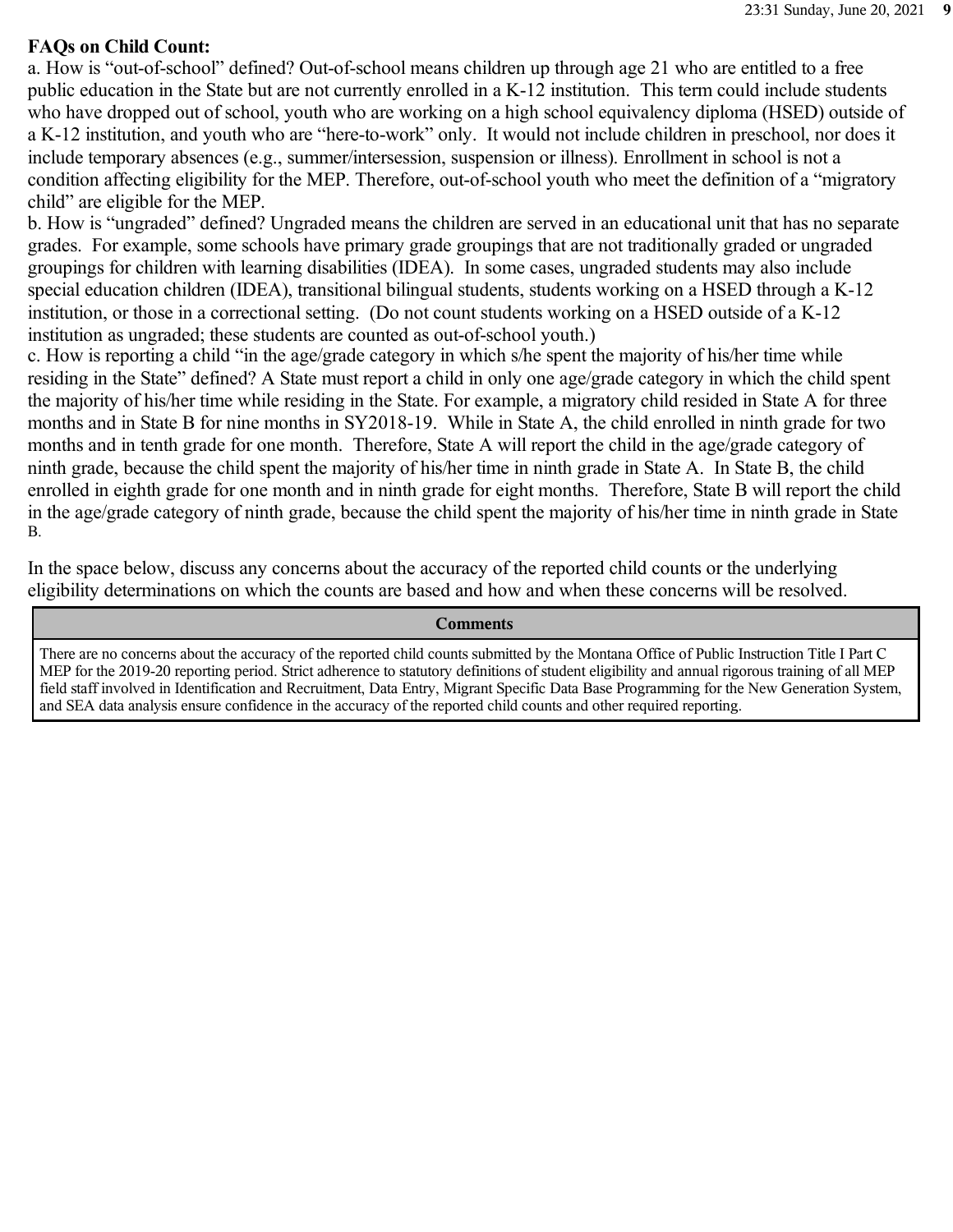### **2.4.1.1 Category 1 Child Count (Eligible Migratory Children)**

In the table below, enter the unduplicated statewide number by age/grade of eligible migratory children age 3 through 21 who, within 3 years of making a qualifying move, resided in your State for one or more days during the performance period of September 1, 2019 through August 31, 2020. This figure includes all eligible migratory children who may or may not have received MEP services. Count a child who moved from one age/grade level to another during the performance period only once in the age/grade category in which s/he spent the majority of his/her time while residing in the State, during the performance period. The unduplicated statewide total count is calculated automatically.

Do not include children age birth through 2 years.

| <b>State</b>   | Age<br>Grade                     | Eligible<br><b>Migratory</b><br><b>Children</b> |
|----------------|----------------------------------|-------------------------------------------------|
| <b>MONTANA</b> | Age 3 through 5 (Not Kindergarte | 126                                             |
| <b>MONTANA</b> | Kindergarten                     | 62                                              |
| <b>MONTANA</b> | Grade 1                          | 70                                              |
| <b>MONTANA</b> | Grade 2                          | 79                                              |
| <b>MONTANA</b> | Grade 3                          | 91                                              |
| <b>MONTANA</b> | Grade 4                          | 71                                              |
| <b>MONTANA</b> | Grade 5                          | 80                                              |
| <b>MONTANA</b> | Grade 6                          | 88                                              |
| <b>MONTANA</b> | Grade 7                          | 73                                              |
| <b>MONTANA</b> | Grade 8                          | 80                                              |
| <b>MONTANA</b> | Grade 9                          | 61                                              |
| <b>MONTANA</b> | Grade 10                         | 67                                              |
| <b>MONTANA</b> | Grade 11                         | 55                                              |
| <b>MONTANA</b> | Grade 12                         | 47                                              |
| <b>MONTANA</b> | Ungraded                         | 0                                               |
| <b>MONTANA</b> | Out of school                    | 15                                              |
| <b>MONTANA</b> | Total                            | 1065                                            |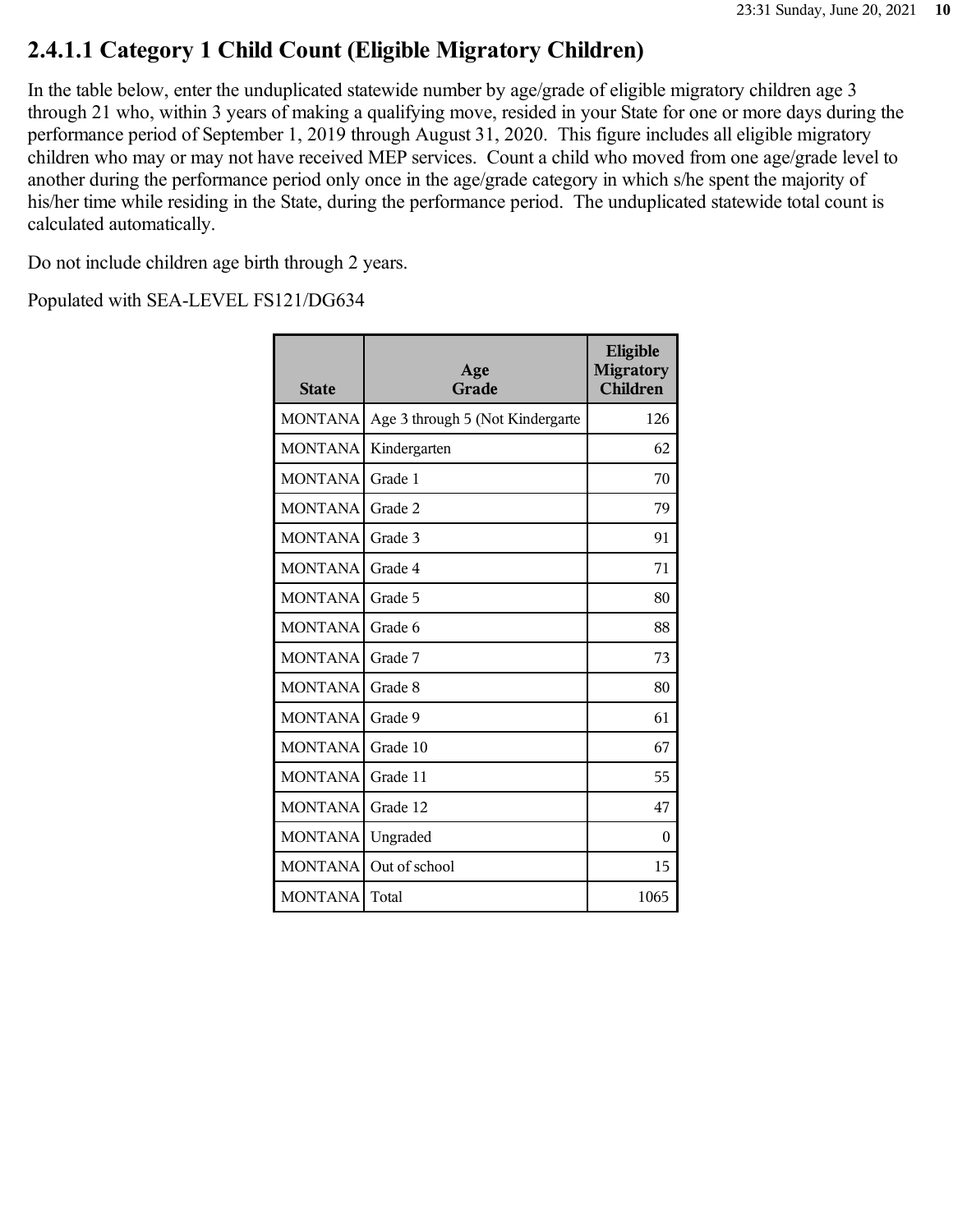### **2.4.1.2 Category 1 Child Count Increases/Decreases**

In the space below, explain any increases or decreases from last year in the number of students reported for Category 1 greater than 10 percent.

#### **Comments**

The decrease of 58 eligible children in the 2019-20 child count is less than 10%. The Category 1 count of eligible migrant students in Montana during the 19-20 performance period is 1,065. The count of eligible migrant students in Montana during the 18-19 performance period was 1123. It is our understanding that the larger of the two counts will be used for funding purposes as per the following USED notice: On Dec. 4, 2020, the President signed into law H.R. 8472, the  $\Box$ Impact Aid Coronavirus Relief Act [lnks.gd]. $\Box$ This Act directs the Secretary of Education to use Migrant Education Program (MEP) child count data from school year 2018-19 or 2019-20, whichever data are greater, to determine Title I, Part C MEP award amounts for fiscal year 2021 and any subsequent year in which 2019-20 child count data would have otherwise been required to be used by law.

### **2.4.1.3 Birth through Two Child Count**

In the table below, enter the unduplicated statewide number of eligible migratory children from birth through age 2 who, within 3 years of making a qualifying move, resided in your State for one or more days during the performance period of September 1, 2019 through August 31, 2020.

| <b>State</b> | Age<br>Grade                  | Eligible<br>Migratory<br><b>Children</b> |
|--------------|-------------------------------|------------------------------------------|
|              | MONTANA   Age Birth through 2 |                                          |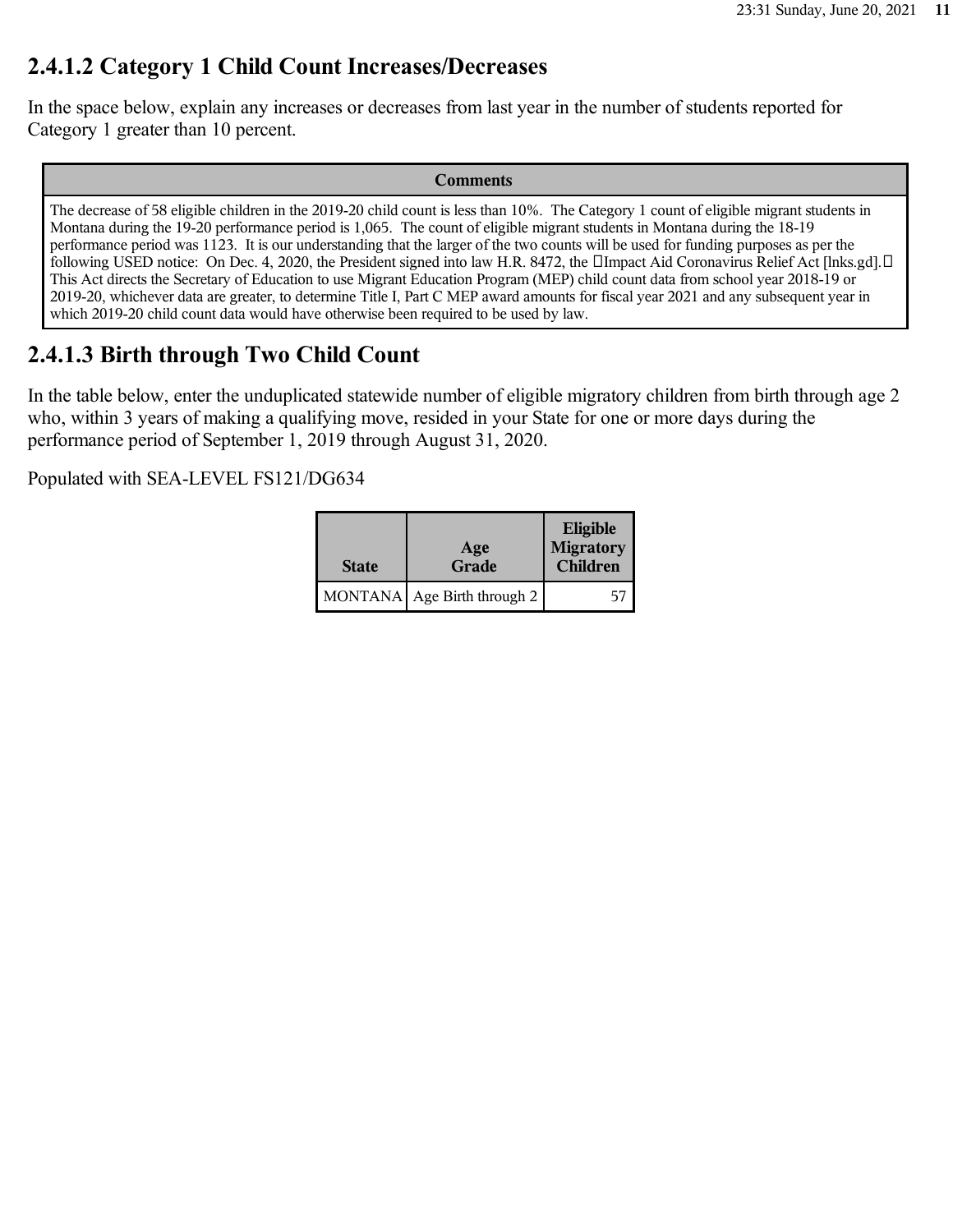# **2.4.2 Category 2 Child Count (Eligible Migratory Children Served by the MEP During the Summer/ Intersession Term)**

In the table below, enter by age/grade the unduplicated statewide number of eligible migratory children age 3 through 21 who, within 3 years of making a qualifying move, were served for one or more days in a MEP-funded project conducted during either the summer term or during intersession periods that occurred within the performance period of September 1, 2019 through August 31, 2020. Count a child who moved from one age/grade level to another during the performance period only once in the age/grade category in which s/he spent the majority of his/her time while residing in the State, during the performance period. Count a child who moved to different schools within the State and who was served in both traditional summer and year-round school intersession programs only once. The unduplicated statewide total count is calculated automatically.

Do not include:

•Children age birth through 2 years

•Children who received only referred services (non-MEP funded).

| <b>State</b>   | Age<br>Grade                     | <b>Eligible Migratory Children</b><br><b>Served by the MEP During</b><br>the Summer<br><b>Intersession Term</b> |
|----------------|----------------------------------|-----------------------------------------------------------------------------------------------------------------|
| <b>MONTANA</b> | Age 3 through 5 (Not Kindergarte | 118                                                                                                             |
| <b>MONTANA</b> | Kindergarten                     | 52                                                                                                              |
| <b>MONTANA</b> | Grade 1                          | 60                                                                                                              |
| <b>MONTANA</b> | Grade 2                          | 63                                                                                                              |
| <b>MONTANA</b> | Grade 3                          | 80                                                                                                              |
| <b>MONTANA</b> | Grade 4                          | 58                                                                                                              |
| <b>MONTANA</b> | Grade 5                          | 61                                                                                                              |
| <b>MONTANA</b> | Grade 6                          | 75                                                                                                              |
| <b>MONTANA</b> | Grade 7                          | 55                                                                                                              |
| <b>MONTANA</b> | Grade 8                          | 69                                                                                                              |
| <b>MONTANA</b> | Grade 9                          | 50                                                                                                              |
| <b>MONTANA</b> | Grade 10                         | 55                                                                                                              |
| <b>MONTANA</b> | Grade 11                         | 46                                                                                                              |
| <b>MONTANA</b> | Grade 12                         | 1                                                                                                               |
| <b>MONTANA</b> | Out of school                    | 9                                                                                                               |
| <b>MONTANA</b> | Ungraded                         | $\Omega$                                                                                                        |
| <b>MONTANA</b> | Total                            | 852                                                                                                             |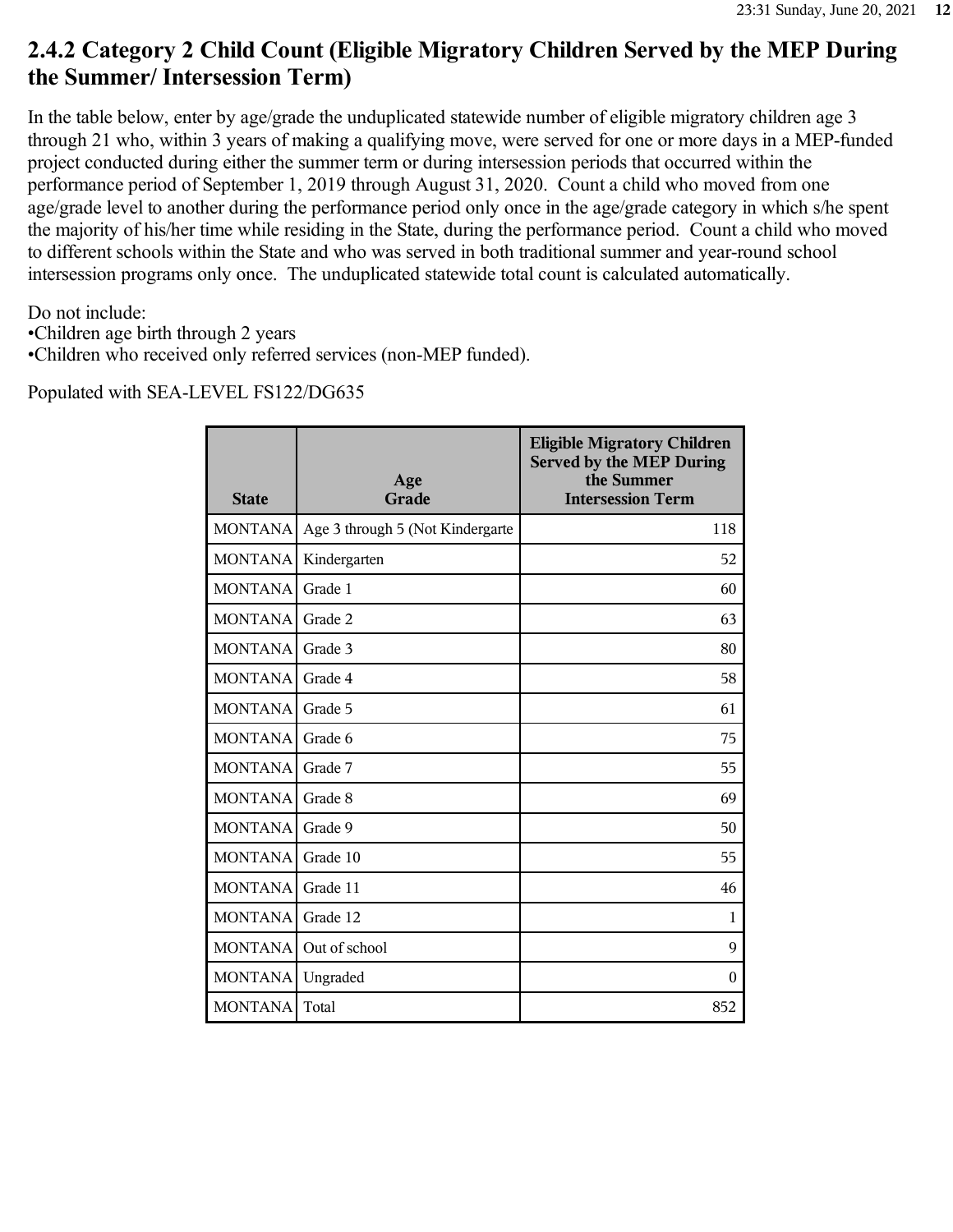## **2.4.2.1 Category 2 Child Count Increases/Decreases**

In the space below, explain any increases or decreases from last year in the number of students reported for Category 2 greater than 10 percent.

**Comments**

The decrease of 85 eligible Category 2 students reported this year is less than 10%. The Category 2 count of eligible migrant students identified and served in Montana during the 19-20 performance period is 852; the count of eligible migrant children identified and served in Montana during the 18-19 reporting period was 937. The decrease is directly attributable to fewer families traveling to Montana from Washington state and other states for the cherry harvest as a result of the COVID-19 pandemic.

# **2.4.2.2 Birth through Two Eligible Migratory Children Served by the MEP During the Summer/Intersession Term**

In the table below, enter the unduplicated statewide number of eligible migratory children from age birth through 2 who, within 3 years of making a qualifying move, were served for one or more days in a MEP-funded project conducted during either the summer term or during intersession periods that occurred within the performance period of September 1, 2019 through August 31, 2020. Count a child who moved to different schools within the State and who was served in both traditional summer and year-round school intersession programs only once.

Do not include:

•Children who received only referred services (non-MEP funded).

| <b>State</b> | Age<br>Grade                | <b>Eligible Migratory Children</b><br><b>Served by the MEP During</b><br>the Summer<br><b>Intersession Term</b> |
|--------------|-----------------------------|-----------------------------------------------------------------------------------------------------------------|
|              | MONTANA Age Birth through 2 | 38                                                                                                              |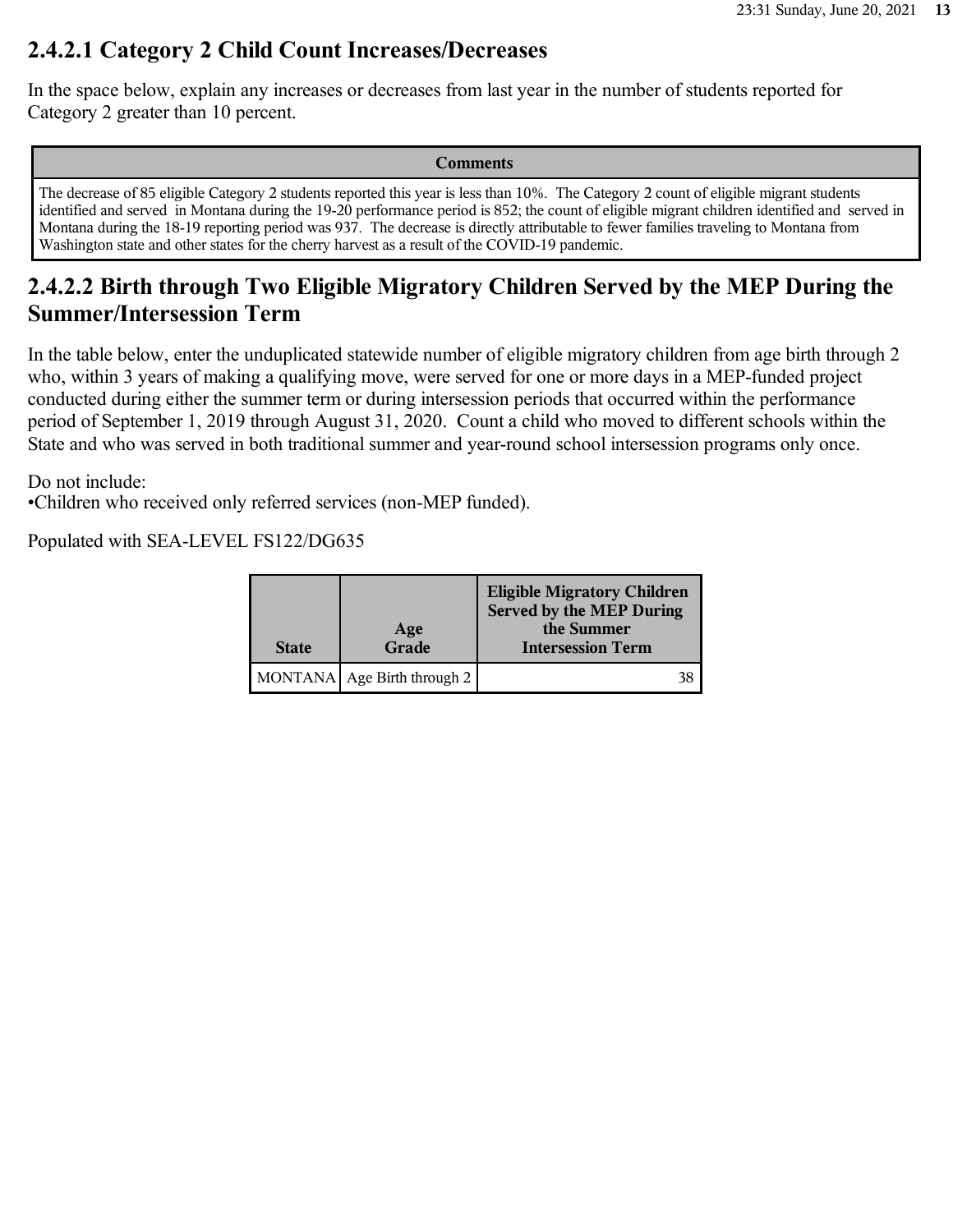### **2.4.3 Child Count Calculation and Validation Procedures**

The following questions request information on the State's MEP child count calculation and validation procedures.

## **2.4.3.1 Methods Used to Count Children**

In the space below, please describe the procedures and processes at the State level used to ensure all eligible children, ages 3-21 are reported. In particular, describe how the State includes and counts only:

• The unduplicated count of eligible migratory children, ages 3-21. Only include children two years of age whose residency in the state has been verified after turning three.

• Children who met the program eligibility criteria (e.g., were within 3 years of a qualifying move, engaged or had parents engage in migratory agricultural or fishing work, and were entitled to a free public education through grade 12 in the State, or preschool children below the age and grade level at which the agency provides free public education). Children who were resident in your State for at least 1 day during the performance period (September 1 through August 31).

• Children who graduated from high school or attained a High School Equivalency Diploma (HSED) during the performance period and ensures that these children are not counted in the subsequent performance period's child count.

• Children who—in the case of Category 2—were served for one or more days in a MEP-funded project conducted during either the summer term or during intersession periods.

• Children once per age/grade level for each child count category.

• Children who had an SEA approved Certificate of Eligibility (COE) and were entered in the State's migratory student database.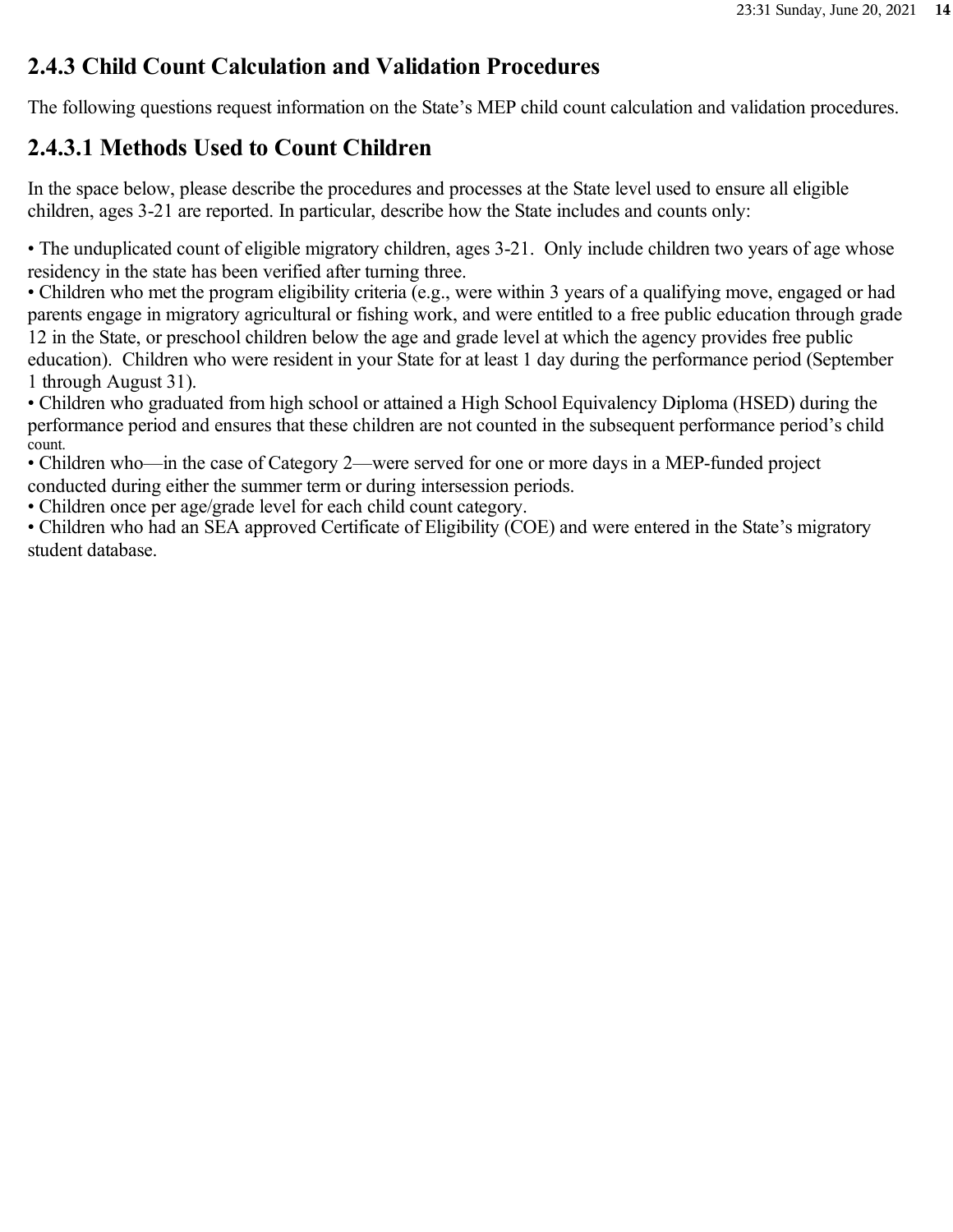#### **Comments**

Core eligibility, family history, and demographic data is collected by recruiters (trained by SEA personnel or consultants on an annual basis) through a direct family interview (usually in person; however, during the on-going COVID -19 pandemic, virtual and telephonic methods were utilized in some cases for health and safety reasons) and documented on the Certificate of Eligibility (COE), which complies with all of the National COE requirements. Data was collected throughout the reporting period between September 1, 2019 and August 31, 2020. Data is entered into the New Generation System (NGS) database by trained data entry personnel and reviewed by local and state data administrators and analysts. Title I Part C MEP LEA/LOA Project Directors also use NGS and Migrant Student Information Exchange (MSIX) to run data checks and various required reports throughout the reporting period. The data are organized and programmed accordingly within NGS to reflect all eligibility information required by statute and obtained during the interview, which has been documented on the COE that comports with the National COE template. Each COE is validated and checked for accuracy at the LEA/LOA level and by the SEA Ds Designated Data Administrator and the Montana OPE Data Analyst. The NGS query is programmed to count a student only once statewide in the Category 1 and Category 2 counts. In order to avoid duplication and to assure correct student identification, NGS creates a unique student identification (USID) number for each new student entered into the NGS centralized dynamic database. Before a new student record can be created, the system checks for duplication based on the student's last name or similar last name by using a system generated "wild card" prompt. The wild card prompt allows data entry personnel to check potential duplicate students by displaying students that have a range of similar information. Potential duplicates are then checked against additional fields such as first name, birth date, and parents' names. Any matches generate further review that is conducted by the data review team at the SEA and through the MSIX data reconciliation process. Once the data have been entered at the local and/or state level, they are crosschecked against paper copies of the COE by trained local personnel, and then, once again by SEA $\Box$ s Data Designee. A child may not be enrolled in NGS without inputting a qualifying activity or any of the other required eligibility requirements. The information in NGS is verified at the local and state levels to ensure that it matches the paper COE. The activity is validated according to the state's quality control processes and only verified qualifying activities and moves can be entered into the data system. The MT OPI Title I Part C data analyst and LEA/LOA MEP data administrative staff attend to MSIX worklists in a timely manner and periodically perform crosschecks between the NGS (migrant specific student database) AIM (MT all student database) and MSIX (national database). NGS selects students for the unique student count based upon the enrollment/performance period and current federal eligibility criteria. This report counts each student once, based upon a unique USID, even if the student has multiple enrollment records within the reporting timeframe. Selection Criteria Below is a list of selection criteria used to create the unique student count: " Regular and summer enrollments containing an enrollment and withdrawal date are included if the student was enrolled for at least one day during the reporting period. " The student has a residency verification date within the school year. " The student is between 3 years and 21 years 11 months old for at least one day during the reporting period. " The student's most recent qualifying arrival date must be less than 36 months from the beginning of the reporting period. " If the enrollment record has a termination date, the student must not be terminated prior to the beginning of the reporting period. Students who have graduated high school or who have received there HiSED $\Box\Box\Box$  are NOT given new enrollments in NGS. " For twelve-month counts, any type of eligible enrollment meeting the federal definitions are counted. " For the summer/intersession (Category 2) counts, the report includes enrollments with a summer or intersession type of enrollment. Following is an example of the criteria used to gather the data from the database; for these examples, the YR1 and YR2 are used to represent the school year selection. For the 2019-2020 school year option, YR1=performance period 2019-20; performance period YR2=2018-2019. For the QAD criteria, YR3 represents a date three years prior to the school year date. In order for a student to be eligible for this count, he/she must have made a qualifying move within three years/36 months. For the school year 2018-2019, Yr3= September 1, 2017-18 (2016 depending on enrollment date) The data for the count is retrieved using the following criteria: Enrollment Date Information: " the withdrawal date is between 9/1/YR1 and 8/31/YR2; OR " the enrollment rate is between 9/1/YR1 and 8/31/YR2; OR " the residency verification date is between 9/1/YR1 and 8/31/YR2. " the termination reason does not equal 'G' (Graduated), 'E' (GED/HSED) or 'D' (Deceased) and the termination date is greater than 8/31/YR1. The QAD greater than or equal to 9/1/YR3." Birth date Information: " the student must be between 3 and 21 years 11 months old to be counted. In the case of Category 2 children, only those in only those in attendance at site based or virtual instruction provided by the MT MEP or who are served by a mobile or in-orchard tutorial are counted as eligible children served. Children who are identified, but who do not participate in any MEP funded services are not counted as part of the Category 2 count and considered to be residency-only students. For children two years of age that turned three years old during the performance period, recruiters use an NGS report to track two year- olds about to turn three and schedule telephonic or in person visits with families to verify residency and to enroll or refer three-year-olds into programs if publically provided programs are available. NGS counts only those three-year-olds who are actually in residence in the state on or after their third birthday. The same scrutiny is applied to migrant students who graduate or receive their HiSED. Recruiters, MEP staff and Data Entry persons record the graduation or HiSED information for students meeting those criteria. Students who are seniors during a given performance period are served until that student has graduated, has a high school diploma or HiSED. Once the student has graduated or obtained a HiSet diploma she/he will no longer be deemed eligible for the Title I Part C MEP. Any post-graduation or HiSED completion student may receive post-graduation mentoring or assistance, but only as a continuation student, not a student eligible for inclusion in the Category 1 or 2 counts.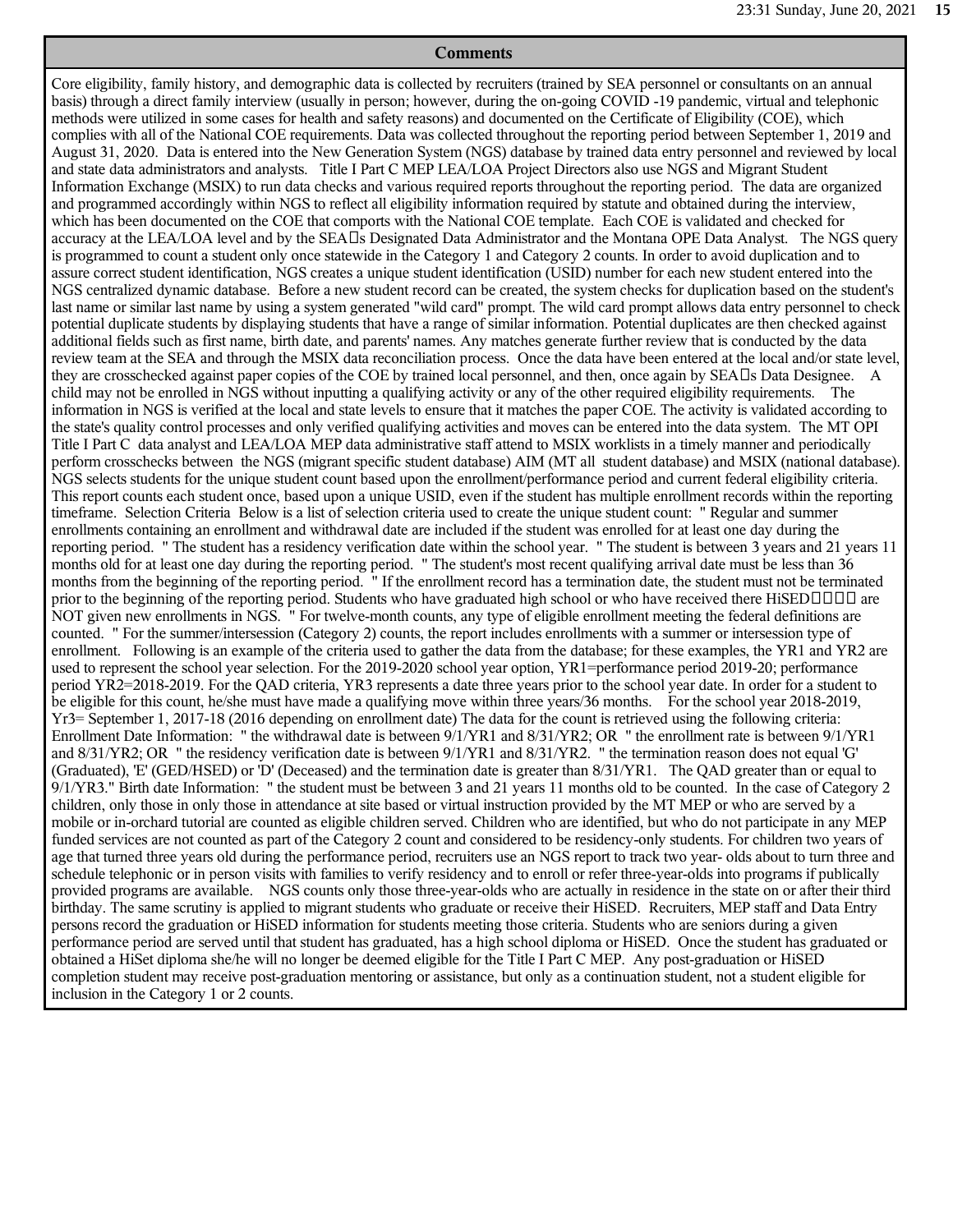Does the State ensure that the system that transmits migrant data to the Department accurately accounts for all the migratory children in every EDFacts data file? Please respond in the table below.

| The State deployed a process that ensured<br>that it transmits accurate migrant data to<br>the Department in every required EDFacts<br>data file. |
|---------------------------------------------------------------------------------------------------------------------------------------------------|
| Yes                                                                                                                                               |

**Does the State use data in the Migrant Student Information Exchange (MSIX) to verify the quality of migrant data?**

Yes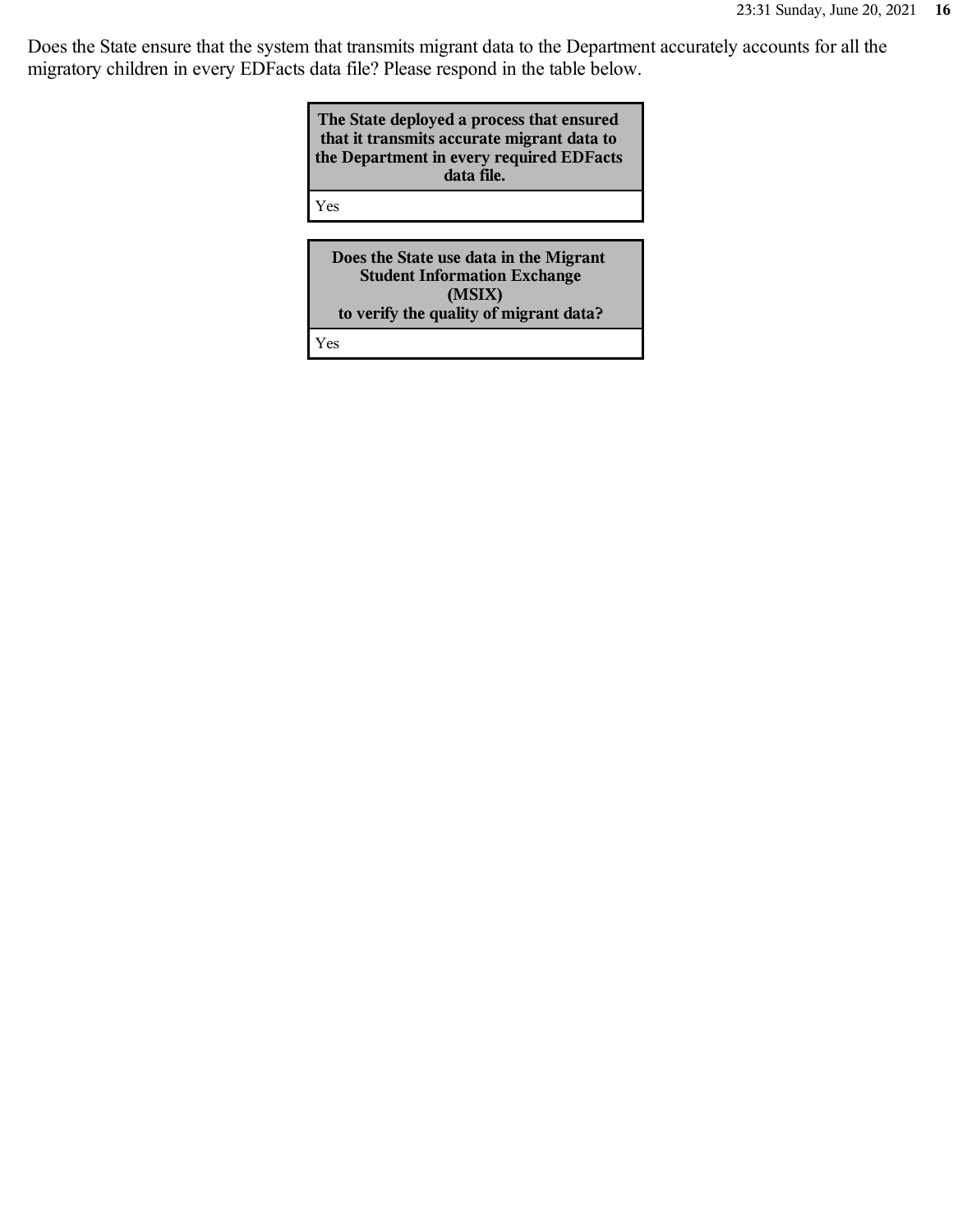If MSIX is utilized, please explain how.

#### **Comments**

A robust, thorough and on-going data reconciliation process of the state specific migrant data system, NGS and MSIX is utilized by the Montana Title I Part C MEP. This ensures that data entered into the NGS migrant student data system is accurately uploaded into MSIX, verified and validated with attention to each of required data elements. Field level data administrator(s) communicate with the MT OPI MEP Data Analyst as children are identified, recruited (as evidenced on a Certificate of Eligilbity (COE)) and enrolled in NGS. The MT OPI MEP Data Analyst ensures that migrant students who are in attendance at Montana schools during the regular school term are identified as migrant in the state all-student database (AIM). In this manner migrant students are identified as eligible for free and reduced lunch, marked as such on state assessments, English Language Data Collections, Special Education Data Collections, graduation rate reports and dropped-out of school reports. Daily uploads of NGS data to MSIX, and on-going reconciliation of NGS student data with MSIX ensures accurate reporting of student demographic, educational and supportive information as students move throughout the nation. To that end, no significant issues of MTMEP data quality have been found in re-interviewing, with interstate information sharing with Washington State in 2019-20, or in our missed enrollment follow-up procedures. The MSIX missed enrollment report is used to assist with the Identification and Recruitment of potential families who have residency in Montana for qualifying work. On-going interstate coordination with the sending state of Washington, assists in the data verification and validation processes. MSIX does help us to be comprehensive in the methods we use to assess our identification and recruitment procedures. Using this feature of MSIX in the past, we have been able to locate families who were in MSIX and who had traveled to Montana which further enabled us to: (1) identify new isolated, rural areas in our state where we did not have continual ID and R going on, as well as keeping recruiters aware of the time period when we might anticipate that happening again and, (2) work with sending states to ensure the quality of data in MSIX. Using MSIX assists the MTMEP to continuously improve its Identification and Recruitment and child count practices

#### **Data Quality Comments**

The New Generation System (NGS) is a web-based interstate information network that communicates demographic, educational and health data on migrant students to educators and stakeholders throughout the nation. The NGS system is designed to capture educational and health data on migrant students. The system allows educators to record the movement of migrant students through the educational process by producing on-line records of a student's educational progress and health profile. Educators can generate a student transfer document to facilitate academic placement as the student transfers schools. NGS also allows educators to generate various student-level, management and Office of Migrant Education performance reports, and all required data elements are uploaded to MSIX daily. Knowledgeable data analysts at NGS and the SEA and NGS programmers understand and comply with the file specifications for EDEN and the CSPR so that member states' data can be transmitted accurately during the performance-reporting period. In addition to reports and functions designed to track the education progress and mobility of migrant students, the NGS also has an extensive management level report section dedicated to assist with federal and state reporting. NGS provides complete student level reports which are cross checked with the state student data system (AIM) and the federal linkage system, MSIX. Lead LEA data administrators and SEA data analysts review these reports in an on-going manner throughout the year, as well as prior to the submission of the CSPR.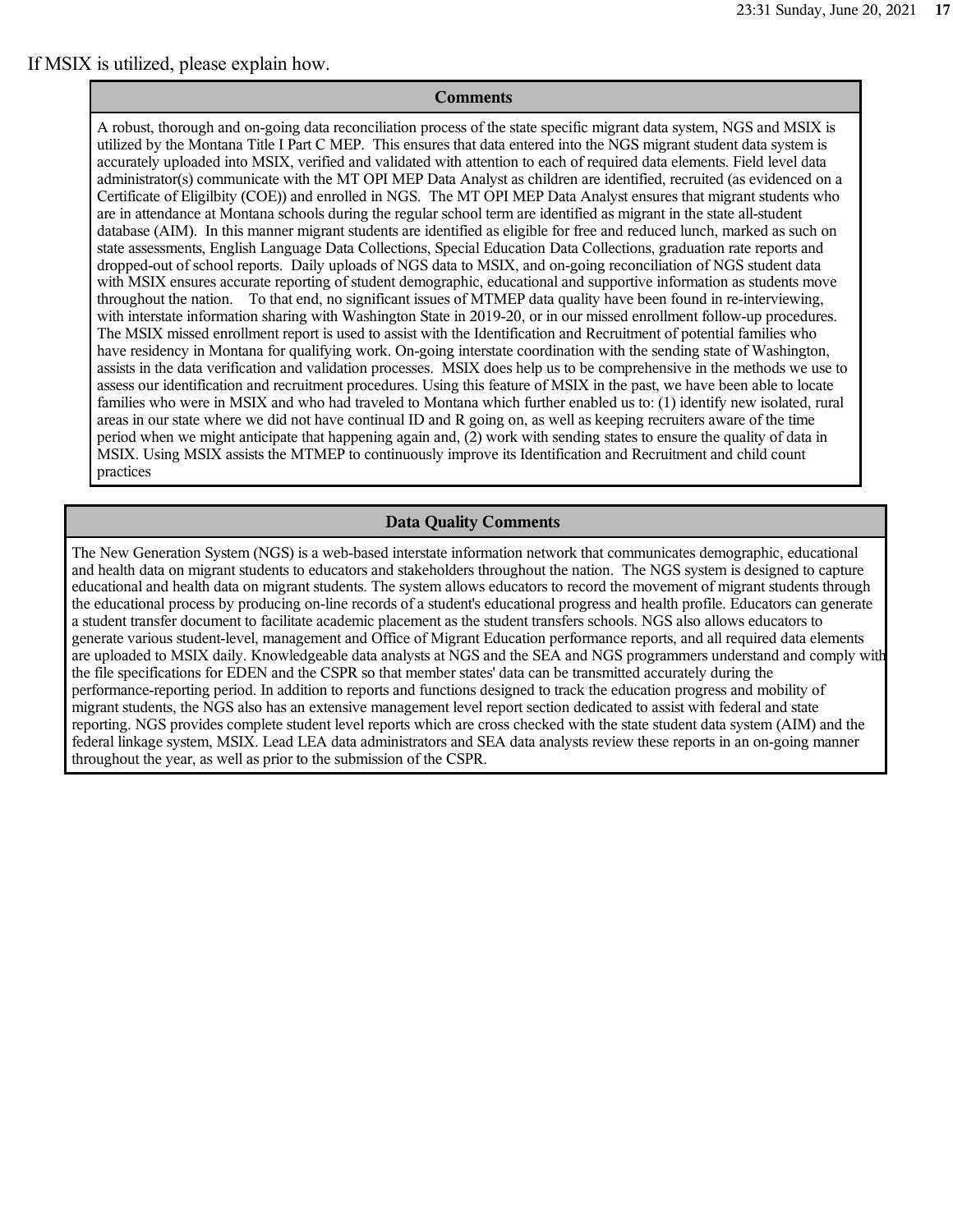### **2.4.3.2 Quality Control Processes**

In the space below, describe the results of any re-interview processes used by the SEA during the performance period to test the accuracy of the State's MEP eligibility determinations.

| <b>Results</b>                                                                                                            |    |
|---------------------------------------------------------------------------------------------------------------------------|----|
| The number of eligibility determinations sampled.                                                                         | 25 |
| The number of eligibility determinations sampled for which a re-interview was completed.                                  | 25 |
| The number of eligibility determinations sampled for which a re-interview was completed and the child was found eligible. | 25 |

**What was the most recent year that the MEP conducted independent prospective re-interviews (i.e.,**

**interviewers were neither SEA or LEA staff members responsible for administering or operating the MEP, nor any other persons who worked on the initial eligibility determinations being tested)? If independent prospective re-interviews were not administered in any of the three performance periods, please provide an explanation in the "Comment" row at the end of this table.**

2018-19

**Comments**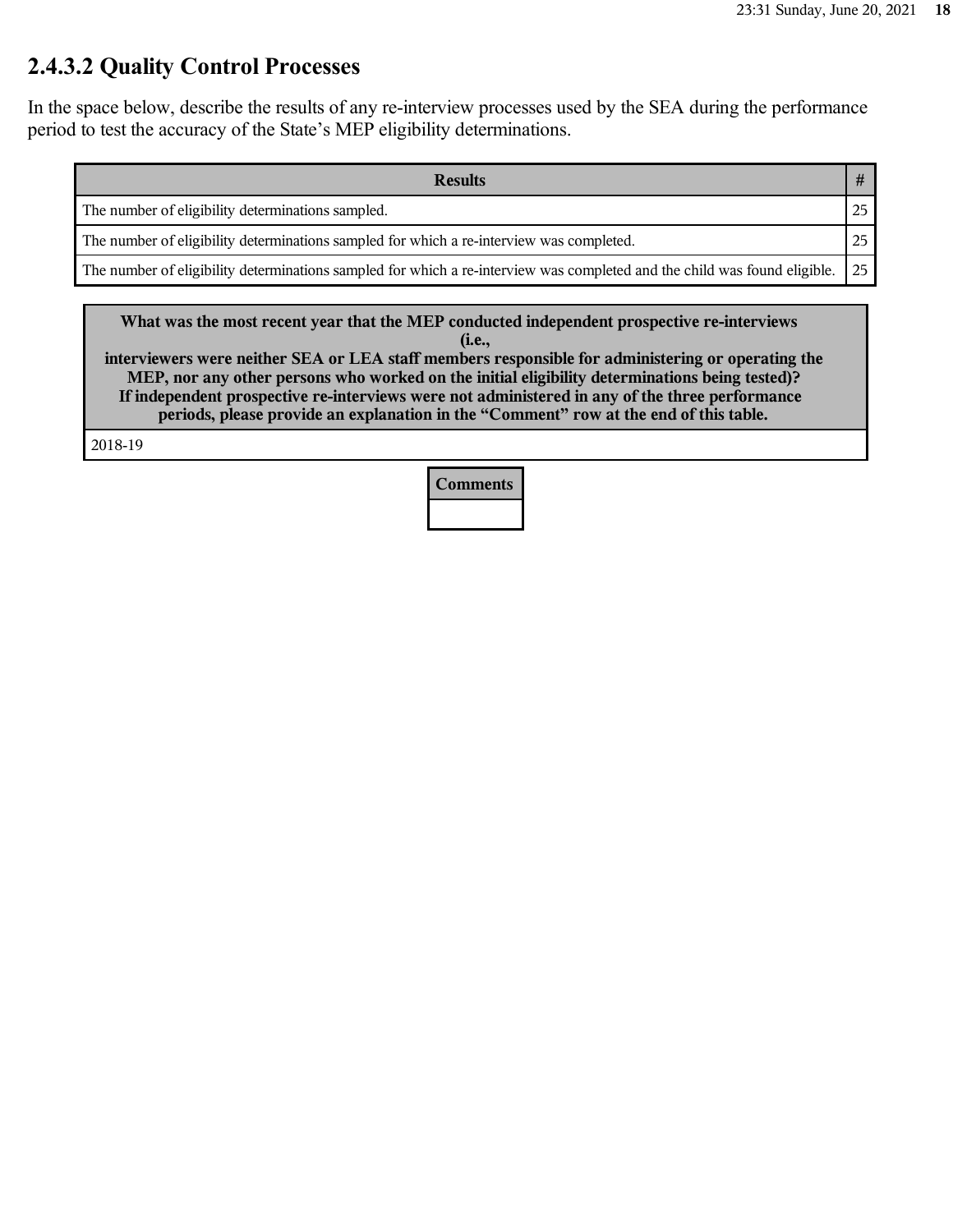#### **FAQ on independent prospective re-interviews:**

a. What are independent prospective re-interviews? Independent prospective re-interviews allow confirmation of your State's eligibility determinations and the accuracy of the numbers of migratory children in your State reports. Independent prospective interviews should be conducted at least once every three years by an independent interviewer, performed on the current year's identified migratory children.

| <b>Obtaining Data from Families</b><br><b>Response</b>                                                    |             |  |
|-----------------------------------------------------------------------------------------------------------|-------------|--|
| How were the re-interviews conducted                                                                      | <b>Both</b> |  |
| Was there a protocol for verifying all information used in making the original eligibility determination? | Yes         |  |
| Were re-interviewers independent from the original interviewers?                                          | Yes         |  |

If you did conduct independent re-interviews in this reporting period, describe how you ensured that the process was independent. Only enter a response if your State completed independent re-interviews in SY2018-19.

#### **Comments**

We completed an independent re-interviewing in the previous performance year and have detailed the results in the 2028-19 CSPR.

In the space below, refer to the results of any re-interview processes used by the SEA, and if any of the migratory children were found ineligible, describe those corrective actions or improvements that will be made by the SEA to improve the accuracy of its MEP eligibility determinations.

#### **Comments**

A thorough desk monitoring of a random sample of 25 COEs was completed during the 2019-20 and no children were found to be ineligible. We did have communication from WA state MSDR that one student listed as having been in Montana during the 2020 summer program had actually stayed behind in WA. The MT recruiter had misunderstood what the parent had told him in the interview and thought that the child was working in the orchards with other family members. The recruiter was unable to go into the orchards due to restrictions caused by COVID -19 to confirm his presence. This information was noted on the COE when MSDR followed up on the family and notified us and the child was removed from NGS upon notification from WA MEP.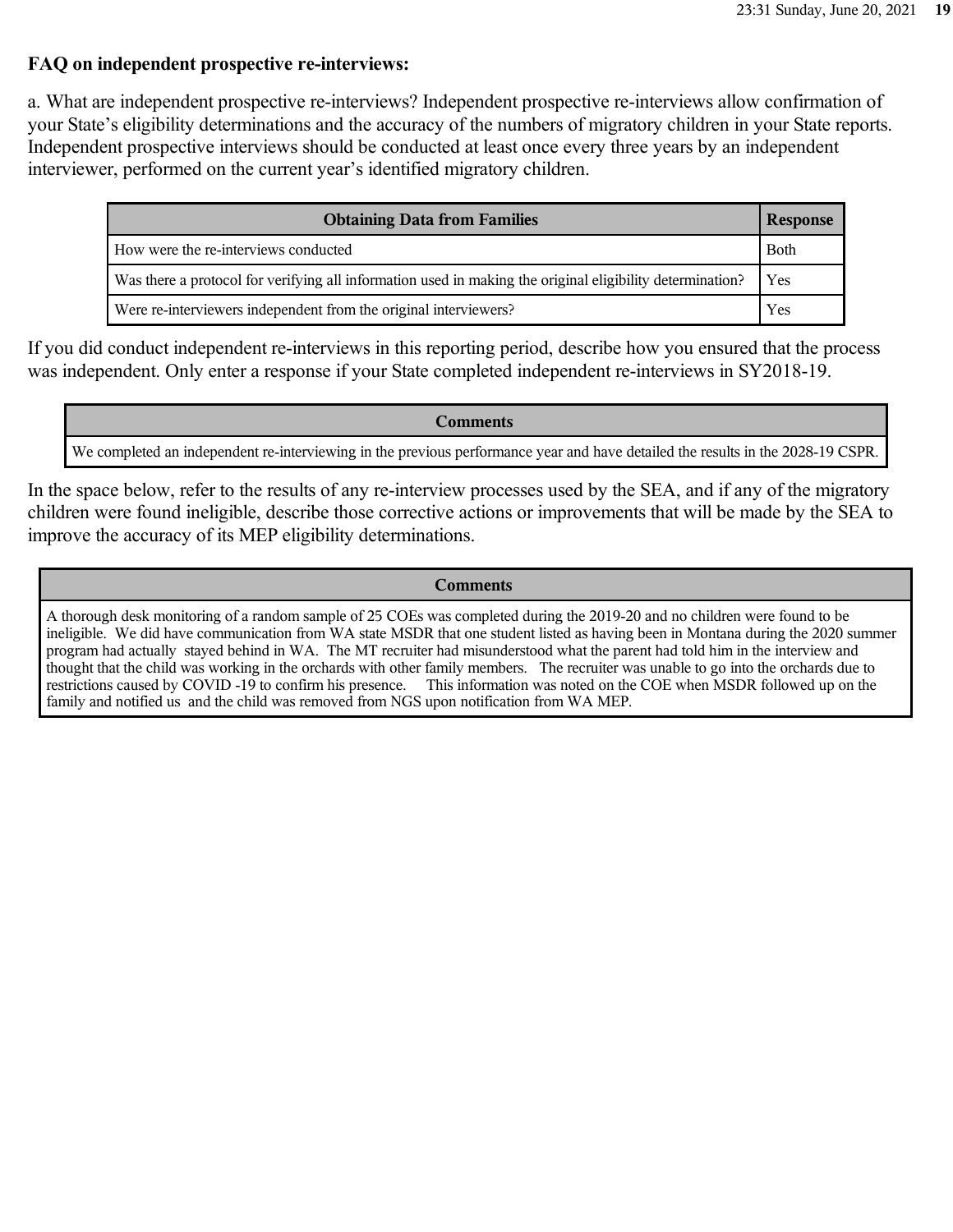In the space below, please respond to the following question:

| Does the state collect all the required data elements and data sections on<br>the National Certificate of Eligibility (COE)? |                             |  |
|------------------------------------------------------------------------------------------------------------------------------|-----------------------------|--|
| Yes                                                                                                                          |                             |  |
|                                                                                                                              | Data<br>Quality<br>Comments |  |

# **2.4.4 Eligible Migratory Children**

### **2.4.4.1 Priority for Services**

In the table below, provide the unduplicated number of eligible migratory children who have been classified as having "Priority for Services." The total is calculated automatically.

| <b>State</b>   | Age<br>Grade                     | <b>Priority for Services</b><br>During the<br><b>Performance Period</b> |
|----------------|----------------------------------|-------------------------------------------------------------------------|
| <b>MONTANA</b> | Age 3 through 5 (Not Kindergarte | 56                                                                      |
| MONTANA        | Kindergarten                     | 52                                                                      |
| MONTANA        | Grade 1                          | 57                                                                      |
| <b>MONTANA</b> | Grade 2                          | 70                                                                      |
| <b>MONTANA</b> | Grade 3                          | 82                                                                      |
| <b>MONTANA</b> | Grade 4                          | 61                                                                      |
| <b>MONTANA</b> | Grade 5                          | 66                                                                      |
| <b>MONTANA</b> | Grade 6                          | 77                                                                      |
| <b>MONTANA</b> | Grade 7                          | 65                                                                      |
| <b>MONTANA</b> | Grade 8                          | 66                                                                      |
| <b>MONTANA</b> | Grade 9                          | 53                                                                      |
| <b>MONTANA</b> | Grade 10                         | 59                                                                      |
| <b>MONTANA</b> | Grade 11                         | 50                                                                      |
| <b>MONTANA</b> | Grade 12                         | 42                                                                      |
| <b>MONTANA</b> | Out of school                    | 7                                                                       |
| <b>MONTANA</b> | Ungraded                         | $\theta$                                                                |
| <b>MONTANA</b> | Total                            | 863                                                                     |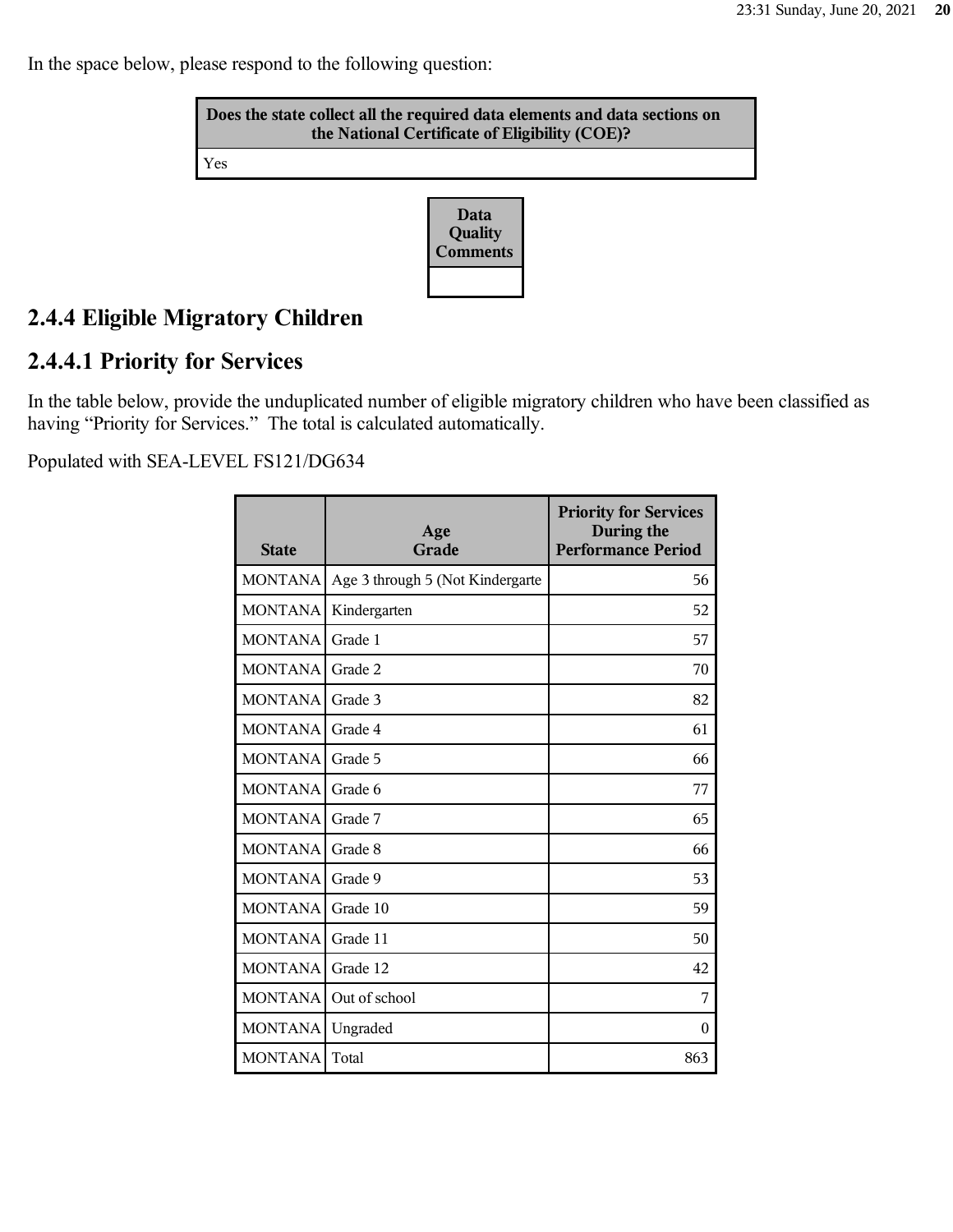#### **FAQ on priority for services:**

Who is classified as having "priority for service?" Migratory children who have made a qualifying move within the previous 1-year period and who1) are failing, or most at risk of failing to meet challenging State academic standards, or 2) have dropped out of school.

### **2.4.4.2 English Learners (ELs)**

In the table below, provide the unduplicated number of eligible migratory children who are also ELs. The total is calculated automatically.

| <b>State</b>   | Age<br>Grade                     | <b>ELs During</b><br>the<br>Performance<br><b>Period</b> |
|----------------|----------------------------------|----------------------------------------------------------|
| <b>MONTANA</b> | Age 3 through 5 (Not Kindergarte | $\theta$                                                 |
| <b>MONTANA</b> | Kindergarten                     | $\theta$                                                 |
| <b>MONTANA</b> | Grade 1                          | $\theta$                                                 |
| <b>MONTANA</b> | Grade 2                          | $\Omega$                                                 |
| <b>MONTANA</b> | Grade 3                          | $\theta$                                                 |
| <b>MONTANA</b> | Grade 4                          | $\theta$                                                 |
| <b>MONTANA</b> | Grade 5                          | $\theta$                                                 |
| <b>MONTANA</b> | Grade 6                          | $\theta$                                                 |
| <b>MONTANA</b> | Grade 7                          | $\theta$                                                 |
| <b>MONTANA</b> | Grade 8                          | $\theta$                                                 |
| <b>MONTANA</b> | Grade 9                          | $\theta$                                                 |
| <b>MONTANA</b> | Grade 10                         | $\Omega$                                                 |
| <b>MONTANA</b> | Grade 11                         | $\theta$                                                 |
| <b>MONTANA</b> | Grade 12                         | $\boldsymbol{0}$                                         |
| <b>MONTANA</b> | Out of school                    | $\theta$                                                 |
| <b>MONTANA</b> | Ungraded                         | $\theta$                                                 |
| <b>MONTANA</b> | Total                            | $\theta$                                                 |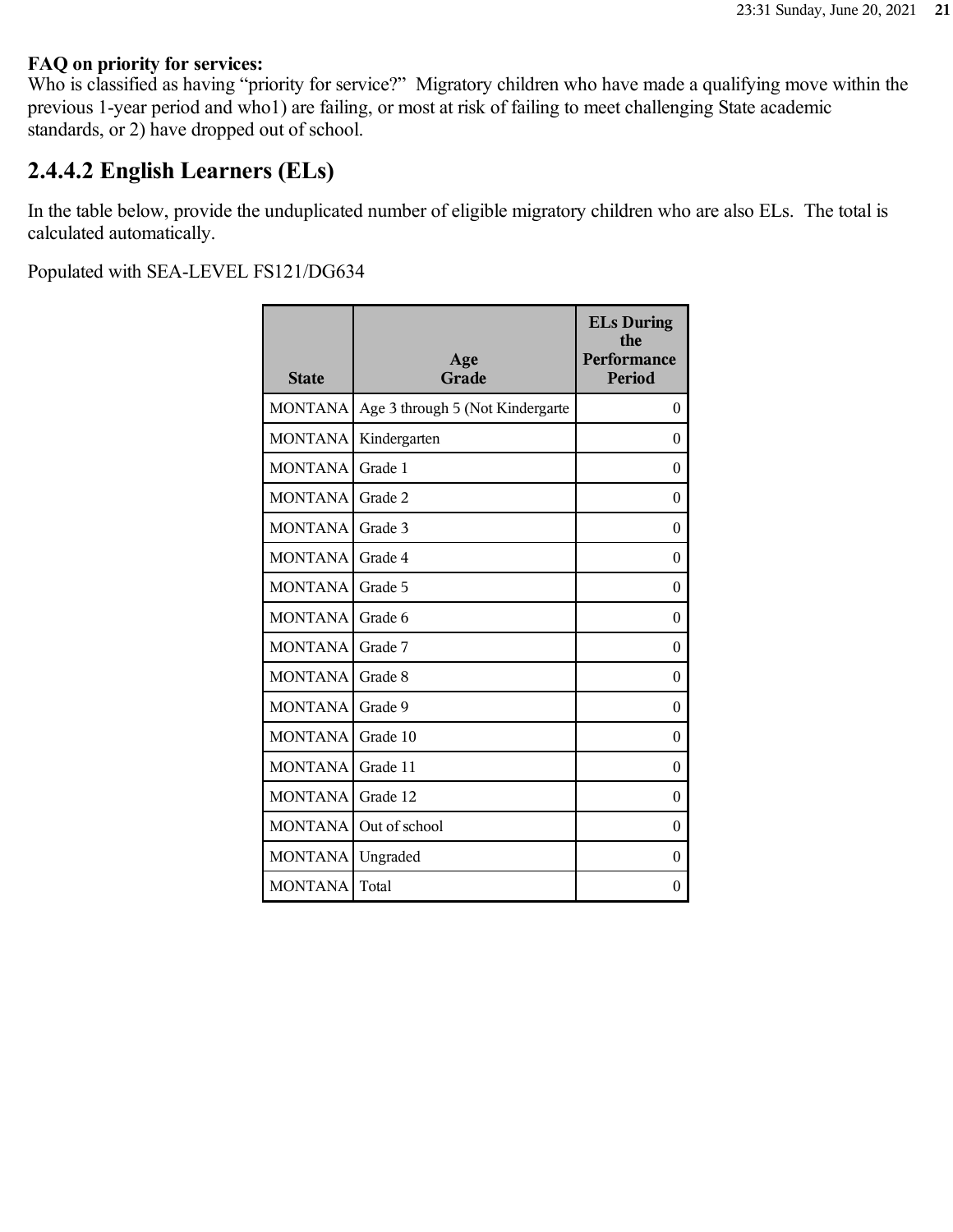# **2.4.4.3 Children with Disabilities (IDEA)**

In the table below, provide the unduplicated number of eligible migratory children who are also children with disabilities (IDEA) under Part B or Part C of the IDEA. The total is calculated automatically.

| <b>State</b>   | Age<br>Grade                     | <b>Children with</b><br><b>Disabilities</b><br>(IDEA)<br>During the<br><b>Performance Period</b> |
|----------------|----------------------------------|--------------------------------------------------------------------------------------------------|
| <b>MONTANA</b> | Age Birth through 2              | $\boldsymbol{0}$                                                                                 |
| <b>MONTANA</b> | Age 3 through 5 (Not Kindergarte | 2                                                                                                |
| <b>MONTANA</b> | Kindergarten                     | 5                                                                                                |
| <b>MONTANA</b> | Grade 1                          | 8                                                                                                |
| <b>MONTANA</b> | Grade 2                          | 13                                                                                               |
| <b>MONTANA</b> | Grade 3                          | 8                                                                                                |
| <b>MONTANA</b> | Grade 4                          | 13                                                                                               |
| <b>MONTANA</b> | Grade 5                          | 15                                                                                               |
| <b>MONTANA</b> | Grade 6                          | 8                                                                                                |
| <b>MONTANA</b> | Grade 7                          | 11                                                                                               |
| <b>MONTANA</b> | Grade 8                          | 8                                                                                                |
| <b>MONTANA</b> | Grade 9                          | 10                                                                                               |
| <b>MONTANA</b> | Grade 10                         | 7                                                                                                |
| <b>MONTANA</b> | Grade 11                         | 9                                                                                                |
| <b>MONTANA</b> | Grade 12                         | 3                                                                                                |
| <b>MONTANA</b> | Out of school                    | $\overline{2}$                                                                                   |
| <b>MONTANA</b> | Ungraded                         | $\boldsymbol{0}$                                                                                 |
| <b>MONTANA</b> | Total                            | 122                                                                                              |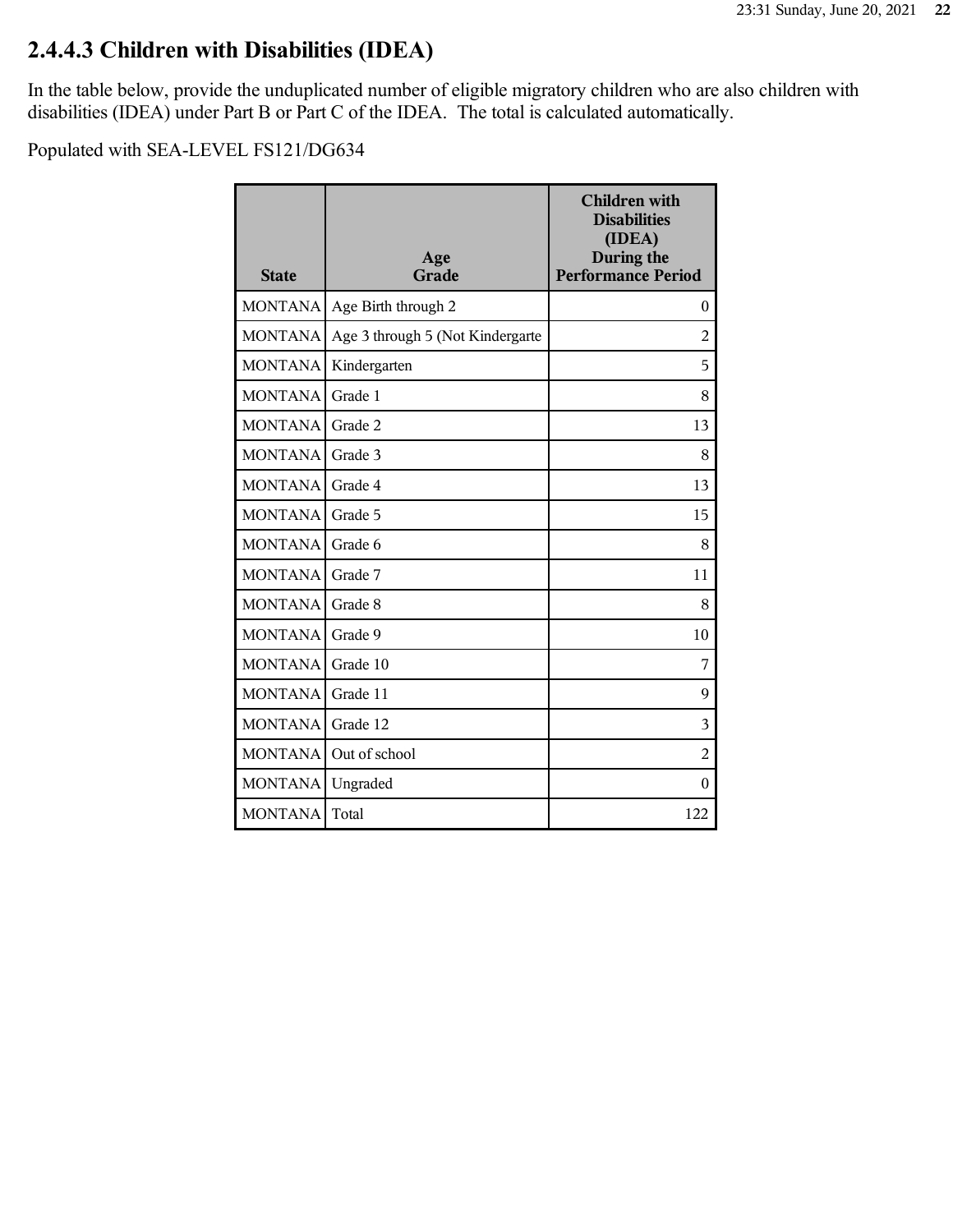# **2.4.4.4 Qualifying Arrival Date (QAD)**

In the table below, provide the unduplicated number of eligible migratory children whose QAD occurred within 12 months from the last day of the performance period, August 31, 2020 (i.e., QAD during the performance period). The total is calculated automatically.

| <b>State</b>   | Age<br>Grade                     | <b>QAD During</b><br>the<br>Performance<br><b>Period</b> |
|----------------|----------------------------------|----------------------------------------------------------|
| <b>MONTANA</b> | Age Birth through 2              | 41                                                       |
| <b>MONTANA</b> | Age 3 through 5 (Not Kindergarte | 53                                                       |
| <b>MONTANA</b> | Kindergarten                     | 31                                                       |
| <b>MONTANA</b> | Grade 1                          | 33                                                       |
| <b>MONTANA</b> | Grade 2                          | 24                                                       |
| <b>MONTANA</b> | Grade 3                          | 32                                                       |
| <b>MONTANA</b> | Grade 4                          | 26                                                       |
| <b>MONTANA</b> | Grade 5                          | 29                                                       |
| <b>MONTANA</b> | Grade 6                          | 40                                                       |
| <b>MONTANA</b> | Grade 7                          | 26                                                       |
| <b>MONTANA</b> | Grade 8                          | 34                                                       |
| <b>MONTANA</b> | Grade 9                          | 15                                                       |
| <b>MONTANA</b> | Grade 10                         | 28                                                       |
| <b>MONTANA</b> | Grade 11                         | 21                                                       |
| <b>MONTANA</b> | Grade 12                         | 3                                                        |
| <b>MONTANA</b> | Out of school                    | 6                                                        |
| <b>MONTANA</b> | Ungraded                         | 0                                                        |
| <b>MONTANA</b> | Total                            | 442                                                      |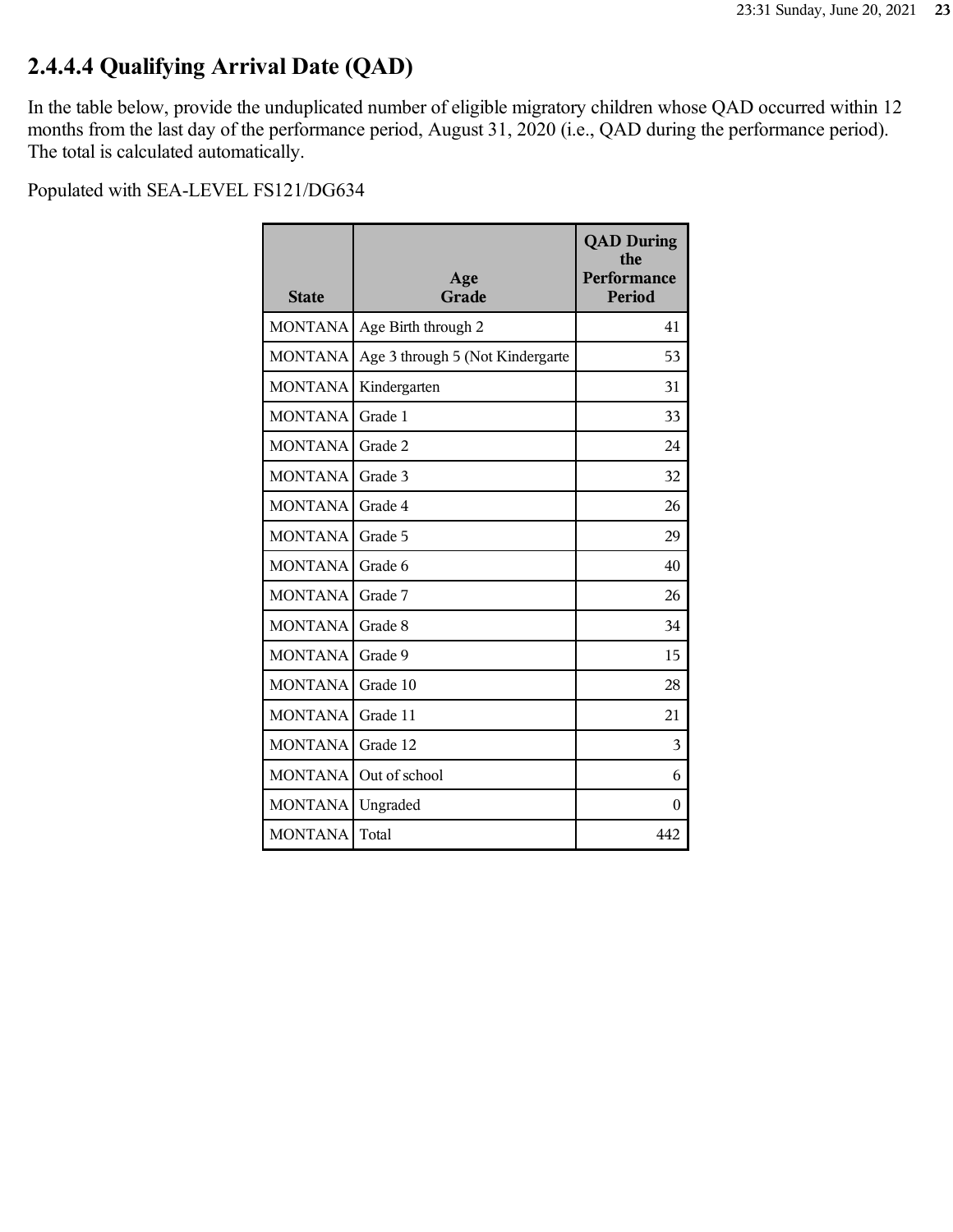### **2.4.5 Academic Status**

The following questions collect data about the academic status of eligible migratory students.

### **2.4.5.1 Dropouts**

In the table below, provide the unduplicated number of eligible migratory students who dropped out of school. The total is calculated automatically.

Populated with SEA-LEVEL FS032/DG326

| <b>State</b>   | Grade    | <b>Dropouts</b><br>During the<br>Performance<br>Period |
|----------------|----------|--------------------------------------------------------|
| <b>MONTANA</b> | Grade 7  | 0                                                      |
| <b>MONTANA</b> | Grade 8  | 0                                                      |
| <b>MONTANA</b> | Grade 9  | 2                                                      |
| <b>MONTANA</b> | Grade 10 | 1                                                      |
| <b>MONTANA</b> | Grade 11 | 1                                                      |
| <b>MONTANA</b> | Grade 12 | 1                                                      |
| MONTANA        | Ungraded | 0                                                      |
| <b>MONTANA</b> | Total    | 5                                                      |

### **FAQ on Dropouts:**

How is "dropouts" defined? The term used for students, who, (1) were enrolled in a school for at least one day during the 2019-20 performance period, (2) were not enrolled at the beginning of the current (2020-21) performance period, (3) who have not graduated from high school or completed a State- or district-approved educational program, and (4) who do not meet any of the following exclusionary conditions: (a) transfer to another school district, private school or State- or district-approved educational program (including correctional or health facility programs), (b) temporary absence due to suspension or school-excused illness or (c) death. Students who dropped out-of-school prior to the 2019-20 performance period should not be reported in this item.

## **2.4.5.2 HSED (High School Equivalency Diploma)**

In the table below, provide the total unduplicated number of eligible migratory students who obtained a High School Equivalency Diploma (HSED) by passing a high school equivalency test that your state accepts (e.g. GED, HiSET, TASC).

| Obtained a<br><b>HSED</b> in<br><b>your State</b><br>During the<br>Performance<br><b>Period</b> |
|-------------------------------------------------------------------------------------------------|
|                                                                                                 |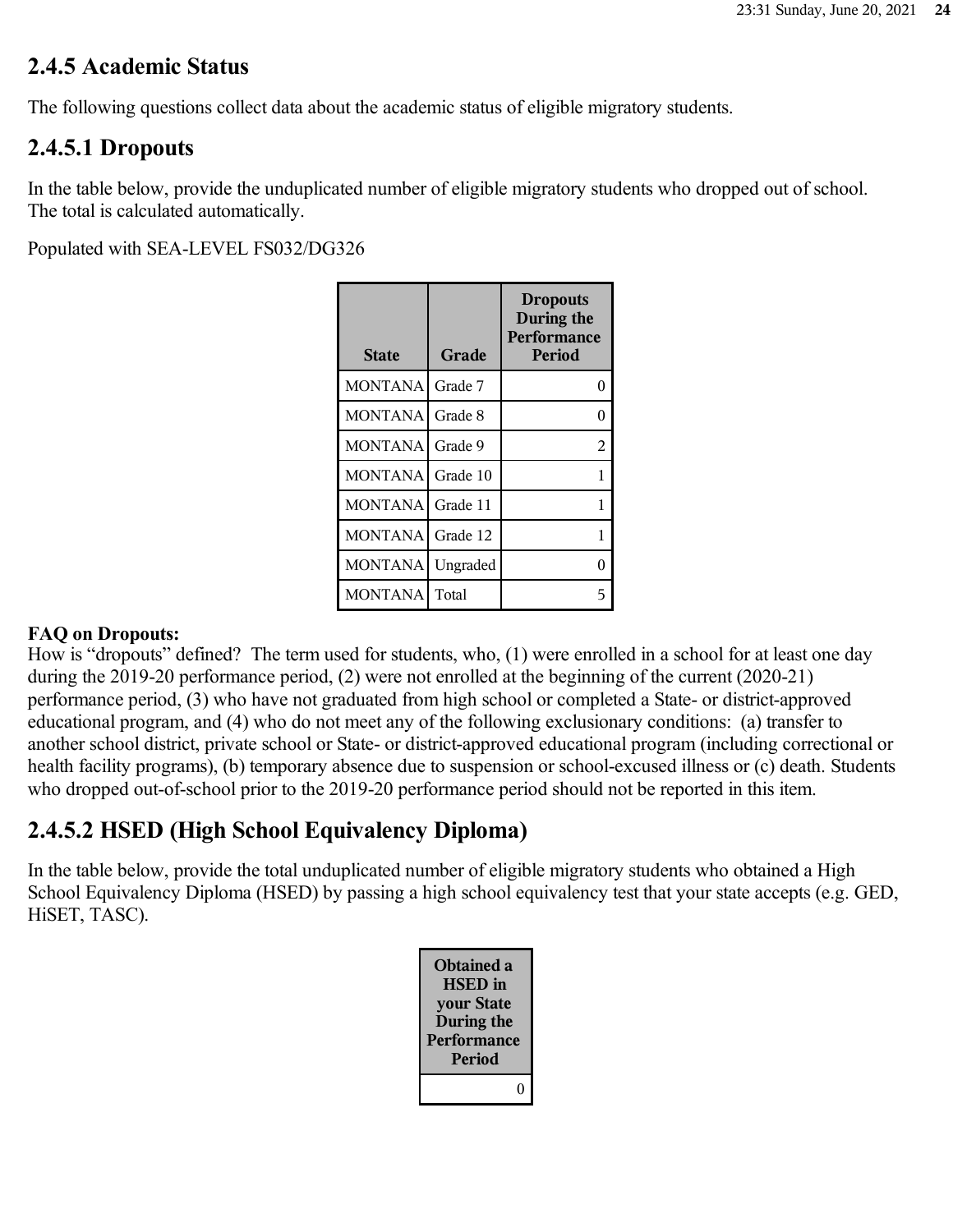

## **2.4.6 MEP Services - During the Performance Period**

The following questions collect data about MEP services provided to migratory children during the performance period.

### **FAQ on Services:**

What are services? Services are a subset of all allowable activities that the MEP can provide through its programs and projects. "Services" are those educational or educationally related activities that: (1) directly benefit a migratory child; (2) address a need of a migratory child consistent with the SEA's comprehensive needs assessment and service delivery plan; (3) are grounded in scientifically based research or, in the case of support services, are a generally accepted practice; and (4) are designed to enable the program to meet its measurable outcomes and contribute to the achievement of the State's performance targets/annual measurable objectives. Activities related to identification and recruitment activities, parental involvement, program evaluation, professional development, or administration of the program are examples of allowable activities that are not considered services. Other examples of an allowable activity that would not be considered a service would be the one-time act of providing instructional packets to a child or family, and handing out leaflets to migratory families on available reading programs as part of an effort to increase the reading skills of migratory children. Although these are allowable activities, they are not services because they do not meet all of the criteria above.

In the table below, provide the unduplicated number of eligible migratory children who received MEP-funded instructional or support services at any time during the performance period. Do not count the number of times an individual child received a service intervention. The total number of students served is calculated automatically.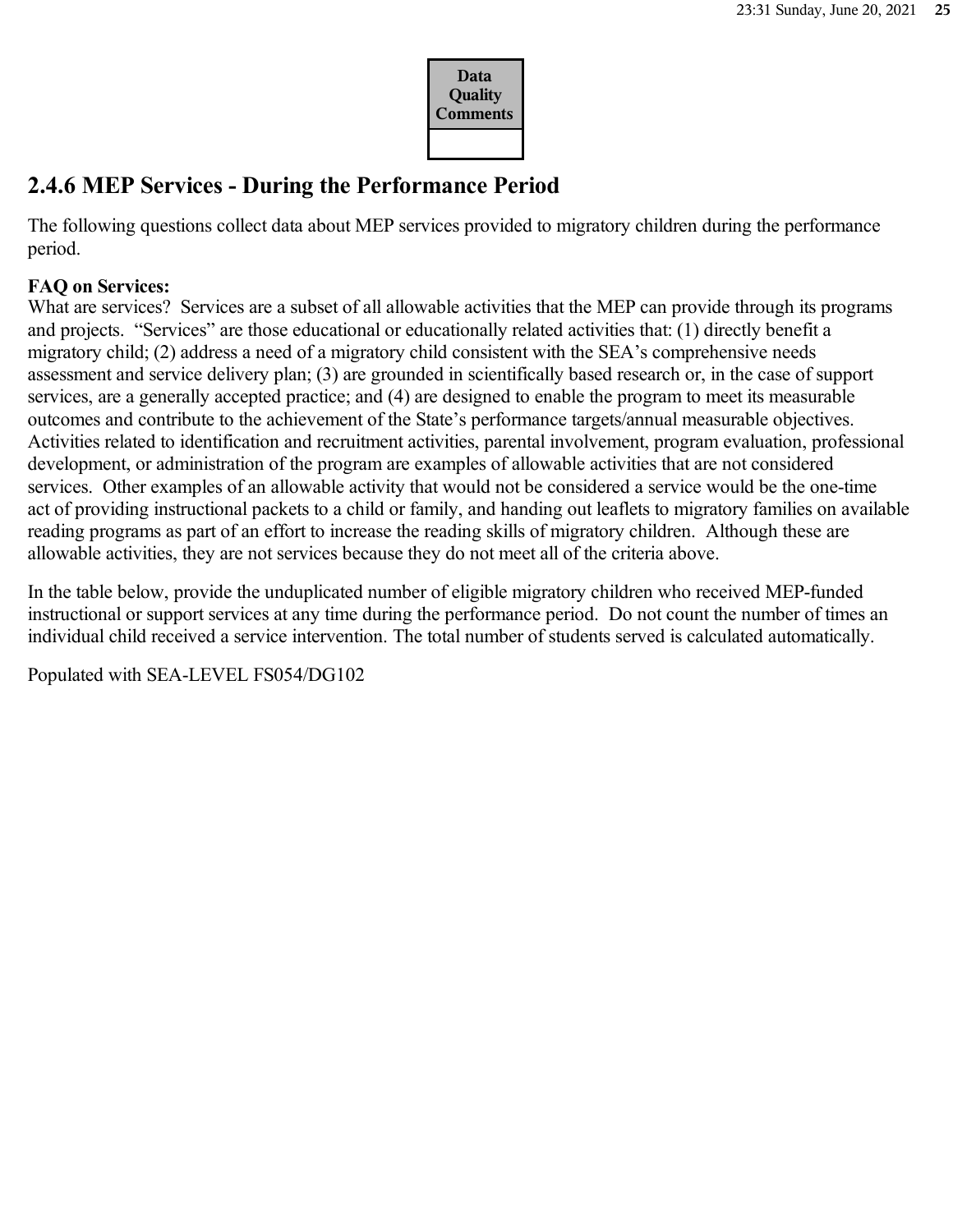| <b>State</b>   | Age<br>Grade                     | <b>Served</b><br>During the<br><b>Performance</b><br>Period |
|----------------|----------------------------------|-------------------------------------------------------------|
| <b>MONTANA</b> | Age Birth through 2              | 38                                                          |
| <b>MONTANA</b> | Age 3 through 5 (Not Kindergarte | 121                                                         |
| <b>MONTANA</b> | Kindergarten                     | 58                                                          |
| <b>MONTANA</b> | Grade 1                          | 66                                                          |
| <b>MONTANA</b> | Grade 2                          | 78                                                          |
| <b>MONTANA</b> | Grade 3                          | 88                                                          |
| <b>MONTANA</b> | Grade 4                          | 70                                                          |
| <b>MONTANA</b> | Grade 5                          | 75                                                          |
| <b>MONTANA</b> | Grade 6                          | 85                                                          |
| <b>MONTANA</b> | Grade 7                          | 69                                                          |
| <b>MONTANA</b> | Grade 8                          | 77                                                          |
| <b>MONTANA</b> | Grade 9                          | 59                                                          |
| <b>MONTANA</b> | Grade 10                         | 66                                                          |
| <b>MONTANA</b> | Grade 11                         | 53                                                          |
| <b>MONTANA</b> | Grade 12                         | 47                                                          |
| <b>MONTANA</b> | Ungraded                         | $\theta$                                                    |
| <b>MONTANA</b> | Out of school                    | 14                                                          |
| <b>MONTANA</b> | Total                            | 1064                                                        |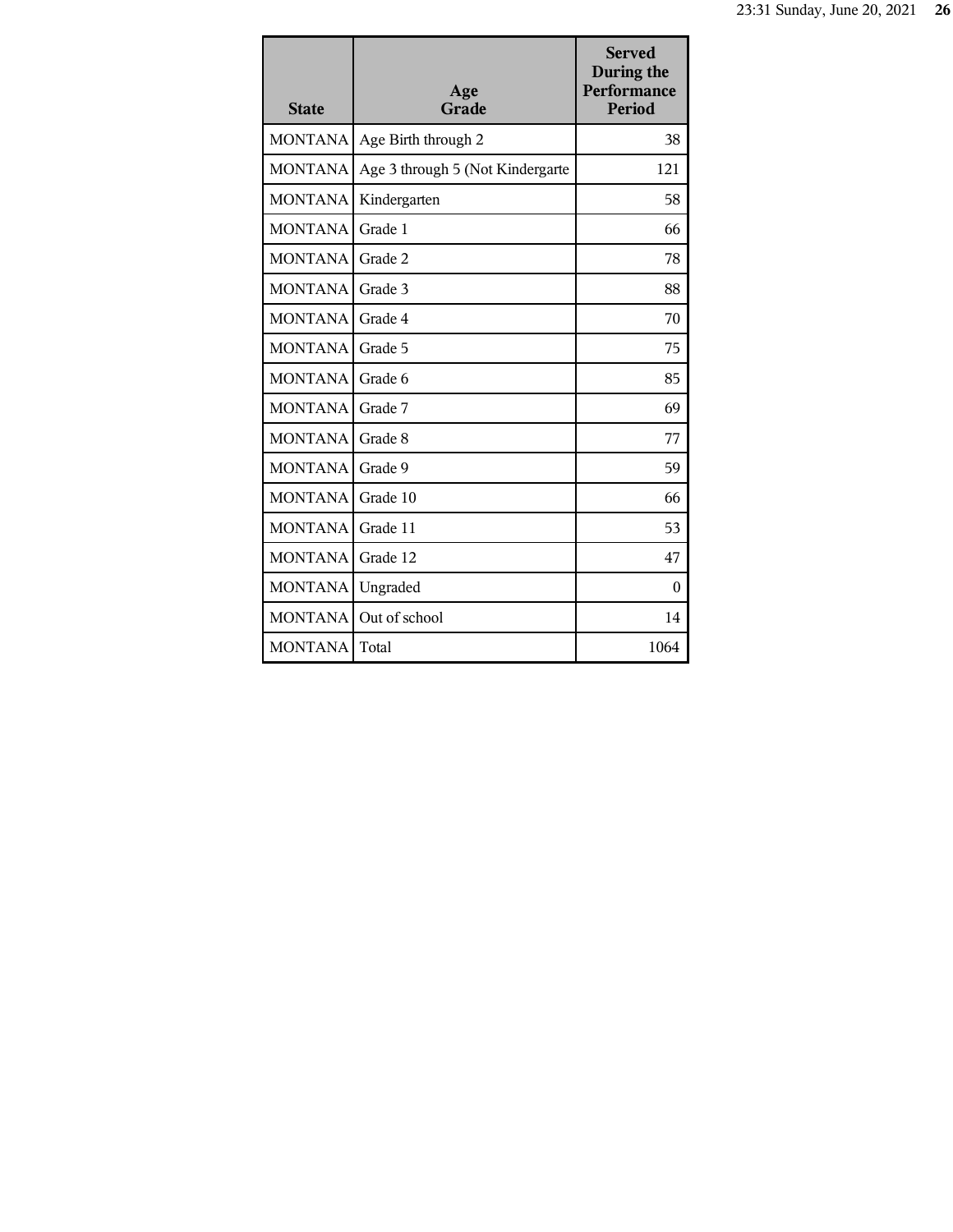# **2.4.6.1 Priority for Services – During the Performance Period**

In the table below, provide the unduplicated number of eligible migratory children who have been classified as having "priority for services" and who received MEP-funded instructional or support services during the performance period. The total is calculated automatically.

| <b>State</b>   | Age<br>Grade                     | <b>Priority for</b><br><b>Services</b><br>During the<br>Performance<br><b>Period</b> |
|----------------|----------------------------------|--------------------------------------------------------------------------------------|
| <b>MONTANA</b> | Age 3 through 5 (Not Kindergarte | 56                                                                                   |
| <b>MONTANA</b> | Kindergarten                     | 52                                                                                   |
| <b>MONTANA</b> | Grade 1                          | 57                                                                                   |
| <b>MONTANA</b> | Grade 2                          | 70                                                                                   |
| <b>MONTANA</b> | Grade 3                          | 82                                                                                   |
| <b>MONTANA</b> | Grade 4                          | 61                                                                                   |
| <b>MONTANA</b> | Grade 5                          | 66                                                                                   |
| <b>MONTANA</b> | Grade 6                          | 77                                                                                   |
| <b>MONTANA</b> | Grade 7                          | 65                                                                                   |
| <b>MONTANA</b> | Grade 8                          | 66                                                                                   |
| <b>MONTANA</b> | Grade 9                          | 53                                                                                   |
| <b>MONTANA</b> | Grade 10                         | 59                                                                                   |
| <b>MONTANA</b> | Grade 11                         | 50                                                                                   |
| <b>MONTANA</b> | Grade 12                         | 42                                                                                   |
| <b>MONTANA</b> | Ungraded                         | $\theta$                                                                             |
| <b>MONTANA</b> | Out of school                    | 6                                                                                    |
| <b>MONTANA</b> | Total                            | 862                                                                                  |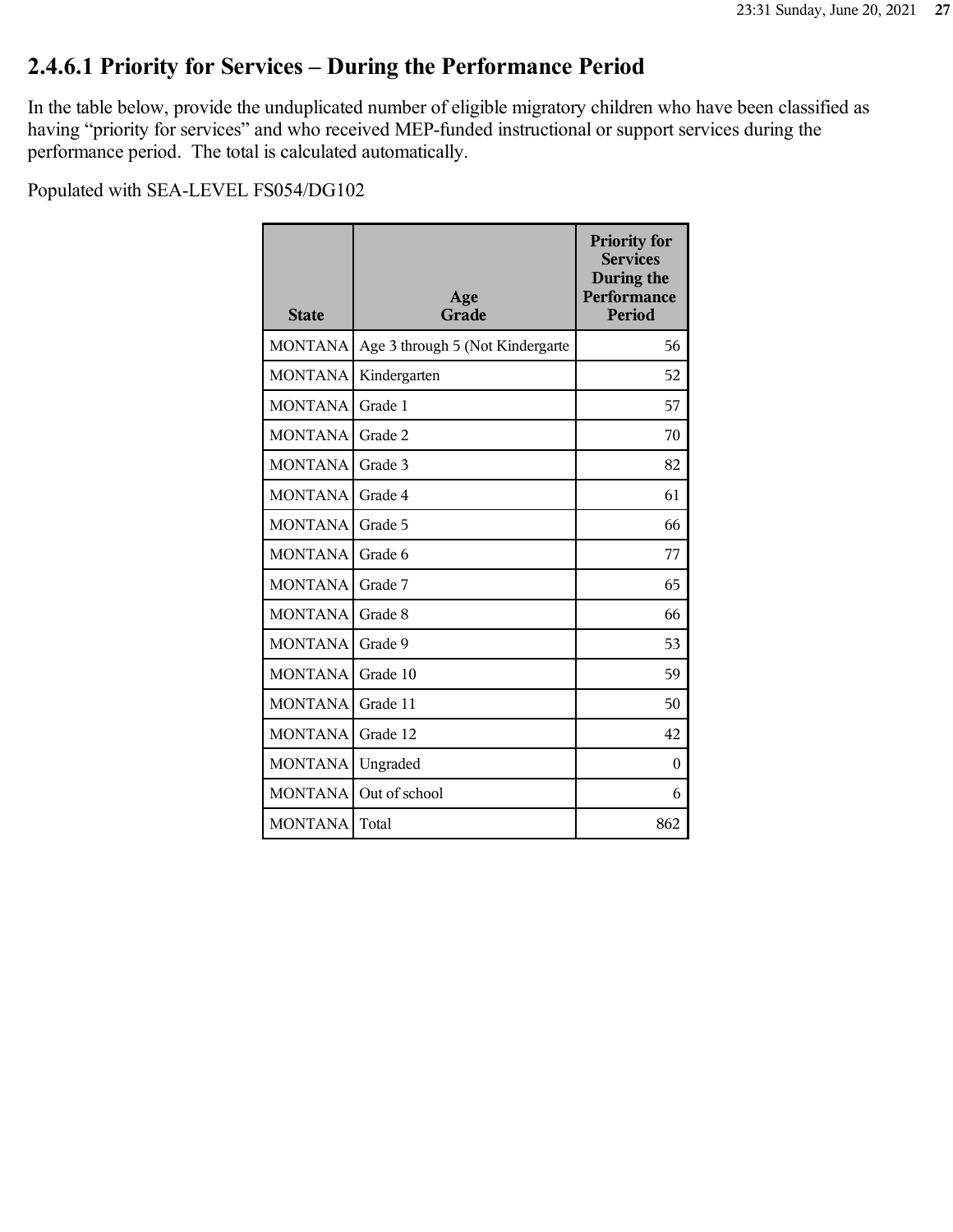## **2.4.6.2 Continuation of Services – During the Performance Period**

In the table below, provide the unduplicated number of migratory children who received MEP-funded instructional or support services during the performance period under the continuation of services authority Section 1304(e)(2–3). Do not include children served under Section 1304(e)(1), which are children whose eligibility expired during the school term. The total is calculated automatically.

Populated with SEA-LEVEL FS054/DG102

| <b>State</b>   | Age<br>Grade                     | <b>Continuation</b><br>of Services<br>During the<br>Performance<br><b>Period</b> |
|----------------|----------------------------------|----------------------------------------------------------------------------------|
| <b>MONTANA</b> | Age 3 through 5 (Not Kindergarte | $\theta$                                                                         |
| <b>MONTANA</b> | Kindergarten                     | $\theta$                                                                         |
| <b>MONTANA</b> | Grade 1                          | $\theta$                                                                         |
| <b>MONTANA</b> | Grade 2                          | $\theta$                                                                         |
| <b>MONTANA</b> | Grade 3                          | $\theta$                                                                         |
| <b>MONTANA</b> | Grade 4                          | $\theta$                                                                         |
| <b>MONTANA</b> | Grade 5                          | $\theta$                                                                         |
| <b>MONTANA</b> | Grade 6                          | $\theta$                                                                         |
| <b>MONTANA</b> | Grade 7                          | $\boldsymbol{0}$                                                                 |
| <b>MONTANA</b> | Grade 8                          | $\theta$                                                                         |
| <b>MONTANA</b> | Grade 9                          | $\theta$                                                                         |
| <b>MONTANA</b> | Grade 10                         | $\theta$                                                                         |
| <b>MONTANA</b> | Grade 11                         | $\theta$                                                                         |
| <b>MONTANA</b> | Grade 12                         | $\boldsymbol{0}$                                                                 |
| <b>MONTANA</b> | Ungraded                         | $\boldsymbol{0}$                                                                 |
| <b>MONTANA</b> | Out of school                    | $\theta$                                                                         |
| <b>MONTANA</b> | Total                            | $\boldsymbol{0}$                                                                 |

#### **FAQ on Continuation of Services:**

What is Continuation of Services? The "continuation of services" provision found in Section 1304(e) of the ESEA provides that: (1) a child who ceases to be a migratory child during a school term shall be eligible for services until the end of such term; (2) a child who is no longer a migratory child may continue to receive services for one additional school year, but only if comparable services are not available through other programs; and (3) secondary school students who were eligible for services in secondary school may continue to be served through credit accrual programs until graduation.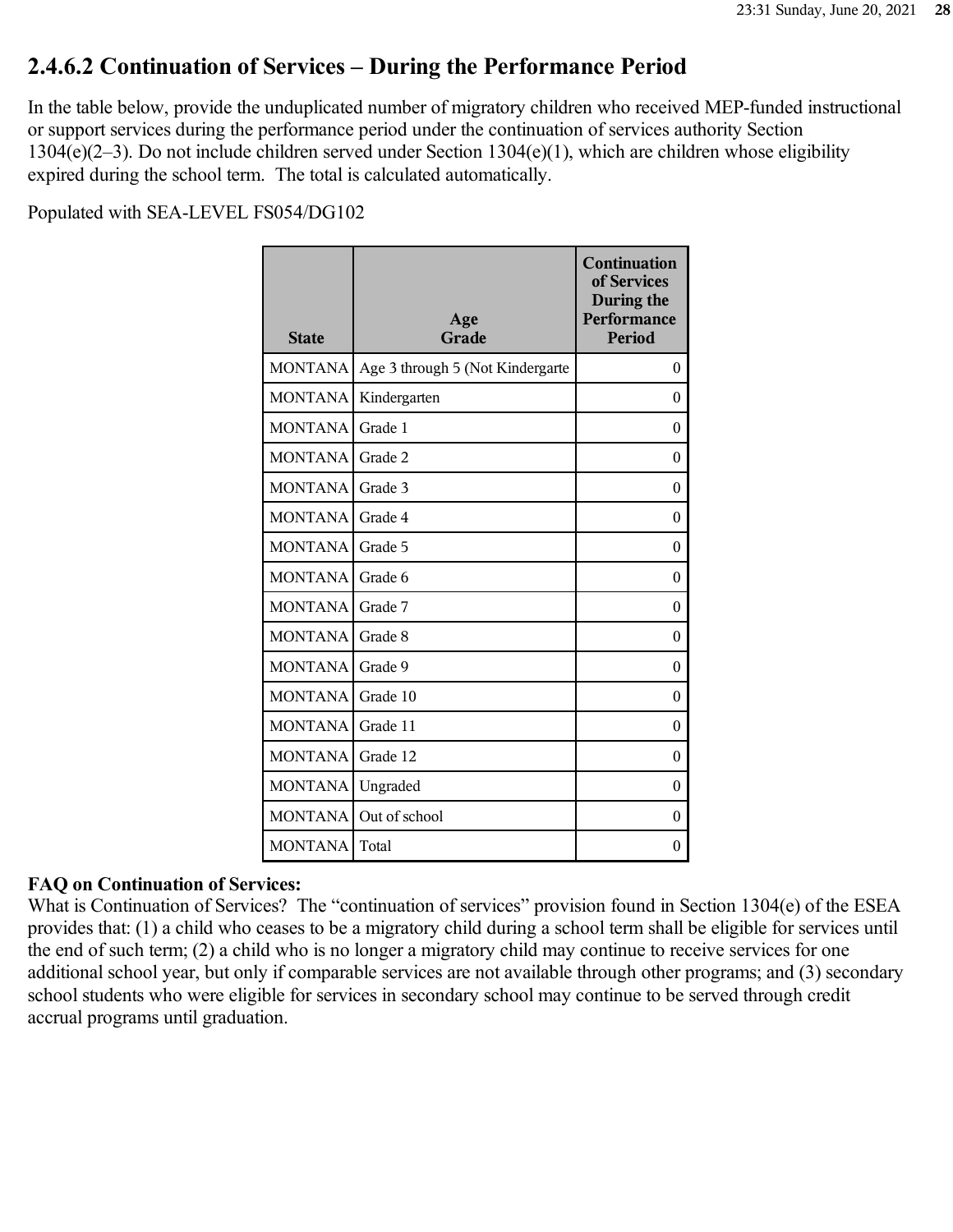### **2.4.6.3 Instructional Service – During the Performance Period**

In the table below, provide the unduplicated number of eligible migratory children who received any type of MEP-funded instructional service during the performance period. Include children who received instructional services provided by either a teacher or a paraprofessional. Children should be reported only once regardless of the frequency with which they received a service intervention. The total is calculated automatically.

| <b>State</b>   | Age<br>Grade                     | <b>Instructional</b><br><b>Service</b><br>During the<br>Performance<br><b>Period</b> |
|----------------|----------------------------------|--------------------------------------------------------------------------------------|
| <b>MONTANA</b> | Age Birth through 2              | 8                                                                                    |
| <b>MONTANA</b> | Age 3 through 5 (Not Kindergarte | 47                                                                                   |
| <b>MONTANA</b> | Kindergarten                     | 36                                                                                   |
| <b>MONTANA</b> | Grade 1                          | 39                                                                                   |
| <b>MONTANA</b> | Grade 2                          | 35                                                                                   |
| <b>MONTANA</b> | Grade 3                          | 50                                                                                   |
| <b>MONTANA</b> | Grade 4                          | 39                                                                                   |
| <b>MONTANA</b> | Grade 5                          | 42                                                                                   |
| <b>MONTANA</b> | Grade 6                          | 43                                                                                   |
| <b>MONTANA</b> | Grade 7                          | 32                                                                                   |
| <b>MONTANA</b> | Grade 8                          | 34                                                                                   |
| <b>MONTANA</b> | Grade 9                          | 27                                                                                   |
| <b>MONTANA</b> | Grade 10                         | 28                                                                                   |
| <b>MONTANA</b> | Grade 11                         | 30                                                                                   |
| <b>MONTANA</b> | Grade 12                         | 18                                                                                   |
| <b>MONTANA</b> | Ungraded                         | $\theta$                                                                             |
| <b>MONTANA</b> | Out of school                    | 2                                                                                    |
| <b>MONTANA</b> | Total                            | 510                                                                                  |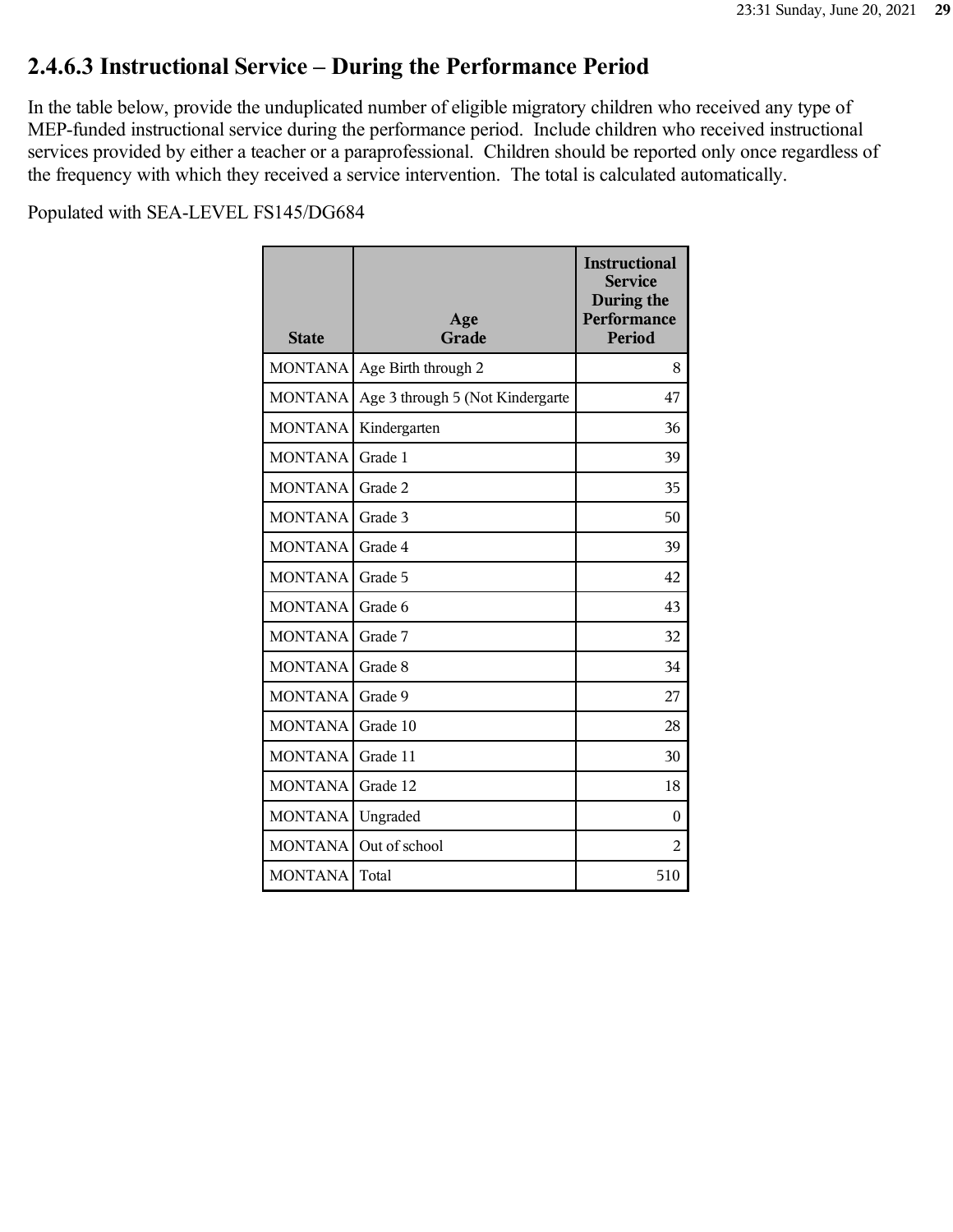# **2.4.6.4 Type of Instructional Service – During the Performance Period**

In the table below, provide the number of eligible migratory children reported in the table above who received MEP-funded reading instruction, mathematics instruction, or high school credit accrual during the performance period. Include children who received such instructional services provided by a teacher only. Children may be reported as having received more than one type of instructional service in the table. However, children should be reported only once within each type of instructional service that they received regardless of the frequency with which they received the instructional service. The totals are calculated automatically.

Populated with SEA-LEVEL FS145/DG684

| <b>State</b>   | Age<br>Grade                     | <b>Reading Instruction</b><br>During the<br><b>Performance Period</b> | <b>Mathematics</b><br><b>Instruction During</b><br>the Performance<br><b>Period</b> | <b>High School Credit</b><br><b>Accrual During the</b><br><b>Performance Period</b> |
|----------------|----------------------------------|-----------------------------------------------------------------------|-------------------------------------------------------------------------------------|-------------------------------------------------------------------------------------|
| <b>MONTANA</b> | Age 3 through 5 (Not Kindergarte | 22                                                                    | 22                                                                                  | $\boldsymbol{0}$                                                                    |
| <b>MONTANA</b> | Age Birth through 2              | $\boldsymbol{0}$                                                      | $\mathbf{0}$                                                                        | $\boldsymbol{0}$                                                                    |
| <b>MONTANA</b> | Grade 1                          | 34                                                                    | 34                                                                                  | $\boldsymbol{0}$                                                                    |
| <b>MONTANA</b> | Grade 10                         | 15                                                                    | 15                                                                                  | 15                                                                                  |
| <b>MONTANA</b> | Grade 11                         | 15                                                                    | 15                                                                                  | 18                                                                                  |
| <b>MONTANA</b> | Grade 12                         | 3                                                                     | 3                                                                                   | 17                                                                                  |
| <b>MONTANA</b> | Grade 2                          | 31                                                                    | 31                                                                                  | $\boldsymbol{0}$                                                                    |
| <b>MONTANA</b> | Grade 3                          | 39                                                                    | 39                                                                                  | $\boldsymbol{0}$                                                                    |
| <b>MONTANA</b> | Grade 4                          | 31                                                                    | 31                                                                                  | $\boldsymbol{0}$                                                                    |
| <b>MONTANA</b> | Grade 5                          | 35                                                                    | 35                                                                                  | $\boldsymbol{0}$                                                                    |
| <b>MONTANA</b> | Grade 6                          | 34                                                                    | 34                                                                                  | $\boldsymbol{0}$                                                                    |
| <b>MONTANA</b> | Grade 7                          | 27                                                                    | 27                                                                                  | $\boldsymbol{0}$                                                                    |
| <b>MONTANA</b> | Grade 8                          | 27                                                                    | 28                                                                                  | $\mathbf{0}$                                                                        |
| <b>MONTANA</b> | Grade 9                          | 13                                                                    | 13                                                                                  | 16                                                                                  |
| <b>MONTANA</b> | Kindergarten                     | 30                                                                    | 30                                                                                  | $\boldsymbol{0}$                                                                    |
| <b>MONTANA</b> | Out of school                    | $\mathbf{0}$                                                          | $\mathbf{0}$                                                                        | $\mathbf{1}$                                                                        |
| <b>MONTANA</b> | Total                            | 356                                                                   | 357                                                                                 | 67                                                                                  |
| <b>MONTANA</b> | Ungraded                         | $\boldsymbol{0}$                                                      | $\boldsymbol{0}$                                                                    | $\boldsymbol{0}$                                                                    |

### **FAQ on Types of Instructional Services:**

What is "high school credit accrual"? MEP-funded instruction, funded in whole or in part by MEP funds, in courses that accrue credits needed for high school graduation provided by a teacher for students on a regular or systematic basis, usually for a predetermined period of time. High school credit accrual includes correspondence courses taken by a student under the supervision of a teacher. High school credit accrual may include the age/grade categories of Grade 8 through Grade 12. NOTE: Children receiving a MEP-funded high school credit accrual service should be reported only once, regardless of frequency.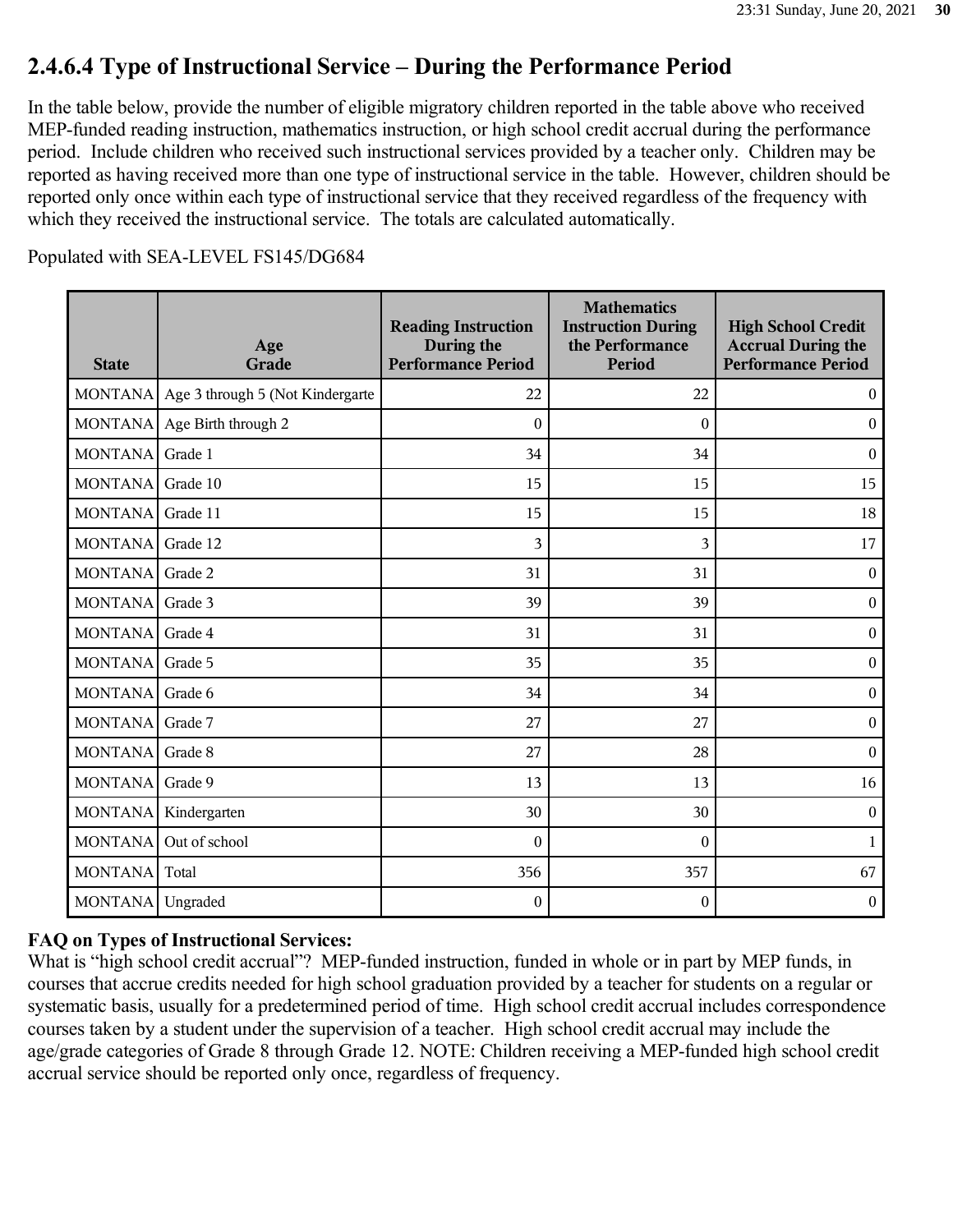# **2.4.6.5 Support Services with Breakout for Counseling Services – During the Performance Period**

In the table below, in the column titled Support Services, provide the unduplicated number of eligible migratory children who received any MEP-funded support service during the performance period. In the column titled Breakout of Counseling Services During the Performance Period, provide the unduplicated number of eligible migratory children who received a counseling service during the performance period. Children should be reported only once in each column regardless of the frequency with which they received a support service intervention. The totals are calculated automatically.

Populated with SEA-LEVEL FS145/DG684

| <b>State</b>     | Age<br>Grade                     | <b>Support</b><br><b>Services</b><br>During the<br>Performance<br><b>Period</b> | <b>Breakout of</b><br><b>Counseling Services</b><br>During the<br><b>Performance Period</b> |
|------------------|----------------------------------|---------------------------------------------------------------------------------|---------------------------------------------------------------------------------------------|
| <b>MONTANA</b>   | Age 3 through 5 (Not Kindergarte | 121                                                                             | 15                                                                                          |
| <b>MONTANA</b>   | Age Birth through 2              | 38                                                                              | $\mathbf{0}$                                                                                |
| <b>MONTANA</b>   | Grade 1                          | 66                                                                              | 14                                                                                          |
| <b>MONTANA</b>   | Grade 10                         | 66                                                                              | $\mathbf{0}$                                                                                |
| <b>MONTANA</b>   | Grade 11                         | 53                                                                              | $\mathbf{0}$                                                                                |
| <b>MONTANA</b>   | Grade 12                         | 47                                                                              | $\mathbf{0}$                                                                                |
| <b>MONTANA</b>   | Grade 2                          | 78                                                                              | 13                                                                                          |
| <b>MONTANA</b>   | Grade 3                          | 88                                                                              | 19                                                                                          |
| <b>MONTANA</b>   | Grade 4                          | 70                                                                              | 9                                                                                           |
| <b>MONTANA</b>   | Grade 5                          | 75                                                                              | 14                                                                                          |
| <b>MONTANA</b>   | Grade 6                          | 85                                                                              | 10                                                                                          |
| <b>MONTANA</b>   | Grade 7                          | 69                                                                              | 8                                                                                           |
| <b>MONTANA</b>   | Grade 8                          | 77                                                                              | 2                                                                                           |
| <b>MONTANA</b>   | Grade 9                          | 59                                                                              | 1                                                                                           |
| <b>MONTANA</b>   | Kindergarten                     | 58                                                                              | 11                                                                                          |
| <b>MONTANA</b>   | Out of school                    | 14                                                                              | $\theta$                                                                                    |
| <b>MONTANA</b>   | Total                            | 1064                                                                            | 116                                                                                         |
| MONTANA Ungraded |                                  | $\boldsymbol{0}$                                                                | $\boldsymbol{0}$                                                                            |

### **FAQs on Support Services:**

a. What are support services? These MEP-funded educationally-related services are provided to students. These services include, but are not limited to, health, nutrition, counseling, and social services for migratory children; necessary educational supplies, and transportation. Activities related to identification and recruitment, parental involvement, professional development, program evaluation, and the one-time act of providing instructional or informational packets to a child or family does not constitute a support service.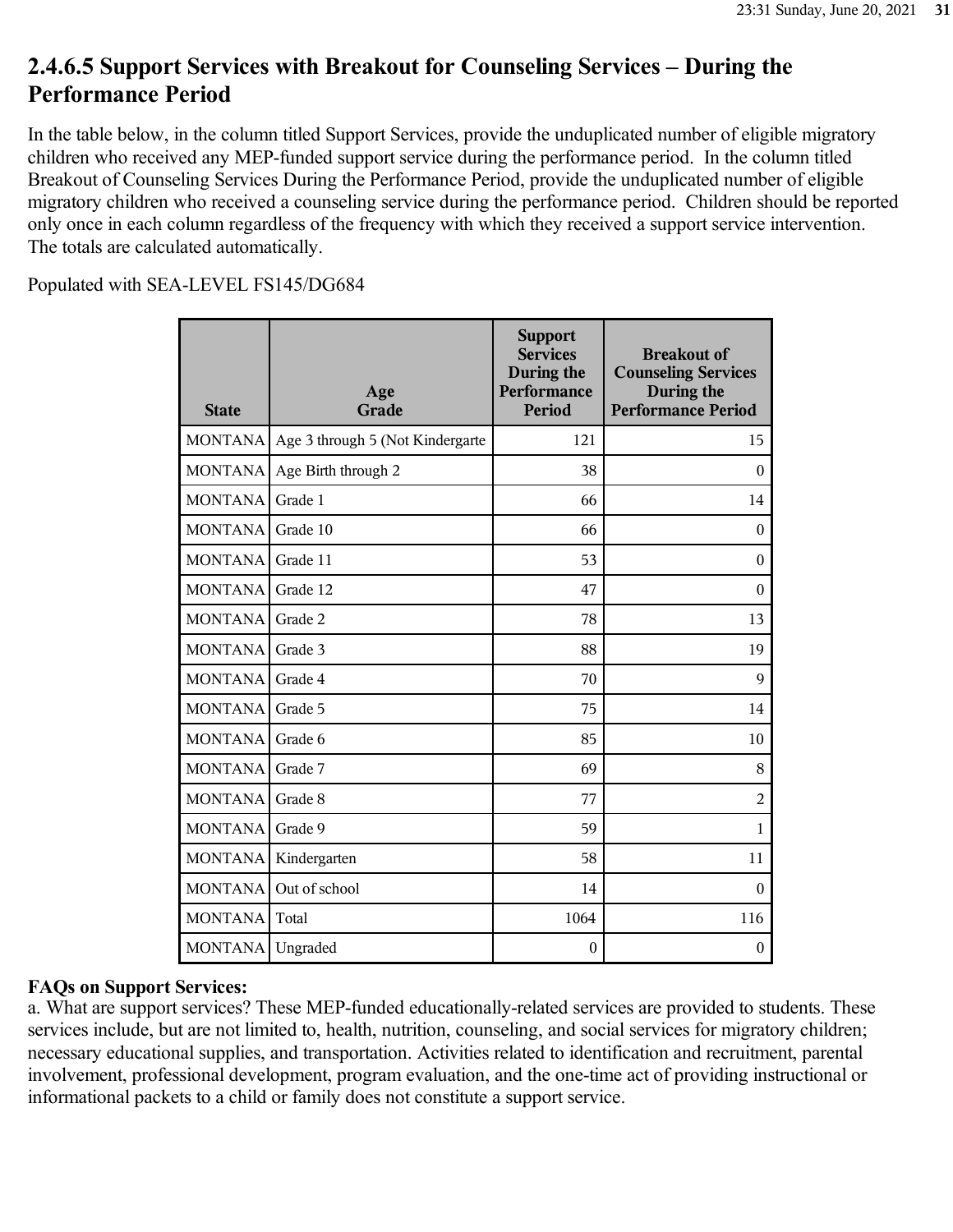b. What are counseling services? Services to help a student to better identify and enhance his or her educational, personal, or occupational potential; relate his or her abilities, emotions, and aptitudes to educational and career opportunities; utilize his or her abilities in formulating realistic plans; and achieve satisfying personal and social development. These activities take place between one or more counselors and one or more students as counselees, or between students and students in MEP peer-to-peer counseling activities, or between students and MEP-funded staff members. The services can also help the child address life problems or personal crisis that result from the culture of migrancy. NOTE: Children who receive a MEP-funded counseling service should be reported only once, regardless of frequency.

## **2.4.7 School Data during the Regular School Year**

The following questions are about the enrollment of eligible migratory children in schools during the regular school year.

### **2.4.7.1 Schools and Enrollment – During the Regular School Year**

In the table below, provide the number of public schools that enrolled eligible migratory children at any time during the regular school year. Schools include public schools that serve school age (e.g., grades K through 12) children. Also, provide the number of eligible migratory children who were enrolled in those schools. Since more than one school in a State may enroll the same migratory child at some time during the regular school year, the number of children may include duplicates.

Populated with SCH-LEVEL FS165/DG110

| <b>State</b>   | <b>Number of schools</b><br>that enrolled eligible<br>migratory children | Number of eligible<br>migratory children<br>enrolled in those<br>schools |
|----------------|--------------------------------------------------------------------------|--------------------------------------------------------------------------|
| <b>MONTANA</b> | 185                                                                      |                                                                          |

### **2.4.7.2 Schools Where MEP Funds Were Consolidated in SWPs – During the Regular School Year**

In the table below, provide the number of schools where MEP funds were consolidated in an SWP. Also, provide the number of eligible migratory children who were enrolled in those schools at any time during the regular school year. Since more than one school in a State may enroll the same migratory child at some time during the regular school year, the number of children may include duplicates.

Populated with SCH-LEVEL FS165/DG110 and FS165/DG514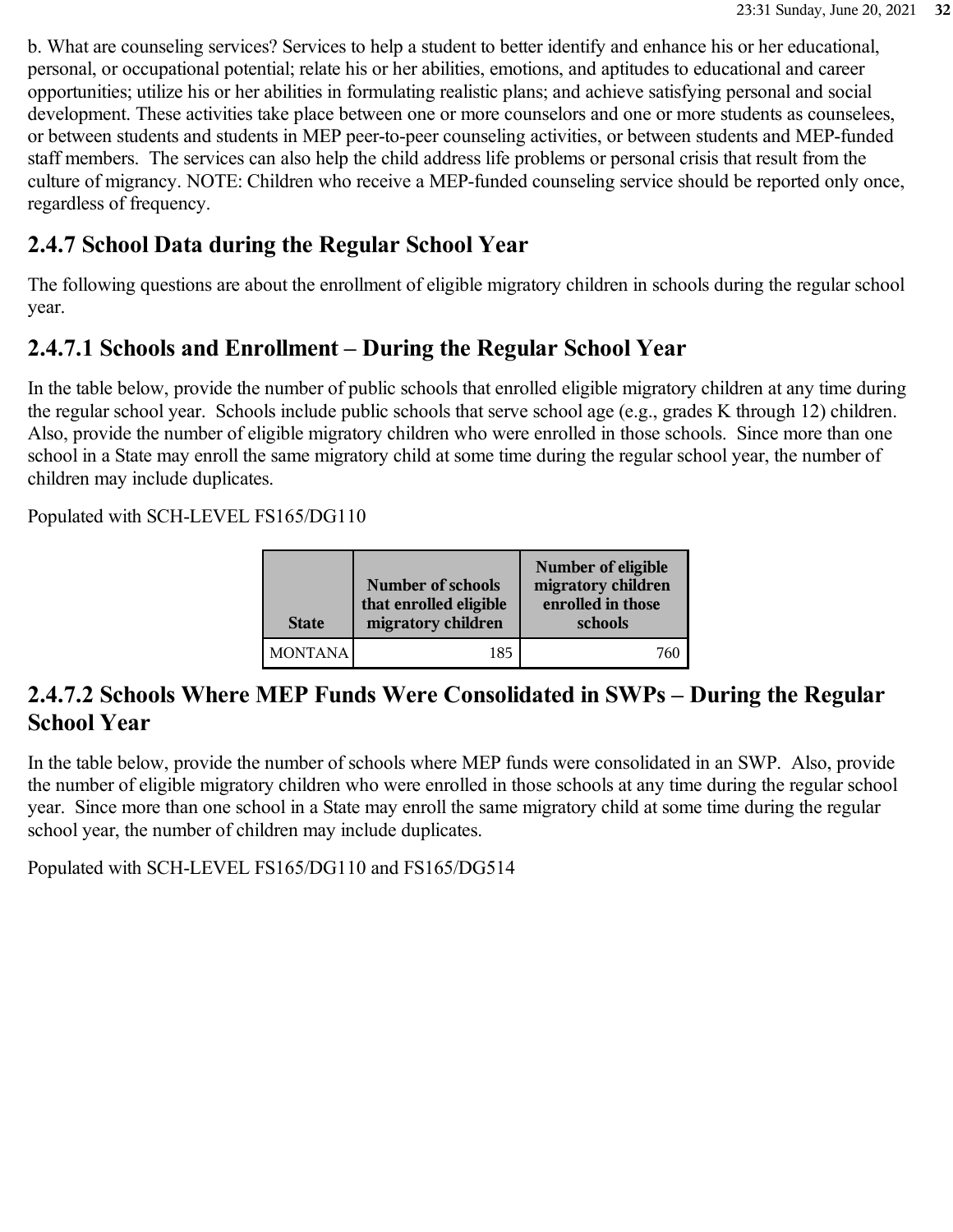## **2.5 PREVENTION AND INTERVENTION PROGRAMS FOR CHILDREN AND YOUTH WHO ARE NEGLECTED, DELINQUENT, OR AT RISK**

This section collects data on programs and facilities that serve students who are neglected, delinquent, or at risk under Title I, Part D, and characteristics about and services provided to these students.

Throughout this section:

- Report data for the program year of July 1, 2019 through June 30, 2020.
- Count programs/facilities based on how the program was classified to ED for funding purposes.
- Do not include programs funded solely through Title I, Part A.
- Use the definitions listed below:

 o Adult Corrections: An adult correctional institution is a facility in which persons, including persons 21 or under, are confined as a result of conviction for a criminal offense.

 o At-Risk Programs: Programs operated (through LEAs) that target students who are at risk of academic failure, dependency adjudication, or delinquency adjudication, have a drug or alcohol problem, are pregnant or parenting, have been in contact with the juvenile justice or child welfare system in the past, are at least 1 year behind the expected age/grade level, are English learners, are gang members, have dropped out of school in the past, or have a high absenteeism rate at school.

 o Juvenile Corrections: An institution for delinquent children and youth that is a public or private residential facility other than a foster home that is operated for the care of children and youth who have been adjudicated delinquent or in need of supervision. Include any programs serving adjudicated youth (including non-secure facilities and group homes) in this category.

 o Juvenile Detention Facilities: Detention facilities are shorter-term institutions that provide care to children who require secure custody pending court adjudication, court disposition, or execution of a court order, or care to children after commitment.

 o Neglected Programs: An institution for neglected children and youth is a public or private residential facility, other than a foster home, that is operated primarily for the care of children who have been committed to the institution or voluntarily placed under applicable State law due to abandonment, neglect, or death of their parents or guardians.

 o Other: Any other programs, not defined above, that receive Title I, Part D funds and serve non-adjudicated children and youth.

### **2.5.1 State Agency Title I, Part D Programs and Facilities – Subpart 1**

The following questions collect data on Title I, Part D, Subpart 1 programs and facilities.

### **2.5.1.1 Programs and Facilities - Subpart 1**

In the table below, provide the number of State agency Title I, Part D, Subpart 1 programs and facilities that serve neglected and delinquent students and the average length of stay by program/facility type, for these students. Report only programs and facilities that received Title I, Part D, Subpart 1 funding during the reporting year. Count a facility once if it offers only one type of program. If a facility offers more than one type of program (i.e., it is a multipurpose facility), then count each of the separate programs. The total number of programs/facilities will be automatically calculated. Below the table is a FAQ about the data collected in this table.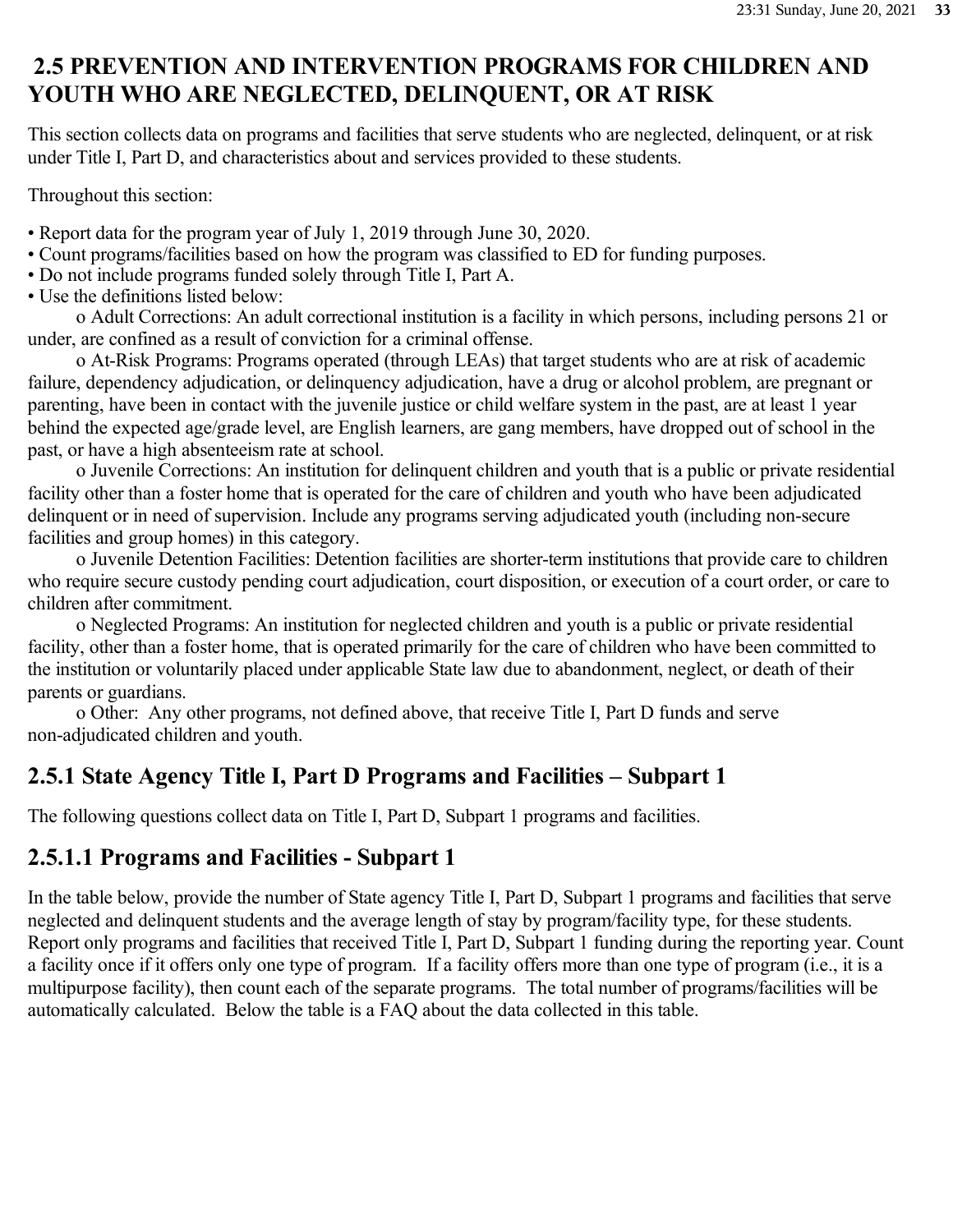| <b>State Program</b><br>or Facility Type | #<br><b>Programs</b><br>or<br><b>Facilities</b> | <b>Average</b><br>Length<br>of Stay<br>in Days |
|------------------------------------------|-------------------------------------------------|------------------------------------------------|
| <b>Adult corrections</b>                 | 2                                               | 117                                            |
| Juvenile corrections                     |                                                 | 172                                            |
| Juvenile detention                       |                                                 |                                                |
| Neglected programs                       |                                                 |                                                |
| Other programs                           |                                                 |                                                |
| Total                                    | 3                                               |                                                |

#### **FAQ on Programs and Facilities - Subpart 1:**

How is average length of stay calculated? The average length of stay should be weighted by number of students and should include the number of days, per visit, for each student enrolled during the reporting year, regardless of entry or exit date. Multiple visits for students who entered more than once during the reporting year can be included. The average length of stay in days should not exceed 365.



### **2.5.1.2 Programs and Facilities That Reported - Subpart 1**

In the table below, provide the number of State agency Title I, Part D, Subpart 1 programs/facilities that reported data on neglected and delinquent students. The total row will be automatically calculated.

| <b>State Program</b><br><b>Facility Type</b> | #<br><b>Reporting</b><br>Data |
|----------------------------------------------|-------------------------------|
| <b>Adult corrections</b>                     | 2                             |
| Juvenile corrections                         |                               |
| Juvenile detention                           |                               |
| Neglected programs                           |                               |
| Other programs                               |                               |
| Total                                        |                               |

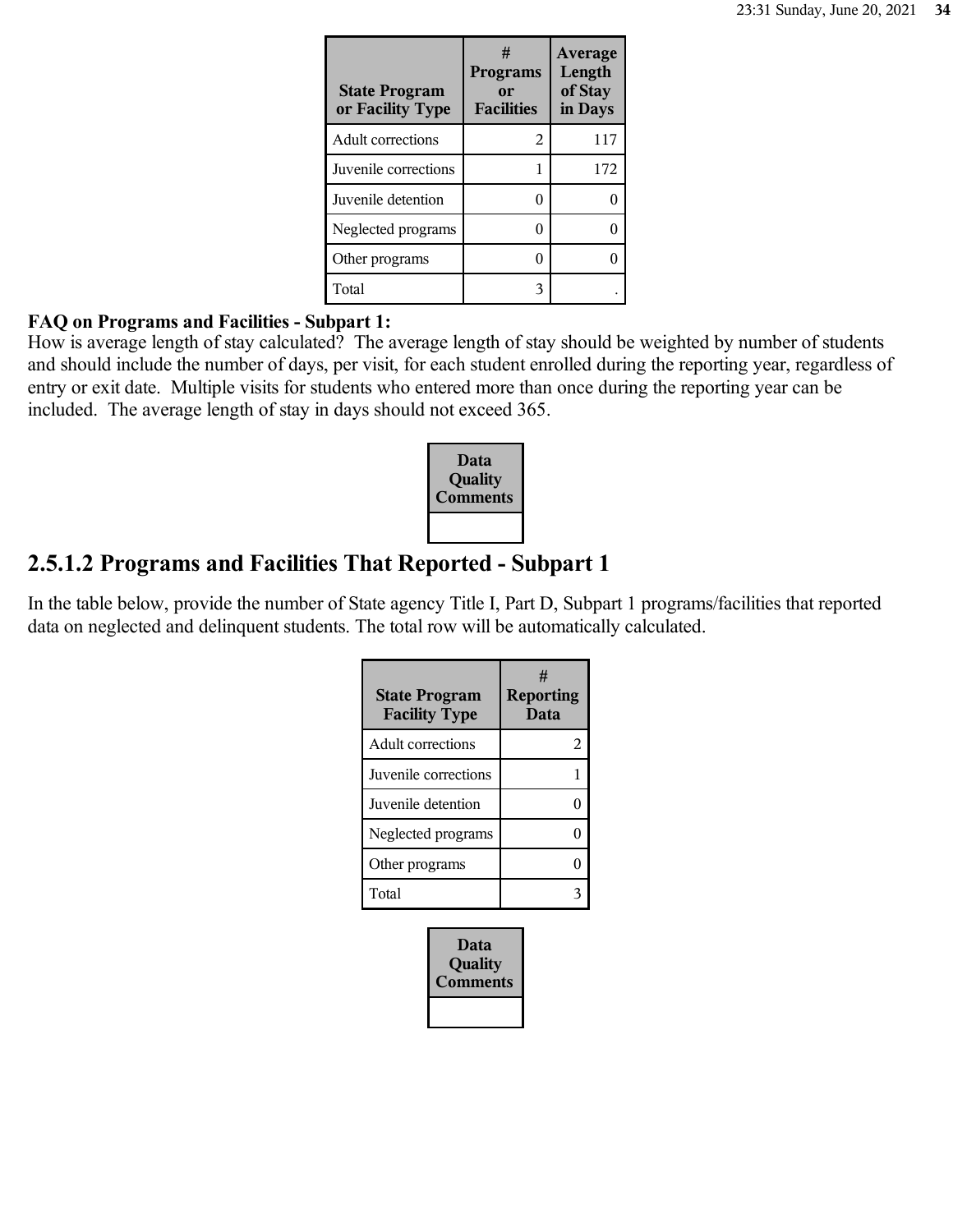### **2.5.1.3 Students Served – Subpart 1**

In the tables below, provide the number of neglected and delinquent students served in State agency Title I, Part D, Subpart 1 programs and facilities. Report only students who received Title I, Part D, Subpart 1 services during the reporting year. In the first table, provide in row 1 the unduplicated number of students served by each program, and in row 2, the total number of students in row 1 who are long-term. In the subsequent tables provide the number of students served by disability (IDEA) and EL status, by race/ethnicity, by sex, and by age. The total number of students by race/ethnicity, by sex and by age will be automatically calculated.

Populated with SEA-LEVEL FS119/DG656

| <b>State</b> | # of Students Served                         | Neglected Juvenile | Juvenile<br>Programs   Detention   Corrections   Corrections   Programs | <b>Adult</b> | <b>Other</b> |
|--------------|----------------------------------------------|--------------------|-------------------------------------------------------------------------|--------------|--------------|
|              | MONTANA   Total Long-Term Students Served    |                    | 48                                                                      | 104          |              |
|              | MONTANA   Total Unduplicated Students Served |                    | 48                                                                      | 105          |              |

Provide the number of students served by special populations.

| <b>State</b> | <b>Student Subgroups</b>                              | <b>Neglected</b> | Juvenile | Juvenile<br>Programs   Detention   Corrections   Corrections   Programs | <b>Adult</b> | <b>Other</b> |
|--------------|-------------------------------------------------------|------------------|----------|-------------------------------------------------------------------------|--------------|--------------|
|              | MONTANA Children with one or more disabilities (IDEA) |                  |          |                                                                         | ⇁            |              |
|              | MONTANA English learner                               |                  |          |                                                                         |              |              |

Provide the number of students served by race/ethnicity.

| <b>State</b>   | Race<br><b>Ethnicity</b>                 | <b>Neglected</b><br><b>Programs</b> | <b>Juvenile</b><br><b>Detention</b> | Juvenile<br><b>Corrections</b> | <b>Adult</b><br><b>Corrections</b> | <b>Other</b><br><b>Programs</b> |
|----------------|------------------------------------------|-------------------------------------|-------------------------------------|--------------------------------|------------------------------------|---------------------------------|
| <b>MONTANA</b> | American Indian or Alaska Native         |                                     |                                     | 14                             | 13                                 |                                 |
| <b>MONTANA</b> | Asian                                    |                                     |                                     | 0                              | 0                                  |                                 |
| MONTANA        | <b>Black or African American</b>         |                                     |                                     |                                | $\mathfrak{D}_{1}$                 |                                 |
| <b>MONTANA</b> | Hispanic or Latino                       |                                     |                                     |                                | 4                                  |                                 |
|                | MONTANA Native Hawaiian or Other Pacific |                                     |                                     |                                |                                    |                                 |
| MONTANA Total  |                                          |                                     |                                     | 48                             | 105                                |                                 |
| <b>MONTANA</b> | Two or more races                        |                                     |                                     |                                | 30                                 |                                 |
| <b>MONTANA</b> | White                                    |                                     |                                     | 32                             | 56                                 |                                 |

Provide the number of students served by gender.

| <b>State</b>   | <b>Sex</b> | <b>Neglected</b> | Juvenile | Juvenile<br><b>Programs   Detention   Corrections   Corrections</b> | <b>Adult</b> | Other<br><b>Programs</b> |
|----------------|------------|------------------|----------|---------------------------------------------------------------------|--------------|--------------------------|
| MONTANA Female |            |                  |          |                                                                     |              |                          |
| MONTANA Male   |            |                  |          | 48                                                                  | 105          |                          |
| MONTANA Total  |            |                  |          | 48                                                                  | 105          |                          |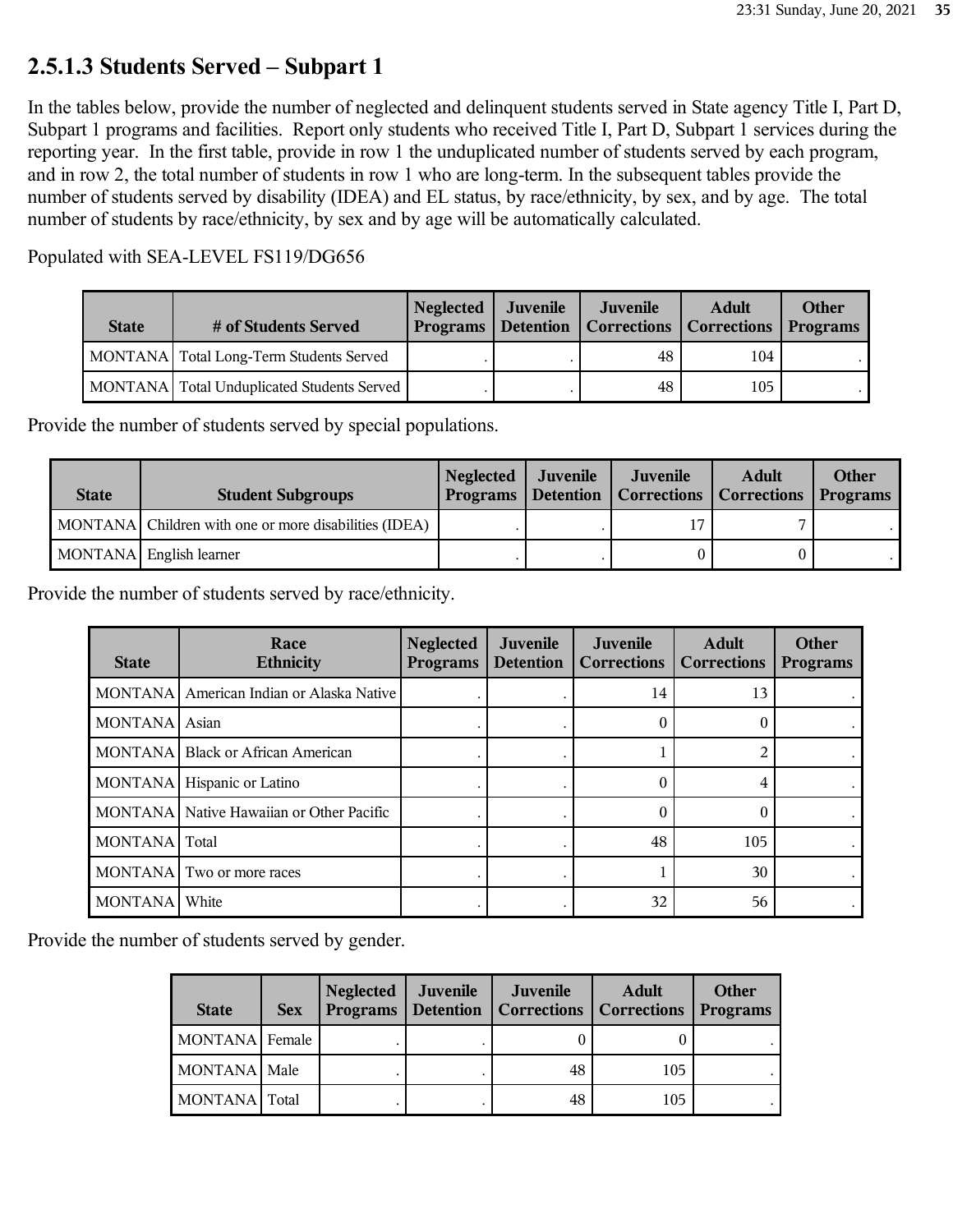Provide the number of students served by age.

| <b>State</b>   | Age          | <b>Neglected</b><br><b>Programs</b> | <b>Juvenile</b><br><b>Detention</b> | Juvenile<br><b>Corrections</b> | <b>Adult</b><br><b>Corrections</b> | <b>Other</b><br><b>Programs</b> |
|----------------|--------------|-------------------------------------|-------------------------------------|--------------------------------|------------------------------------|---------------------------------|
| <b>MONTANA</b> | 10 years old |                                     |                                     | $\theta$                       | $\Omega$                           |                                 |
| <b>MONTANA</b> | 11 years old |                                     |                                     | $\theta$                       | $\theta$                           |                                 |
| <b>MONTANA</b> | 12 years old |                                     |                                     | $\mathbf{0}$                   | $\mathbf{0}$                       |                                 |
| <b>MONTANA</b> | 13 years old |                                     |                                     | $\theta$                       | $\theta$                           |                                 |
| <b>MONTANA</b> | 14 years old |                                     |                                     | $\boldsymbol{0}$               | $\boldsymbol{0}$                   |                                 |
| <b>MONTANA</b> | 15 years old |                                     |                                     | 6                              | $\Omega$                           |                                 |
| <b>MONTANA</b> | 16 years old |                                     |                                     | 12                             | $\theta$                           |                                 |
| <b>MONTANA</b> | 17 years old |                                     |                                     | 11                             | $\Omega$                           |                                 |
| <b>MONTANA</b> | 18 years old |                                     |                                     | 19                             | $\Omega$                           |                                 |
| <b>MONTANA</b> | 19 years old |                                     |                                     | $\theta$                       | 23                                 |                                 |
| <b>MONTANA</b> | 20 years old |                                     |                                     | $\theta$                       | 41                                 |                                 |
| <b>MONTANA</b> | 21 years old |                                     |                                     | $\theta$                       | 41                                 |                                 |
| <b>MONTANA</b> | 3 through 5  |                                     |                                     | $\boldsymbol{0}$               | $\theta$                           |                                 |
| <b>MONTANA</b> | 6 years old  |                                     |                                     | $\boldsymbol{0}$               | $\boldsymbol{0}$                   |                                 |
| <b>MONTANA</b> | 7 years old  |                                     |                                     | $\theta$                       | $\Omega$                           |                                 |
| <b>MONTANA</b> | 8 years old  |                                     |                                     | $\theta$                       | $\theta$                           |                                 |
| <b>MONTANA</b> | 9 years old  |                                     |                                     | $\Omega$                       | $\Omega$                           |                                 |
| MONTANA        | Total        |                                     |                                     | 48                             | 105                                |                                 |

### **FAQ on Unduplicated Count:**

What is an unduplicated count? An unduplicated count is one that counts students only once, even if they were admitted to a facility or program multiple times within the reporting year.

### **FAQ on long-term:**

What is long-term? Long-term refers to students who were enrolled for at least 90 consecutive calendar days from July 1, 2019 through June 30, 2020.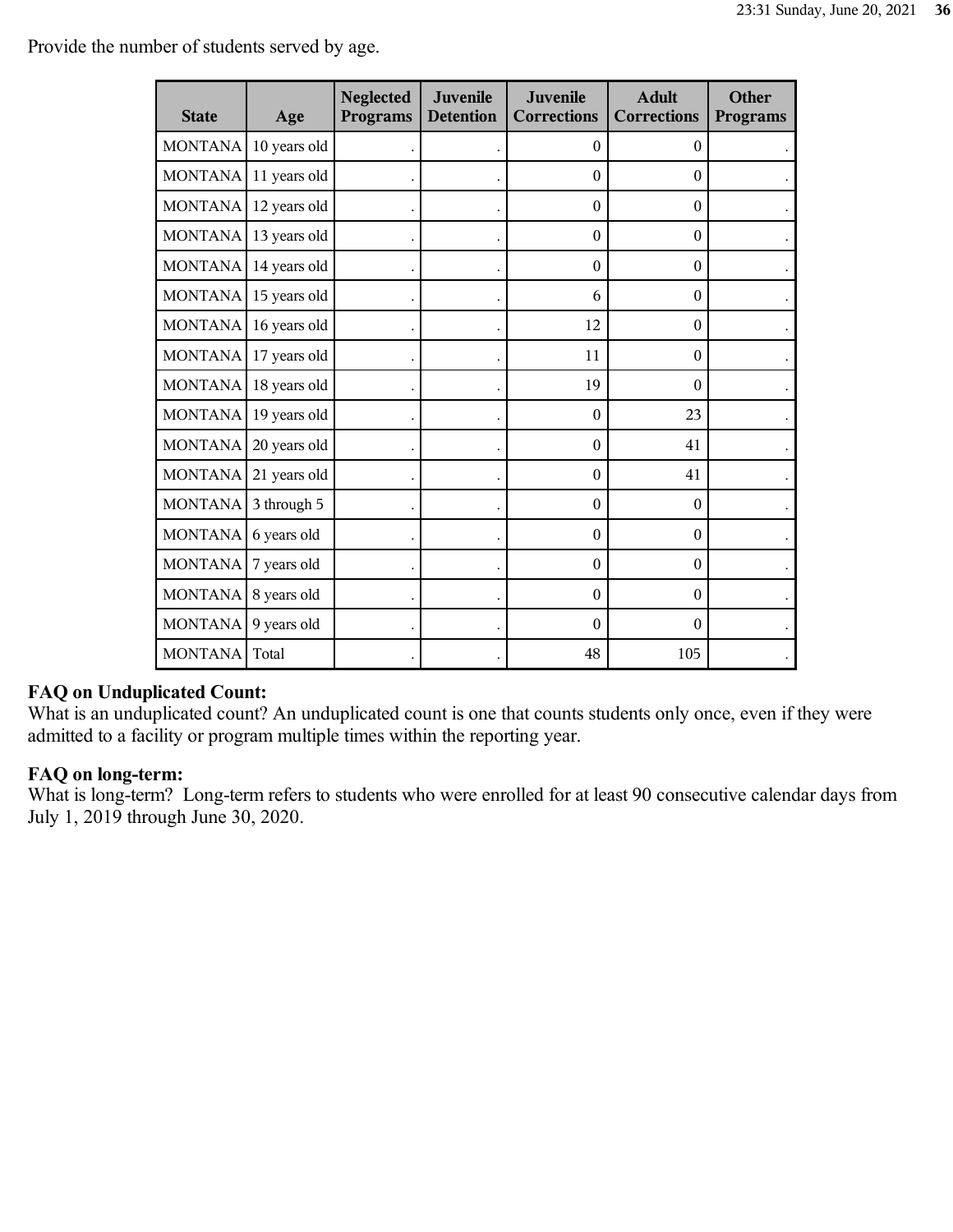### **2.5.1.4 Academic, Career and Technical Outcomes While in the State Agency Program/Facility or Within 90 Calendar Days after Exit**

In the tables below, for each program type, provide the number of students who attained academic, career, and technical outcomes.

The first table includes outcomes a student is able to achieve only after exit. In this table, provide the unduplicated number of students who enrolled, or planned to enroll, in their local district school within 90 calendar days after exiting. A student may be reported only once, per program type.

The second table includes outcomes a student is able to achieve only one time. In this table, provide the unduplicated number of students who attained the listed outcomes either in the while enrolled in the State agency program/facility column ("in fac.") or in the within 90 calendar days after exiting column. A student may be reported only once across the two time periods, per program type.

The third table includes outcomes a student may achieve more than once. In the "in fac." column, provide the unduplicated number of students who attained academic, career and technical outcomes while enrolled in the State agency program/facility. In the "90 days after exit" column provide the unduplicated number of students who attained academic, career, and technical outcomes within 90 calendar days after exiting. If a student attained an outcome once in the program/facility and once during the 90–day transition period, that student may be reported once in each column.

| <b>State</b> | <b>Outcomes</b>                                                             | <b>Neglected</b><br>Programs - In<br>Fac | <b>Neglected</b><br>Programs - 90<br>Days After<br>Exit | Juvenile<br>Detention - In<br>Fac | Juvenile<br>Detention - 90<br>Days After<br>Exit | <b>Juvenile</b><br><b>Corrections - In</b><br>Fac |
|--------------|-----------------------------------------------------------------------------|------------------------------------------|---------------------------------------------------------|-----------------------------------|--------------------------------------------------|---------------------------------------------------|
|              | MONTANA Earned a GED                                                        |                                          |                                                         |                                   |                                                  | 9                                                 |
|              | MONTANA Earned high school course<br>credits                                |                                          |                                                         |                                   |                                                  | 46                                                |
|              | MONTANA Enrolled in a GED program                                           |                                          |                                                         |                                   |                                                  | 14                                                |
| MONTANA      | Enrolled in job training<br>courses/programs                                |                                          |                                                         |                                   |                                                  | 39                                                |
|              | MONTANA   Obtained employment                                               |                                          |                                                         |                                   |                                                  | $\theta$                                          |
| MONTANA      | Obtained high school<br>diploma                                             |                                          |                                                         |                                   |                                                  | $\overline{4}$                                    |
|              | MONTANA   Were accepted and/or<br>enrolled into post-secondary<br>education |                                          |                                                         |                                   |                                                  | $\overline{4}$                                    |

Populated with SEA-LEVEL FS180/DG783 and FS181/DG785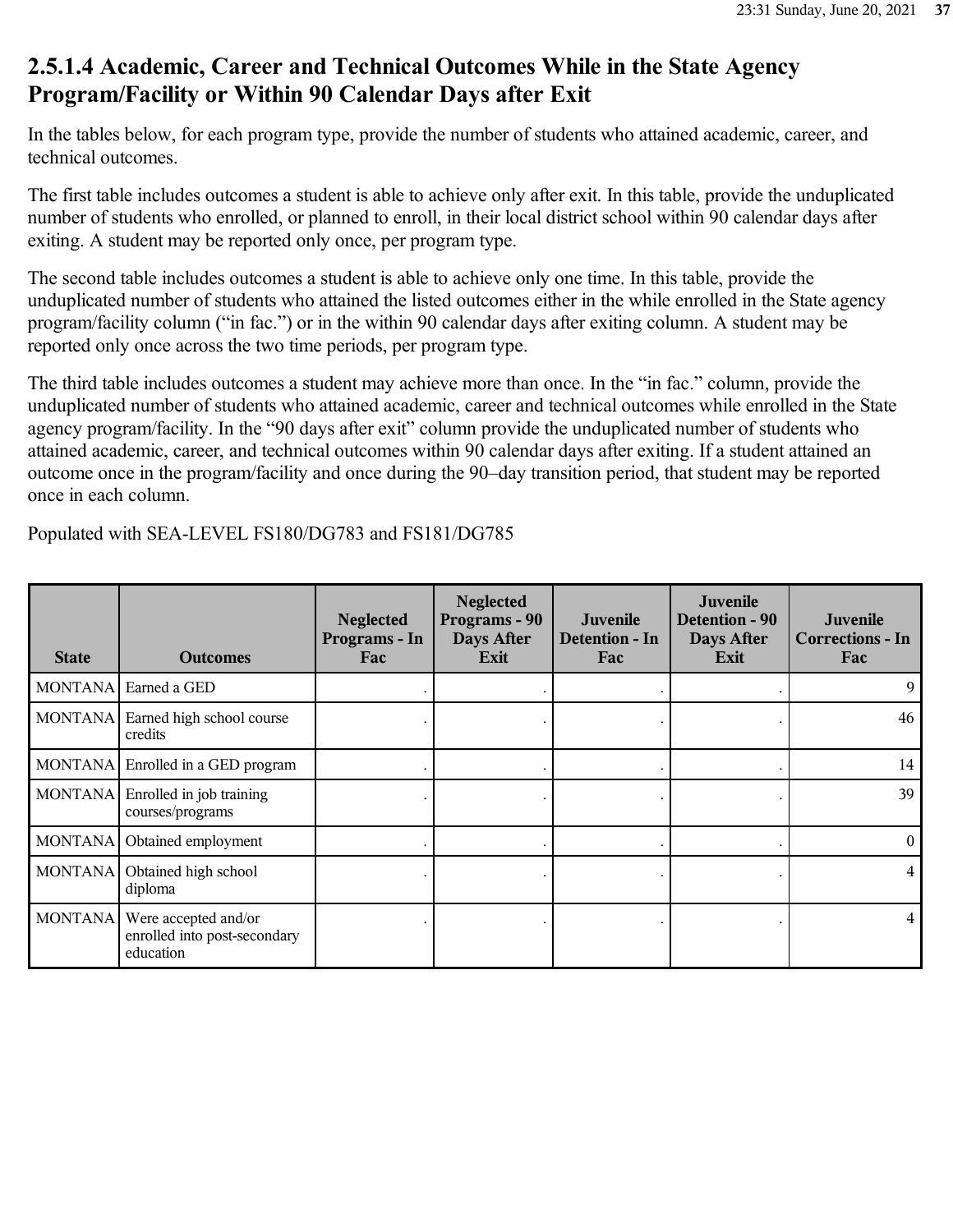| <b>State</b> | <b>Outcomes</b>                                                      | <b>Juvenile</b><br><b>Corrections - 90</b><br>Days After Exit | <b>Adult</b><br><b>Corrections - In</b><br>Fac | <b>Adult</b><br><b>Corrections - 90</b><br>Days After Exit | <b>Other</b><br>Programs - In<br>Fac | <b>Other</b><br>Programs - 90<br>Days After<br>Exit |
|--------------|----------------------------------------------------------------------|---------------------------------------------------------------|------------------------------------------------|------------------------------------------------------------|--------------------------------------|-----------------------------------------------------|
|              | MONTANA   Earned a GED                                               |                                                               | 53                                             |                                                            |                                      |                                                     |
|              | MONTANA   Earned high school<br>course credits                       |                                                               | $\theta$                                       |                                                            |                                      |                                                     |
| MONTANA      | Enrolled in a GED<br>program                                         |                                                               | 49                                             |                                                            |                                      |                                                     |
|              | MONTANA Enrolled in job training<br>courses/programs                 |                                                               | 53                                             |                                                            |                                      |                                                     |
|              | MONTANA   Obtained employment                                        |                                                               | 10                                             |                                                            |                                      |                                                     |
|              | MONTANA   Obtained high school<br>diploma                            |                                                               |                                                |                                                            |                                      |                                                     |
| MONTANA      | Were accepted and/or<br>enrolled into<br>post-secondary<br>education |                                                               | $\overline{2}$                                 |                                                            |                                      |                                                     |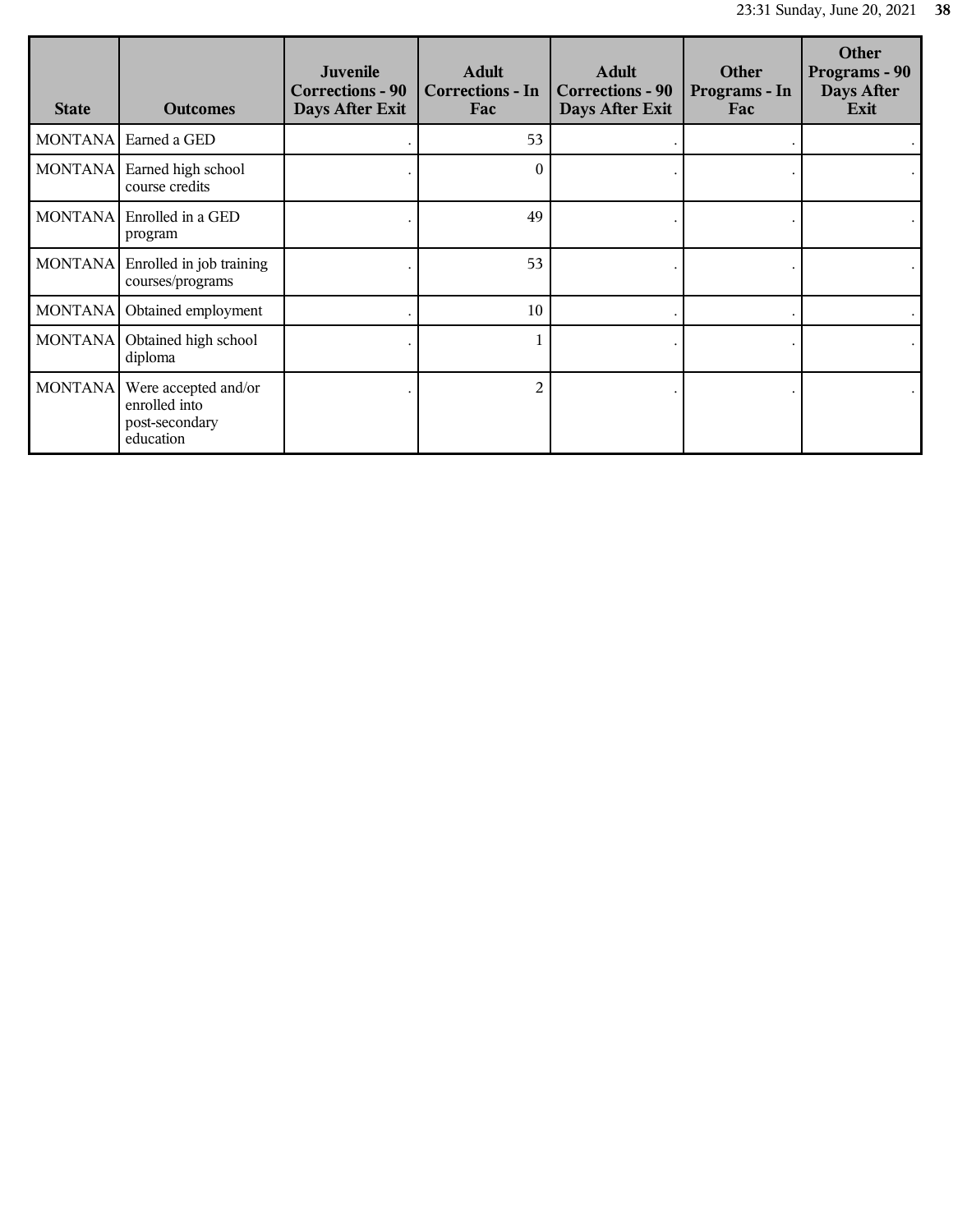### **2.5.2 Academic Performance – Subpart 1**

The following questions collect data on the academic performance of neglected and delinquent long-term students served by Title I, Part D, Subpart 1 in reading and mathematics.

### **2.5.2.1 Academic Performance in Reading – Subpart 1**

In the table below, provide the unduplicated number of long-term students served by Title I, Part D, Subpart 1, who participated in reading pre-and post-testing. Students should be reported in only one of the four change categories.

Report only information on a student's most recent testing data. Students who were pre-tested prior to July 1, 2019, may be included if their post-test was administered during the reporting year. Students who were post-tested after the reporting year ended should be counted in the following year. Below the table is an FAQ about the data collected in this table.

| <b>State</b>      | <b>Performance Data</b><br>(Based on most<br>recent pre<br>post-test data) | <b>Neglected</b><br><b>Programs</b> | <b>Juvenile</b><br><b>Detention</b> | <b>Juvenile</b><br><b>Corrections</b> | <b>Adult</b><br><b>Corrections</b> | <b>Other</b><br><b>Programs</b> |
|-------------------|----------------------------------------------------------------------------|-------------------------------------|-------------------------------------|---------------------------------------|------------------------------------|---------------------------------|
|                   | MONTANA More than one full grade                                           |                                     |                                     |                                       | 14                                 |                                 |
|                   | MONTANA Negative change                                                    |                                     |                                     | 9                                     | 21                                 |                                 |
| MONTANA No Change |                                                                            |                                     |                                     | 21                                    | 59                                 |                                 |
| MONTANA Total     |                                                                            |                                     |                                     | 48                                    | 104                                |                                 |
|                   | MONTANA Up to one full grade                                               |                                     |                                     | 11                                    | 10                                 |                                 |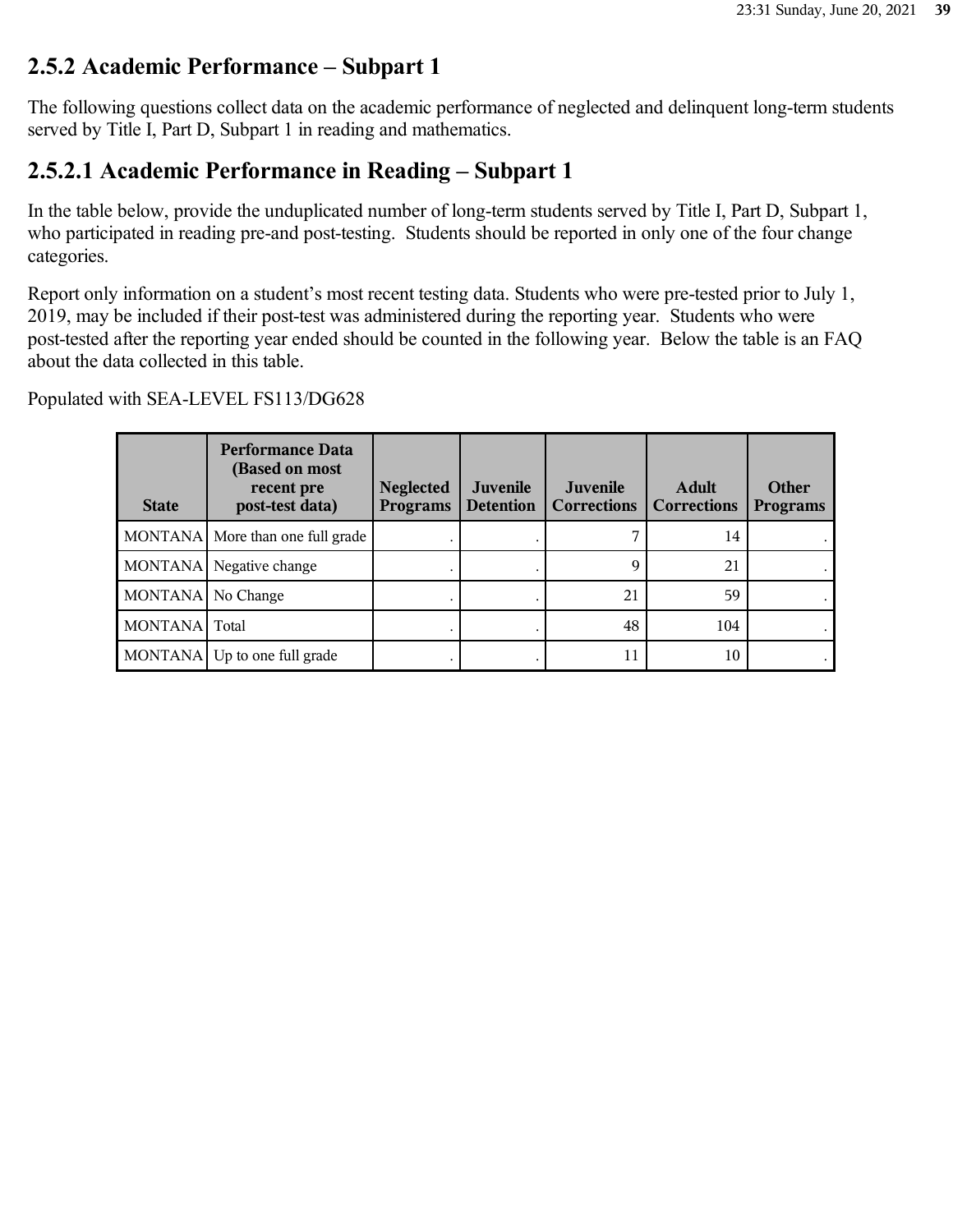### **2.5.2.2 Academic Performance in Mathematics – Subpart 1**

In the table below, provide the unduplicated number of long-term students served by Title I, Part D, Subpart 1, who participated in mathematics pre-and post-testing. Students should be reported in only one of the four change categories.

Report only information on a student's most recent testing data. Students who were pre-tested prior to July 1, 2019, may be included if their post-test was administered during the reporting year. Students who were post-tested after the reporting year ended should be counted in the following year.

| <b>State</b>        | <b>Performance Data</b><br>(Based on most<br>recent pre<br>post-test data) | <b>Neglected</b><br><b>Programs</b> | Juvenile<br><b>Detention</b> | Juvenile<br><b>Corrections</b> | <b>Adult</b><br><b>Corrections</b> | Other<br><b>Programs</b> |
|---------------------|----------------------------------------------------------------------------|-------------------------------------|------------------------------|--------------------------------|------------------------------------|--------------------------|
|                     | MONTANA More than one full grade                                           |                                     |                              | 0                              | 23                                 |                          |
|                     | MONTANA Negative change                                                    |                                     |                              | 6                              | 25                                 |                          |
| MONTANA   No Change |                                                                            |                                     |                              | 20                             | 46                                 |                          |
| MONTANA Total       |                                                                            |                                     |                              | 48                             | 104                                |                          |
|                     | MONTANA Up to one full grade                                               |                                     |                              | 16                             | 10                                 |                          |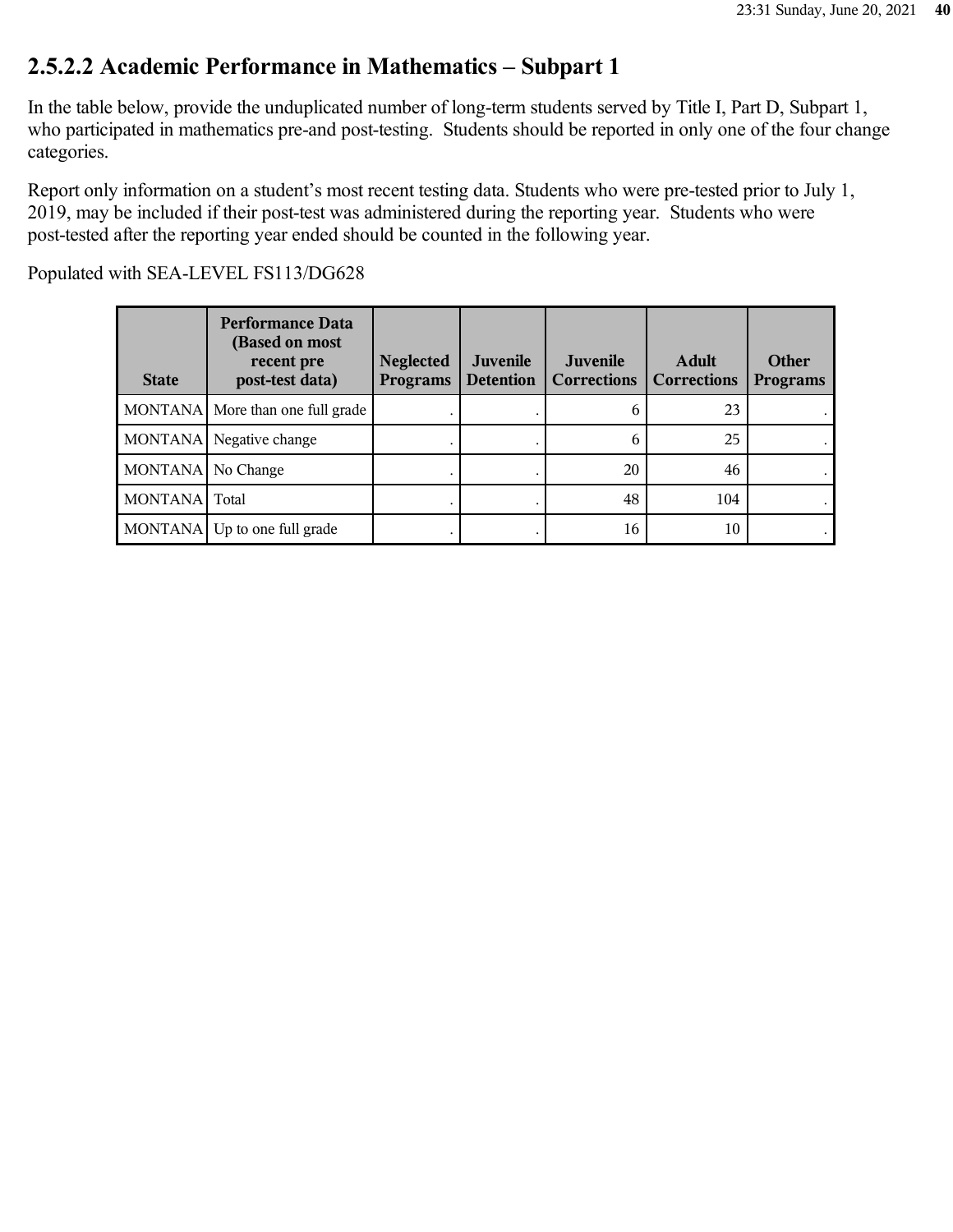### **2.5.3 LEA Title I, Part D Programs and Facilities – Subpart 2**

The following questions collect data on Title I, Part D, Subpart 2 programs and facilities.

### **2.5.3.1 Programs and Facilities – Subpart 2**

In the table below, provide the number of LEA Title I, Part D, Subpart 2 programs and facilities that serve neglected and delinquent students and the yearly average length of stay by program/facility type for these students. Report only the programs and facilities that received Title I, Part D, Subpart 2 funding during the reporting year. Count a facility once if it offers only one type of program. If a facility offers more than one type of program (i.e., it is a multipurpose facility), then count each of the separate programs. The total number of programs/ facilities will be automatically calculated. Below the table is an FAQ about the data collected in this table.

| <b>LEA Program</b><br>or Facility Type | #<br><b>Programs</b><br>or<br><b>Facilities</b> | Average<br>Length<br>of Stay<br>$($ # days $)$ |
|----------------------------------------|-------------------------------------------------|------------------------------------------------|
| At-risk programs                       | 6                                               | 27                                             |
| Juvenile corrections                   | 0                                               |                                                |
| Juvenile detention                     | 4                                               | 47                                             |
| Neglected programs                     | 0                                               |                                                |
| Other programs                         | 0                                               |                                                |
| Total                                  | 10                                              |                                                |

### **FAQ on average length of stay:**

How is average length of stay calculated? The average length of stay should be weighted by number of students and should include the number of days, per visit for each student enrolled during the reporting year, regardless of entry or exit date. Multiple visits for students who entered more than once during the reporting year can be included. The average length of stay in days should not exceed 365.

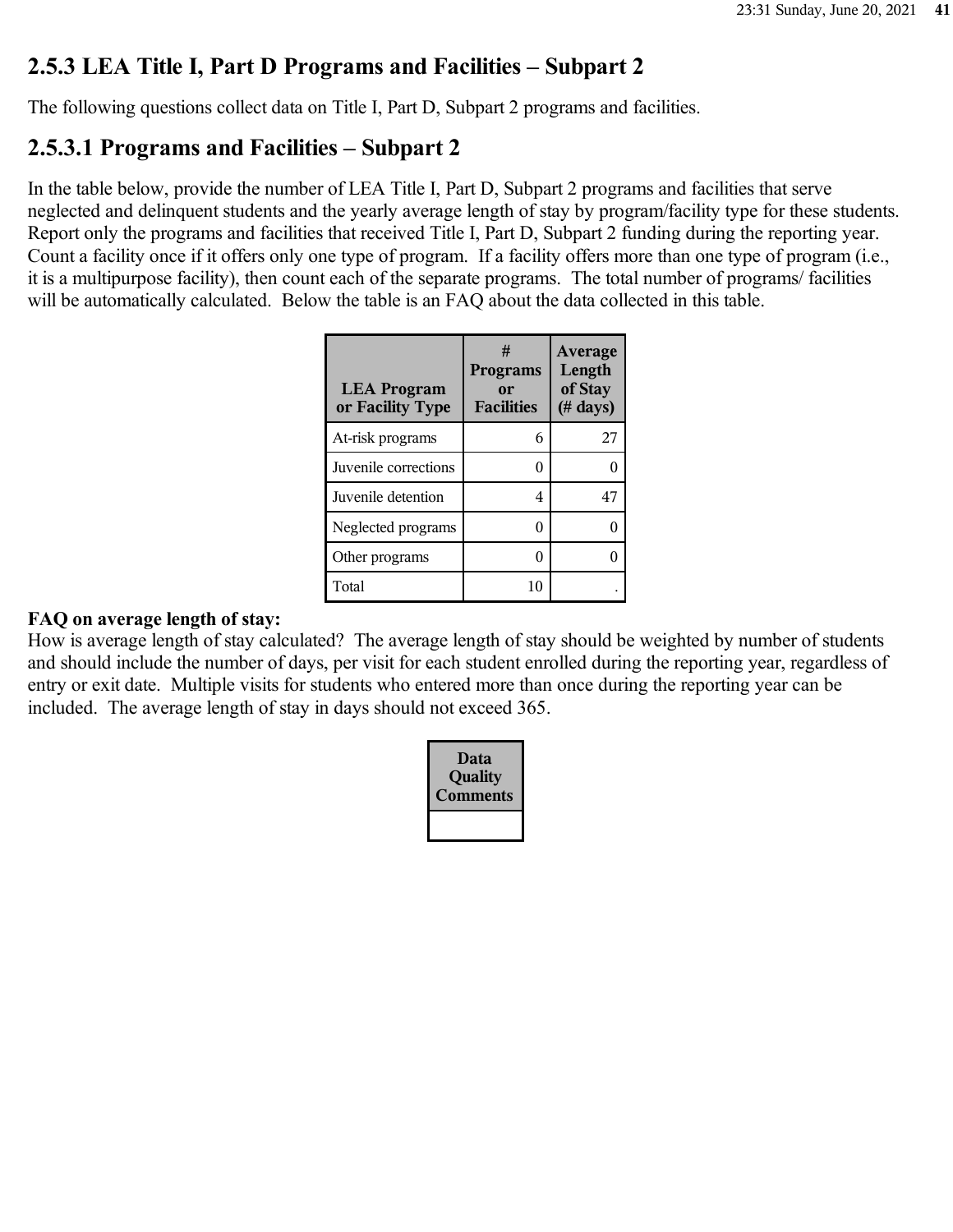# **2.5.3.2 Programs and Facilities That Reported - Subpart 2**

In the table below, provide the number of LEA Title I, Part D, Subpart 2 programs and facilities that reported data on neglected and delinquent students. The total row will be automatically calculated.

| <b>LEA Program</b><br>or Facility Type | #<br><b>Reporting</b><br>Data |
|----------------------------------------|-------------------------------|
| At-risk programs                       |                               |
| Juvenile corrections                   |                               |
| Juvenile detention                     | 4                             |
| Neglected programs                     |                               |
| Other programs                         |                               |
| Total                                  |                               |

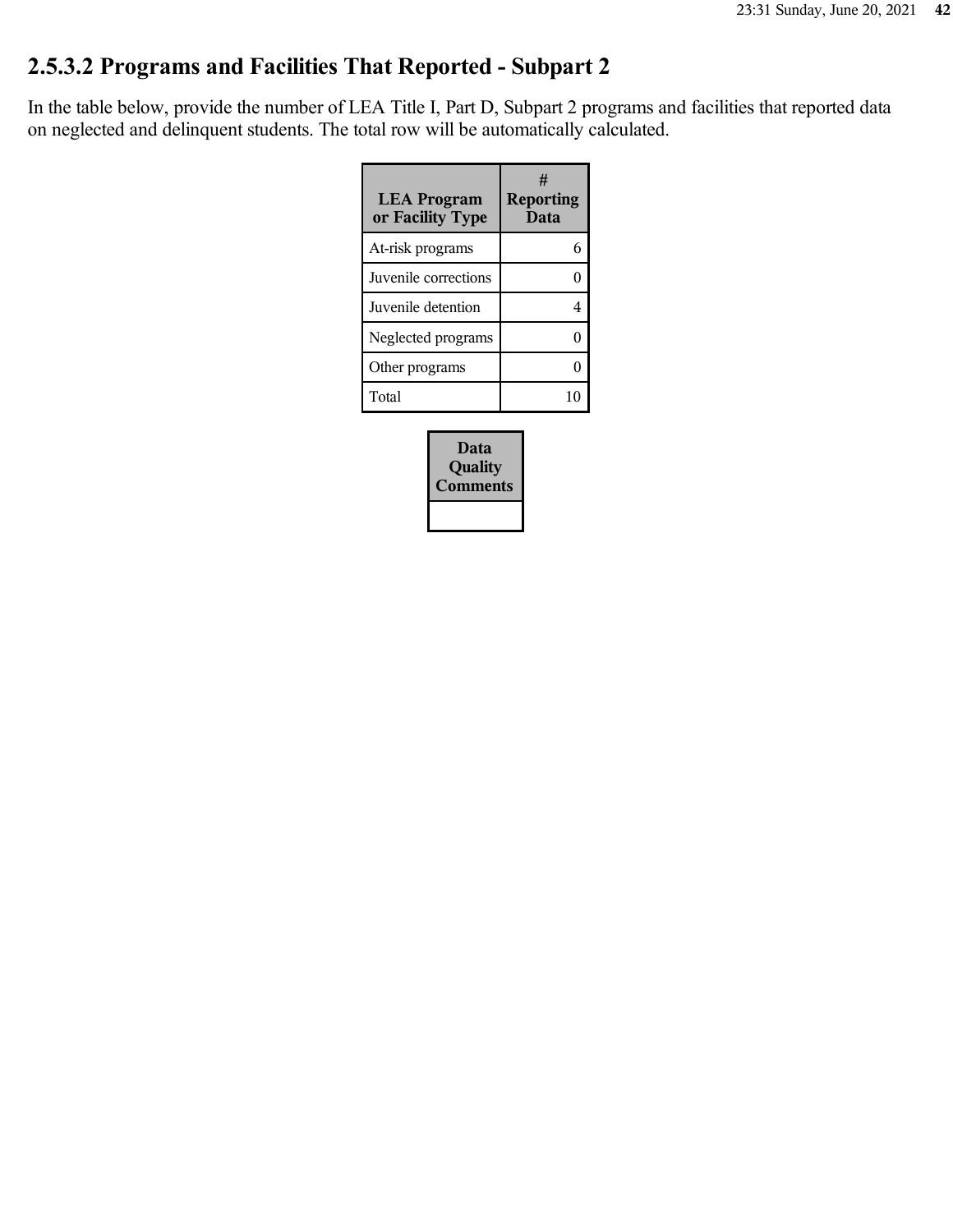### **2.5.3.3 Students Served – Subpart 2**

In the tables below, provide the number of neglected and delinquent students served in LEA Title I, Part D, Subpart 2 programs and facilities. Report only students who received Title I, Part D, Subpart 2 services during the reporting year. In the first table, provide in row 1 the unduplicated number of students served by each program, and in row 2, the total number of students in row 1 who are long-term. In the subsequent tables, provide the number of students served by disability (IDEA), and EL status, by race/ethnicity, by sex, and by age. The total number of students by race/ethnicity, by sex, and by age will be automatically calculated.

Populated with LEA-LEVEL FS127/DG657

| <b>State</b> | # of students served                         | At-Risk | Neglected Juvenile |     | Juvenile<br>Programs   Programs   Detention   Corrections   Programs | <b>Other</b> |
|--------------|----------------------------------------------|---------|--------------------|-----|----------------------------------------------------------------------|--------------|
|              | MONTANA   Total Long-Term Students Served    | 90      |                    | 43  |                                                                      |              |
|              | MONTANA   Total Unduplicated Students Served | 696     |                    | 348 |                                                                      |              |

Provide the number of students served by special populations.

| <b>State</b> | <b>Student Subgroups</b>                              | At-Risk | Neglected Juvenile |     | Juvenile<br>Programs   Programs   Detention   Corrections   Programs | <b>Other</b> |
|--------------|-------------------------------------------------------|---------|--------------------|-----|----------------------------------------------------------------------|--------------|
|              | MONTANA Children with one or more disabilities (IDEA) | 366     |                    | 184 |                                                                      |              |
|              | MONTANA English learner                               |         |                    |     |                                                                      |              |

Provide the number of students served by race/ethnicity.

| <b>State</b>   | Race<br><b>Ethnicity</b>                 | At-Risk<br><b>Programs</b> | <b>Neglected</b><br><b>Programs</b> | <b>Juvenile</b><br><b>Detention</b> | Juvenile<br><b>Corrections</b> | <b>Other</b><br><b>Programs</b> |
|----------------|------------------------------------------|----------------------------|-------------------------------------|-------------------------------------|--------------------------------|---------------------------------|
| <b>MONTANA</b> | American Indian or Alaska Native         | 272                        |                                     | 130                                 |                                |                                 |
| <b>MONTANA</b> | Asian                                    | 0                          |                                     |                                     |                                |                                 |
| <b>MONTANA</b> | <b>Black or African American</b>         | 27                         |                                     | 12                                  |                                |                                 |
| MONTANA        | Hispanic or Latino                       | 27                         |                                     | 22                                  |                                |                                 |
|                | MONTANA Native Hawaiian or Other Pacific | 4                          |                                     | 0                                   |                                |                                 |
| MONTANA Total  |                                          | 696                        |                                     | 348                                 |                                |                                 |
|                | MONTANA Two or more races                | 20                         |                                     | 36                                  |                                |                                 |
| <b>MONTANA</b> | White                                    | 346                        |                                     | 147                                 |                                |                                 |

Provide the number of students served by sex.

| <b>State</b>   | <b>Sex</b> | At-Risk<br><b>Programs</b> | <b>Neglected</b><br><b>Programs</b> Detention | Juvenile | <b>Juvenile</b><br><b>Corrections</b> | <b>Other</b><br><b>Programs</b> |
|----------------|------------|----------------------------|-----------------------------------------------|----------|---------------------------------------|---------------------------------|
| MONTANA Female |            | 266                        |                                               | 123      |                                       |                                 |
| MONTANA Male   |            | 430                        |                                               | 225      |                                       |                                 |
| MONTANA Total  |            | 696                        |                                               | 348      |                                       |                                 |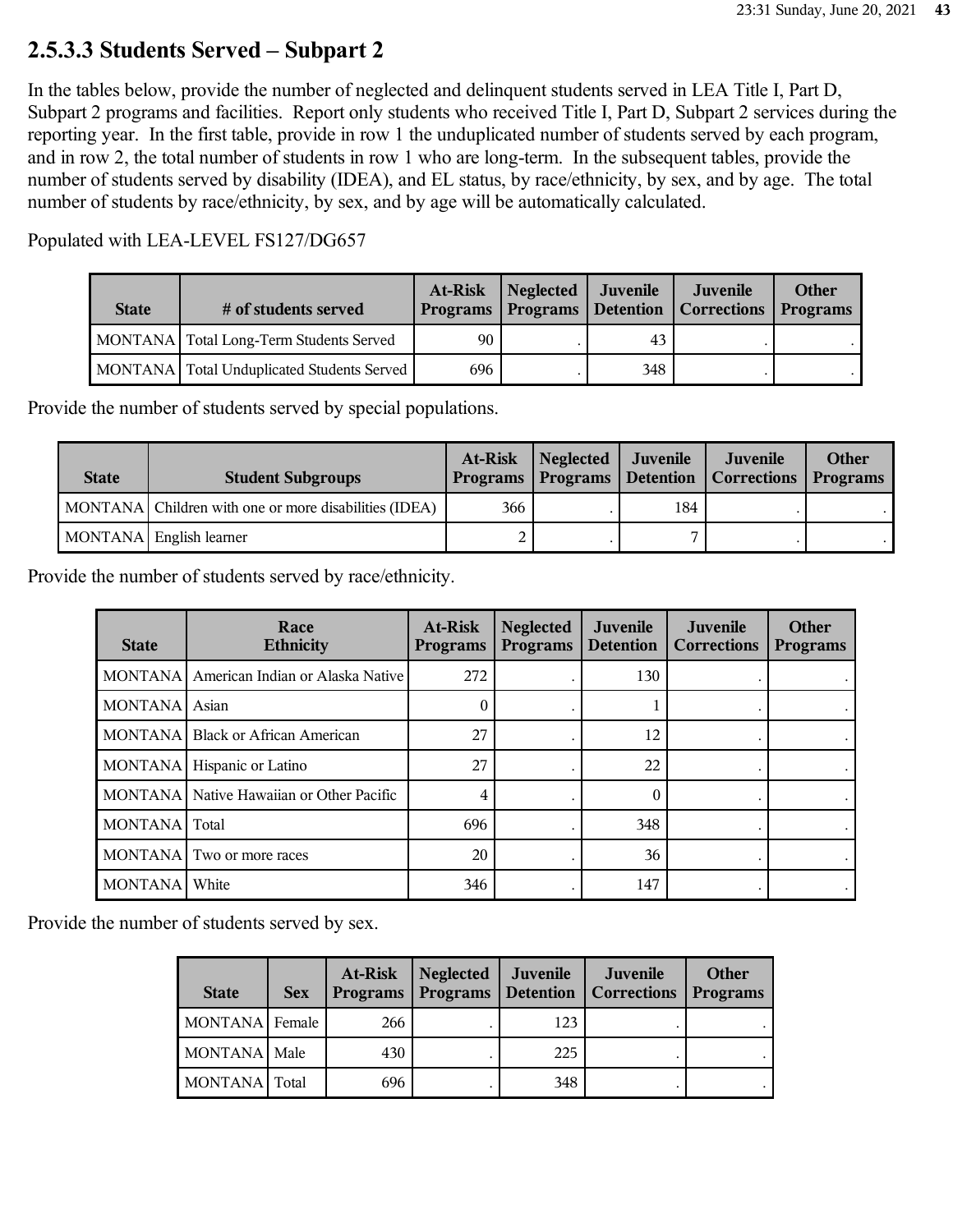Provide the number of students served by age.

| <b>State</b>   | Age          | <b>At-Risk</b><br><b>Programs</b> | <b>Neglected</b><br><b>Programs</b> | Juvenile<br><b>Detention</b> | Juvenile<br><b>Corrections</b> | <b>Other</b><br><b>Programs</b> |
|----------------|--------------|-----------------------------------|-------------------------------------|------------------------------|--------------------------------|---------------------------------|
| <b>MONTANA</b> | 10 years old | 1                                 |                                     | 5                            |                                |                                 |
| <b>MONTANA</b> | 11 years old | 17                                |                                     | 5                            |                                |                                 |
| <b>MONTANA</b> | 12 years old | 20                                |                                     | 11                           |                                |                                 |
| <b>MONTANA</b> | 13 years old | 57                                |                                     | 27                           |                                |                                 |
| <b>MONTANA</b> | 14 years old | 139                               |                                     | 37                           |                                |                                 |
| <b>MONTANA</b> | 15 years old | 144                               |                                     | 63                           |                                |                                 |
| <b>MONTANA</b> | 16 years old | 160                               |                                     | 88                           |                                |                                 |
| <b>MONTANA</b> | 17 years old | 146                               |                                     | 68                           |                                |                                 |
| <b>MONTANA</b> | 18 years old | 12                                |                                     | 42                           |                                |                                 |
| <b>MONTANA</b> | 19 years old | $\mathbf{0}$                      |                                     | $\theta$                     |                                |                                 |
| <b>MONTANA</b> | 20 years old | $\Omega$                          |                                     | $\theta$                     |                                |                                 |
| <b>MONTANA</b> | 21 years old | $\mathbf{0}$                      |                                     | $\boldsymbol{0}$             |                                |                                 |
| <b>MONTANA</b> | 3 through 5  | $\mathbf{0}$                      |                                     | $\theta$                     |                                |                                 |
| MONTANA        | 6 years old  | $\mathbf{0}$                      |                                     | $\boldsymbol{0}$             |                                |                                 |
| <b>MONTANA</b> | 7 years old  | $\mathbf{0}$                      |                                     | $\boldsymbol{0}$             |                                |                                 |
| <b>MONTANA</b> | 8 years old  | $\boldsymbol{0}$                  |                                     | $\boldsymbol{0}$             |                                |                                 |
| <b>MONTANA</b> | 9 years old  | $\theta$                          |                                     | $\overline{2}$               |                                |                                 |
| <b>MONTANA</b> | Total        | 696                               |                                     | 348                          |                                |                                 |

### **FAQ on Unduplicated Count:**

What is an unduplicated count? An unduplicated count is one that counts students only once, even if they were admitted to a facility or program multiple times within the reporting year.

### **FAQ on long-term:**

What is long-term? Long-term refers to students who were enrolled for at least 90 consecutive calendar days from July 1, 2019 through June 30, 2020.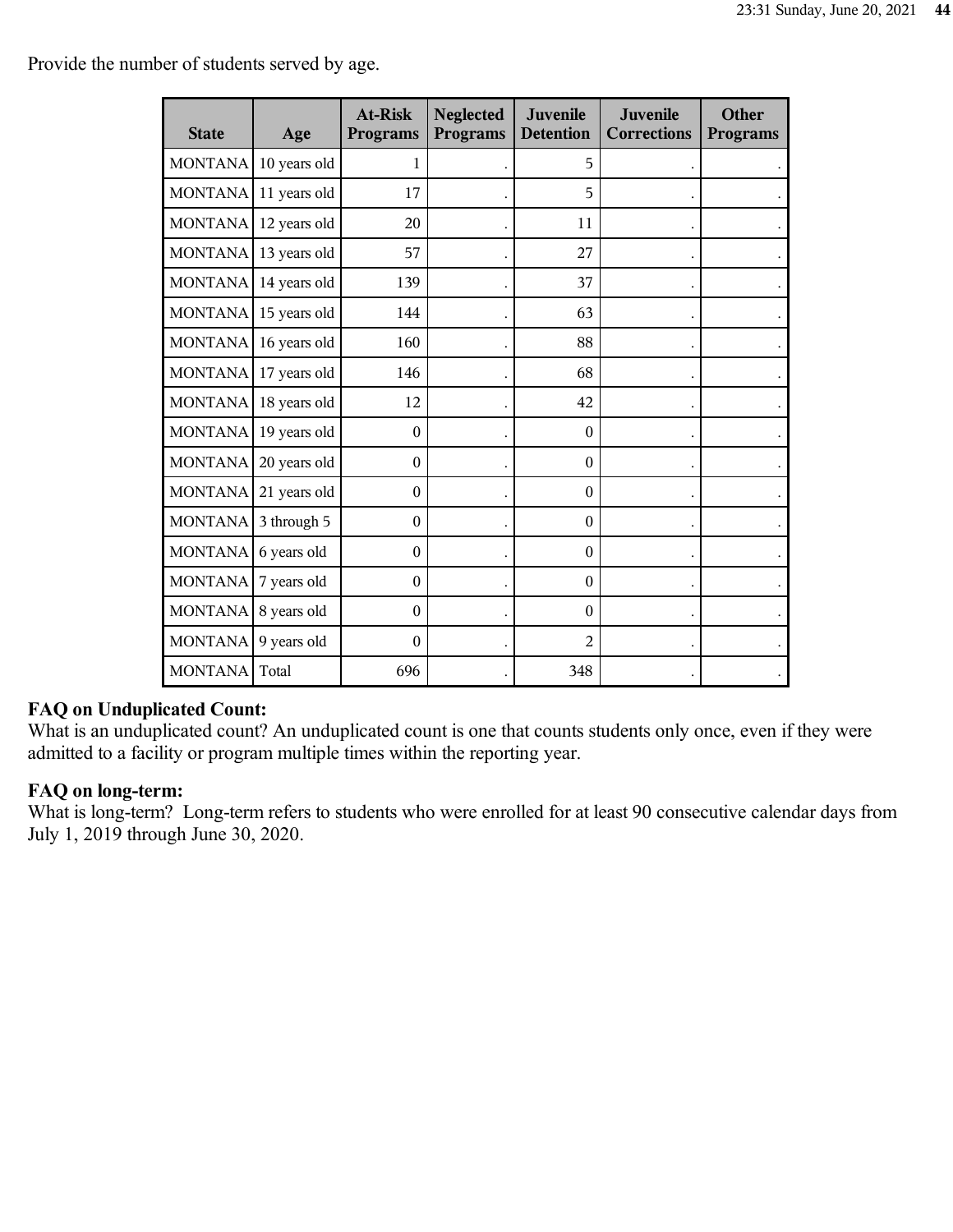### **2.5.3.4 Academic, Career and Technical Outcomes While in the LEA Program/Facility or Within 90 Calendar Days After Exit**

In the tables below, for each program type, provide the number of students who attained academic, career and technical outcomes.

The first table includes outcomes a student is able to achieve only after exit. In this table, provide the unduplicated number of students who enrolled, or planned to enroll, in their local district school within 90 calendar days after exiting. A student may be reported only once, per program type.

The second table includes outcomes a student is able to achieve only one time. In this table, provide the unduplicated number of students who attained the listed outcomes either in the while enrolled in the LEA program/facility column ("in fac.") or in the within 90 calendar days after exiting column. A student may be reported only once across the two time periods, per program type.

The third table includes outcomes a student may achieve more than once. In the "in fac." column, provide the unduplicated number of students who attained academic, career and vocational outcomes while enrolled in the LEA program/facility. In the "90 days after exit" column provide the unduplicated number of students who attained academic, career and vocational outcomes within 90 calendar days after exiting. If a student attained an outcome once in the program/facility and once during the 90 day transition period, that student may be reported once in each column.

**State Outcomes At-Risk Programs - In Fac At-Risk Programs - 90 Days After Exit Neglected Programs - In Fac Neglected Programs - 90 Days After Exit Juvenile Detention - In Fac** MONTANA Earned a GED 15 . . . 8 MONTANA Earned high school course credits 135 . . . 95 MONTANA Enrolled in a GED program 28 . . . 10 MONTANA Enrolled in job training courses/programs 76 . . . 3 MONTANA Obtained employment 13 MONTANA Obtained high school diploma  $\begin{vmatrix} 1 & 1 \\ 2 & 1 \end{vmatrix}$  .

Populated with LEA-LEVEL FS180/DG782 and FS181/DG784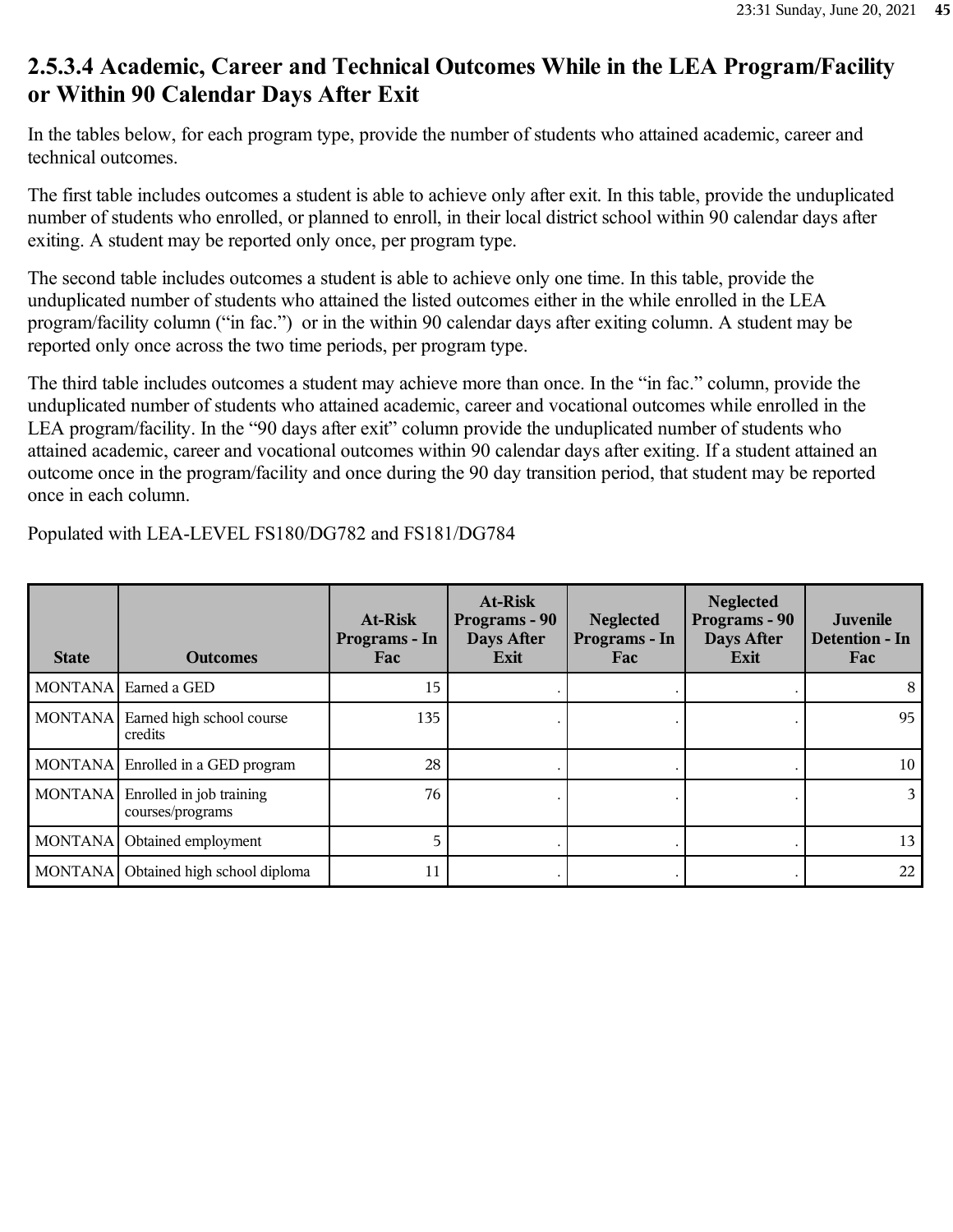| <b>State</b>   | <b>Outcomes</b>                              | Juvenile<br><b>Detention - 90</b><br>Days After<br>Exit | Juvenile<br><b>Corrections - In</b><br>Fac | Juvenile<br><b>Corrections - 90</b><br>Days After Exit | <b>Other</b><br>Programs - In<br>Fac | <b>Other</b><br>Programs - 90<br>Days After<br>Exit |
|----------------|----------------------------------------------|---------------------------------------------------------|--------------------------------------------|--------------------------------------------------------|--------------------------------------|-----------------------------------------------------|
|                | MONTANA Earned a GED                         |                                                         |                                            |                                                        |                                      |                                                     |
| MONTANA        | Earned high school course<br>credits         |                                                         |                                            |                                                        |                                      |                                                     |
| MONTANA        | Enrolled in a GED<br>program                 |                                                         |                                            |                                                        |                                      |                                                     |
| <b>MONTANA</b> | Enrolled in job training<br>courses/programs |                                                         |                                            |                                                        |                                      |                                                     |
| <b>MONTANA</b> | Obtained employment                          |                                                         |                                            |                                                        |                                      |                                                     |
| <b>MONTANA</b> | Obtained high school<br>diploma              |                                                         |                                            |                                                        |                                      |                                                     |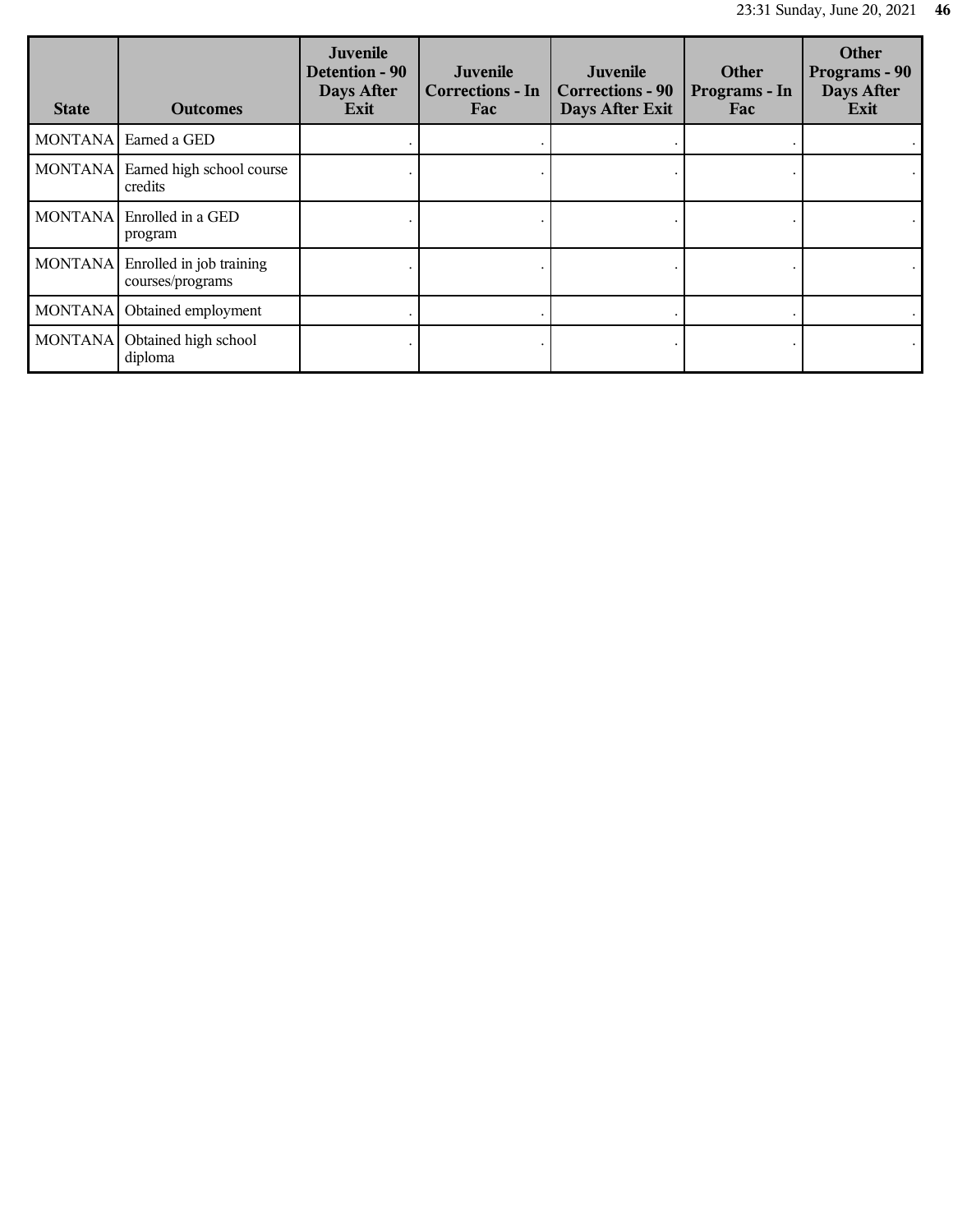### **2.5.3.5 Academic Performance – Subpart 2**

The following questions collect data on the academic performance of neglected and delinquent long-term students served by Title I, Part D, Subpart 2 in reading and mathematics.

### **2.5.3.5.1 Academic Performance in Reading – Subpart 2**

In the table below, provide the unduplicated number of long-term students served by Title I, Part D, Subpart 2, who participated in reading pre- and post-testing. Students should be reported in only one of the four change categories. Reporting pre- and post-test data for at-risk students in the table below is optional.

Report only information on a student's most recent testing data. Students who were pre-tested prior to July 1, 2019, may be included if their post-test was administered during the reporting year. Students who were post-tested after the reporting year ended should be counted in the following year. Below the table is an FAQ about the data collected in this table.

> **State Performance Data(Based on most recent pre post-test data) At-Risk Programs Neglected Programs Juvenile Detention Juvenile Corrections Other Programs** MONTANA More than one full grade  $\begin{vmatrix} 16 & 16 \end{vmatrix}$  . MONTANA Negative change  $\begin{array}{ccc} 0 & 0 & 1 \end{array}$  $MONTANA \vert No change$  0 . 6 MONTANA Total 18 MONTANA Up to one full grade  $\begin{array}{|c|c|c|c|c|c|} \hline 41 & . & . & . \hline \end{array}$

Populated with LEA-LEVEL FS125/DG629

#### **FAQ on long-term:**

What is long-term? Long-term refers to students who were enrolled for at least 90 consecutive calendar days from July 1, 2019, through June 30, 2020.

Is reporting pre/post-test data for at-risk programs required? No, reporting pre/post-test data for at-risk students is no longer required, but States have the option to continue to collect and report it within the CSPR.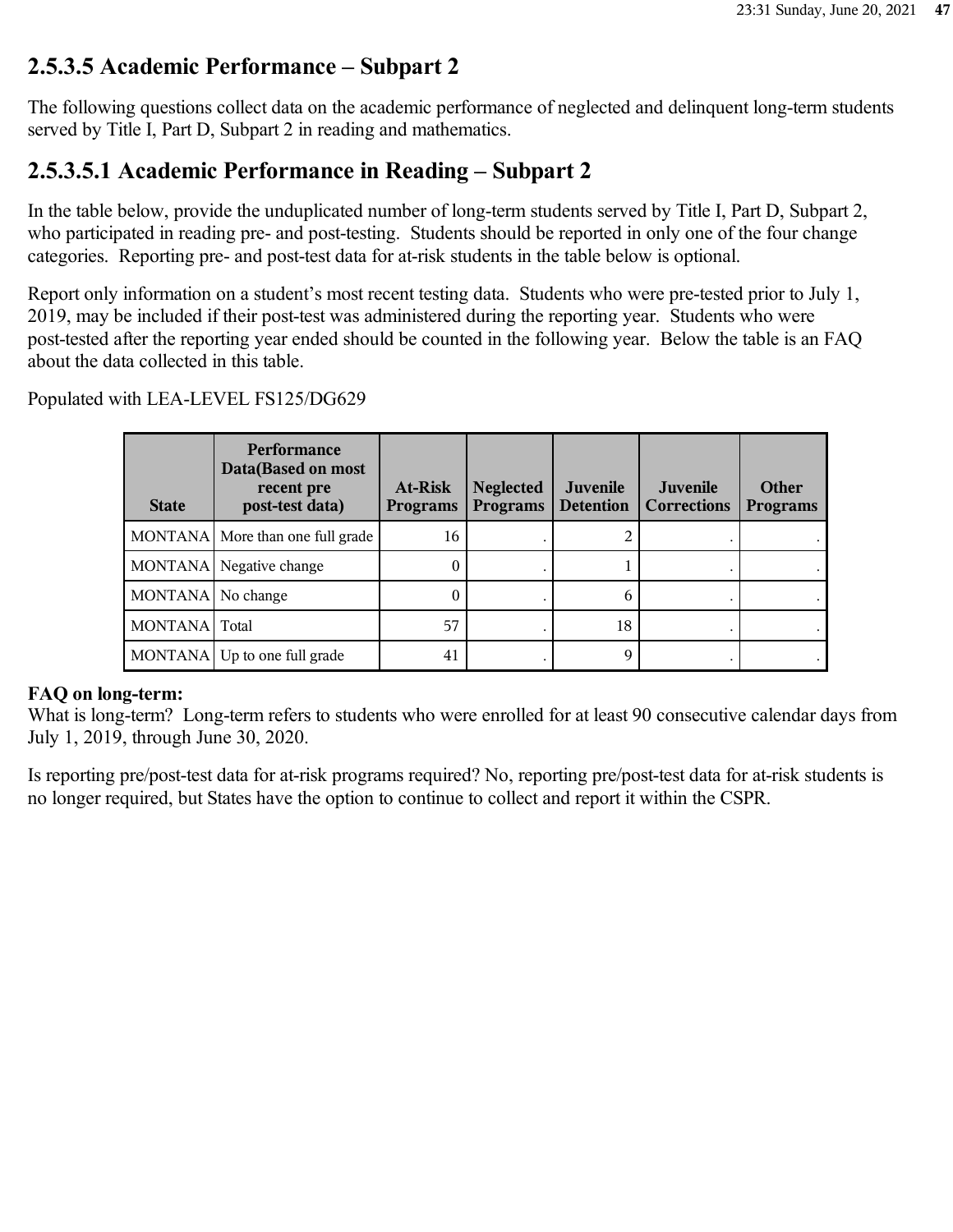### **2.5.3.5.2 Academic Performance in Mathematics – Subpart 2**

In the table below, provide the unduplicated number of long-term students served by Title I, Part D, Subpart 2, who participated in matheatics pre- and post-testing. Students should be reported in only one of the four change categories. Reporting pre- and post-test data for at-risk students in the table below is optional.

Report only information on a student's most recent testing data. Students who were pre-tested prior to July 1, 2019, may be included if their post-test was administered during the reporting year. Students who were post-tested after the reporting year ended should be counted in the following year.

| <b>State</b>  | <b>Performance</b><br>Data(Based on most<br>recent pre<br>post-test data) | At-Risk<br><b>Programs</b> | <b>Neglected</b><br><b>Programs</b> | <b>Juvenile</b><br><b>Detention</b> | Juvenile<br><b>Corrections</b> | Other<br><b>Programs</b> |
|---------------|---------------------------------------------------------------------------|----------------------------|-------------------------------------|-------------------------------------|--------------------------------|--------------------------|
|               | MONTANA More than one full grade                                          | 14                         |                                     |                                     |                                |                          |
|               | MONTANA Negative change                                                   |                            |                                     |                                     |                                |                          |
| MONTANA       | No change                                                                 |                            |                                     | 8                                   |                                |                          |
| MONTANA Total |                                                                           | 57                         |                                     | 18                                  |                                |                          |
|               | MONTANA Up to one full grade                                              | 43                         |                                     |                                     |                                |                          |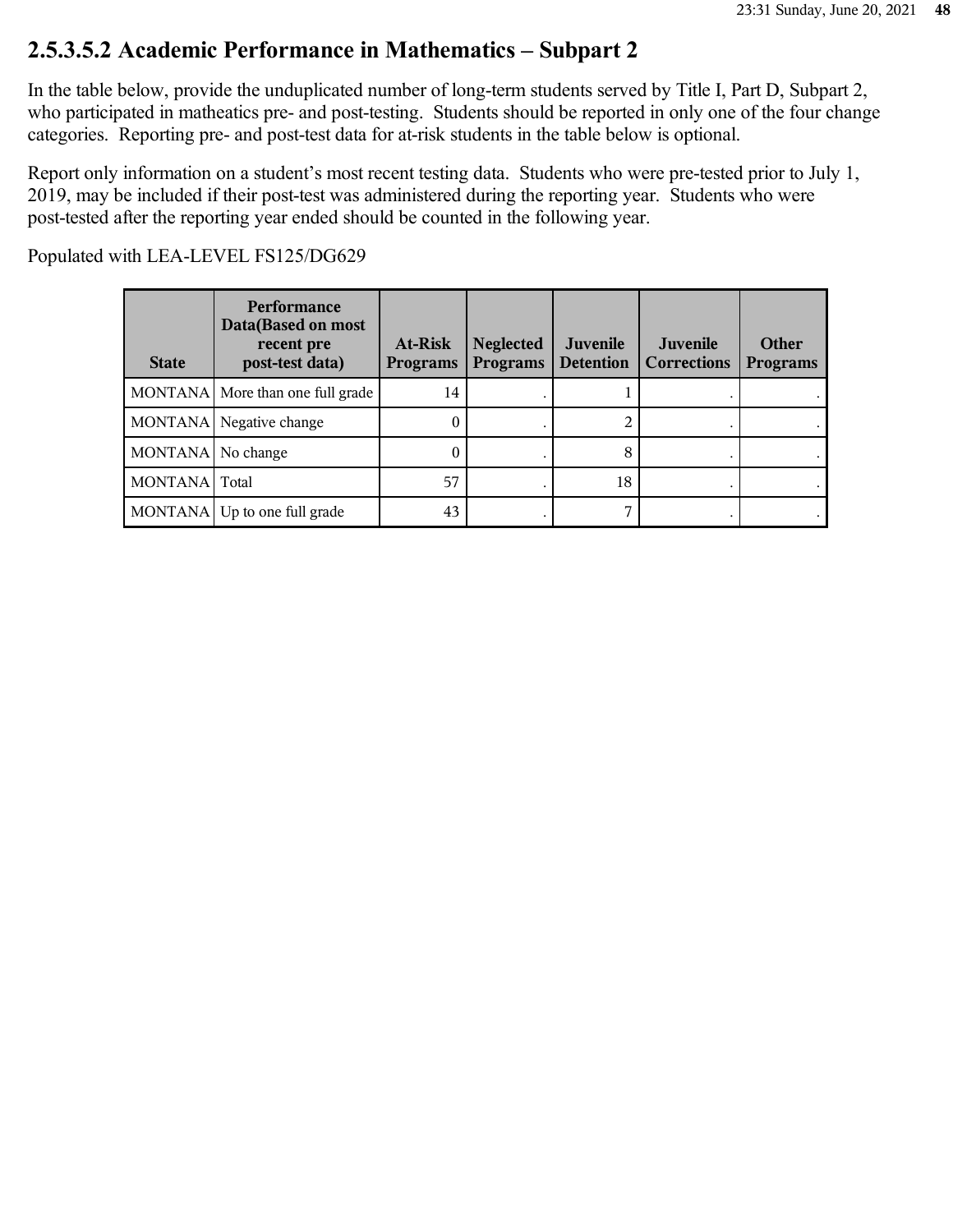# **2.6 STUDENT SUPPORT AND ACADEMIC ENRICHMENT GRANTS (TITLE IV, PART A)**

### **2.6.1 Funds Spent Under Title IV, Part A**

This section collects data on the amount of funds spent by LEAs on the three content areas under Title IV, Part A of the ESEA.

| <b>Content Area</b>                | Amount<br>оf<br><b>Funds</b><br><b>Spent</b> |
|------------------------------------|----------------------------------------------|
| Well-Rounded                       | \$679,398                                    |
| Safe and Healthy Students          | \$502,038                                    |
| <b>Effective Use of Technology</b> | \$260,177                                    |

#### **Data Quality Comments**

The data are accurate as reported by LEAs for the sum of funds spent in each content area. Of Montana's 356 Title IV-A eligible LEAs, 270 transferred all or a portion of their funding from FY 2019's grant award to Title I-A or Title II-A for a total of \$3,478,643 that was not reported spent in a content area because it was transferred out of Title IV-A. For those running a Title IV-A program, many LEAs had to cancel or postpone Title IV-A activities planned for the 2019-2020 School Year due to the COVID-19 health crisis and school closures.

# **2.6.2 LEAs Who Spent Funds Under Title IV, Part A**

This section collects data on the number of LEAs who spent funds by the content areas under Title IV, Part A of the ESEA. For the "Any" category, report the number of LEAs that spent funds in any of the three content areas. An LEA should be included in the count of each content area it spent funds on (i.e. an LEA may be represented in more than one content area in the table below).

| <b>Content Area</b>                | <b>Number</b><br>of LEAs<br><b>Spending</b><br><b>Funds</b> |
|------------------------------------|-------------------------------------------------------------|
| Well-Rounded                       | 71                                                          |
| Safe and Healthy Students          | 68                                                          |
| <b>Effective Use of Technology</b> | 39                                                          |
| Any Content Area                   |                                                             |

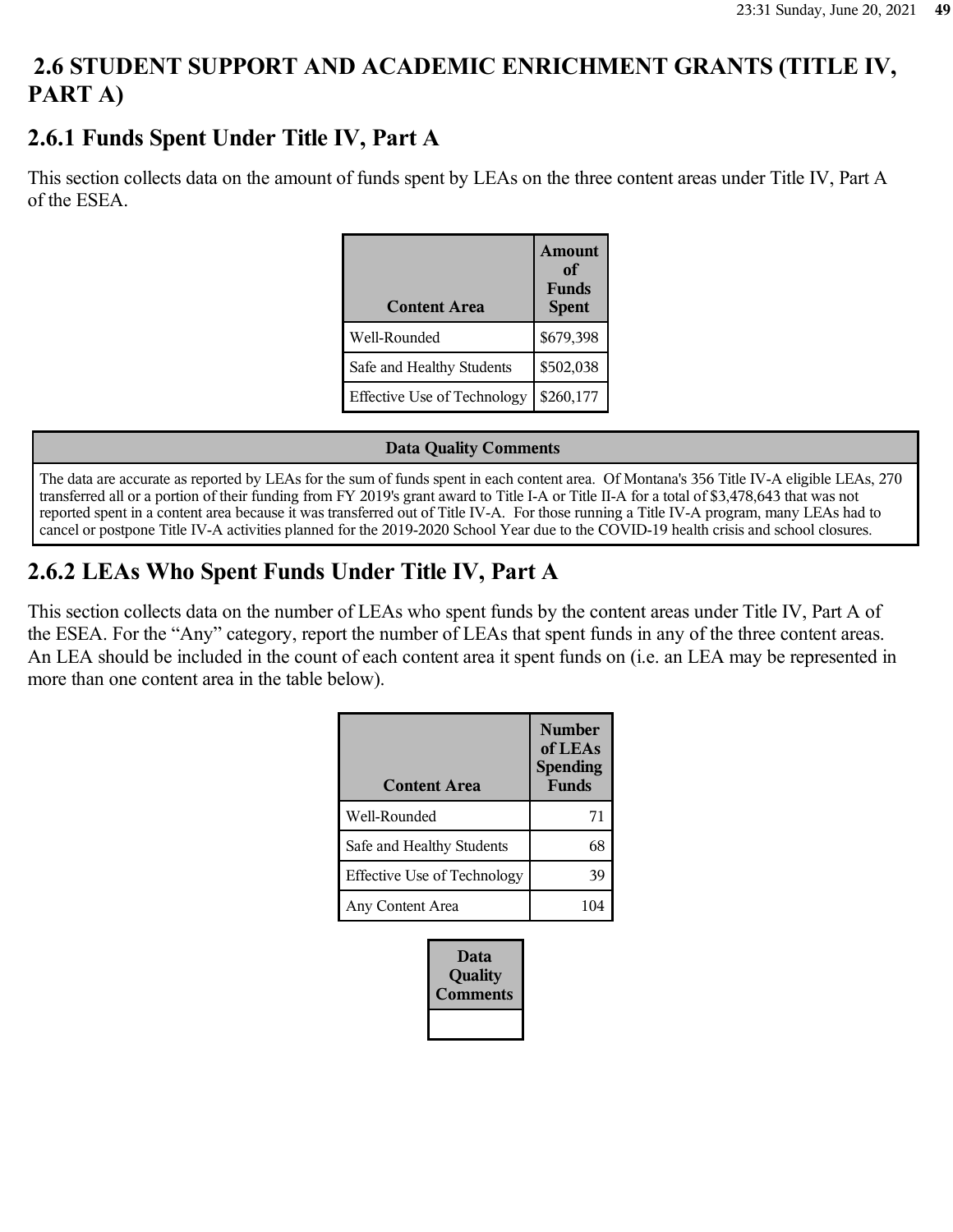# **2.7 FUNDING TRANSFERABILITY FOR STATE AND LOCAL EDUCATIONAL AGENCIES (TITLE V, PART A)**

### **2.7.1 State Transferability of Funds**

In the table below, indicate whether the State transferred funds under the state transferability authority.



### **2.7.2 Local Educational Agency (LEA) Transferability of Funds**

In the table below, indicate the number of LEAs that notified the State that they transferred funds under the LEA transferability authority.

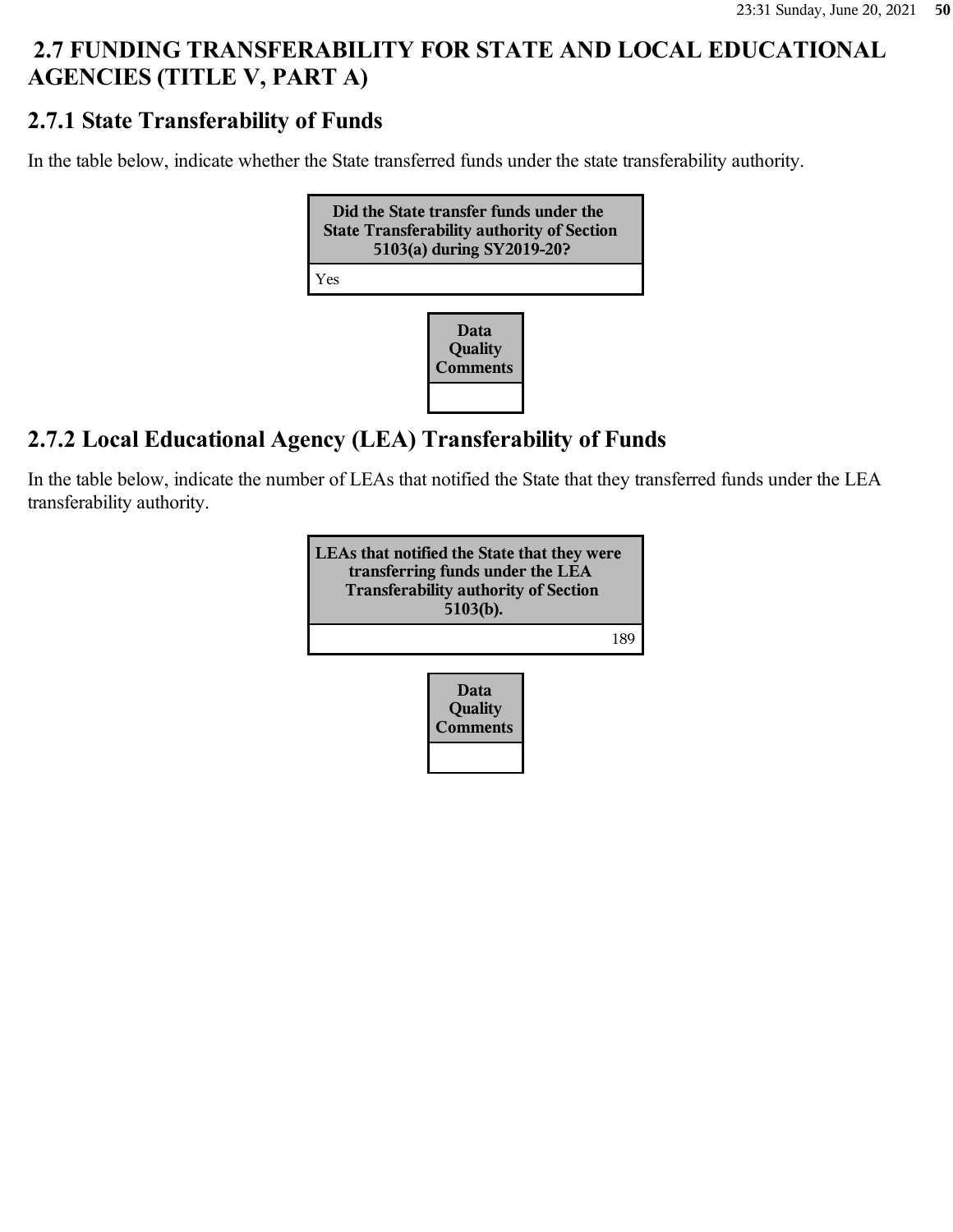# **2.7.3 LEA Funds Transfers**

In the table below, provide the total number of LEAs that transferred funds from an eligible program to another eligible program.

| Program                                                                                                                    | #<br><b>LEAs</b><br><b>Transferring</b><br><b>Funds</b><br><b>FROM</b><br>Eligible<br>Program | #<br><b>LEAs</b><br><b>Transferring</b><br><b>Funds TO</b><br>Eligible<br>Program |
|----------------------------------------------------------------------------------------------------------------------------|-----------------------------------------------------------------------------------------------|-----------------------------------------------------------------------------------|
| Education of Migratory Children (Title I, Part C)                                                                          |                                                                                               | $\mathbf{0}$                                                                      |
| English Language Acquisition, Language Enhancement, and Academic Achievement Act (Title III, Part A)                       |                                                                                               | $\theta$                                                                          |
| Improving Basic Programs Operated by LEAs (Title I, Part A)                                                                |                                                                                               | 270                                                                               |
| Prevention and Intervention Programs for Children and Youth Who Are Neglected, Delinquent, or At-Risk<br>(Title I, Part D) |                                                                                               | $\theta$                                                                          |
| Rural Education Initiative (Title V, Part B)                                                                               |                                                                                               | $\theta$                                                                          |
| Student Support and Enrichment Grants (Title IV, Part A)                                                                   | 270                                                                                           | $\theta$                                                                          |
| Supporting Effective Instruction (Title II, Part A)                                                                        | 189                                                                                           | 50                                                                                |

**Data Quality Comments**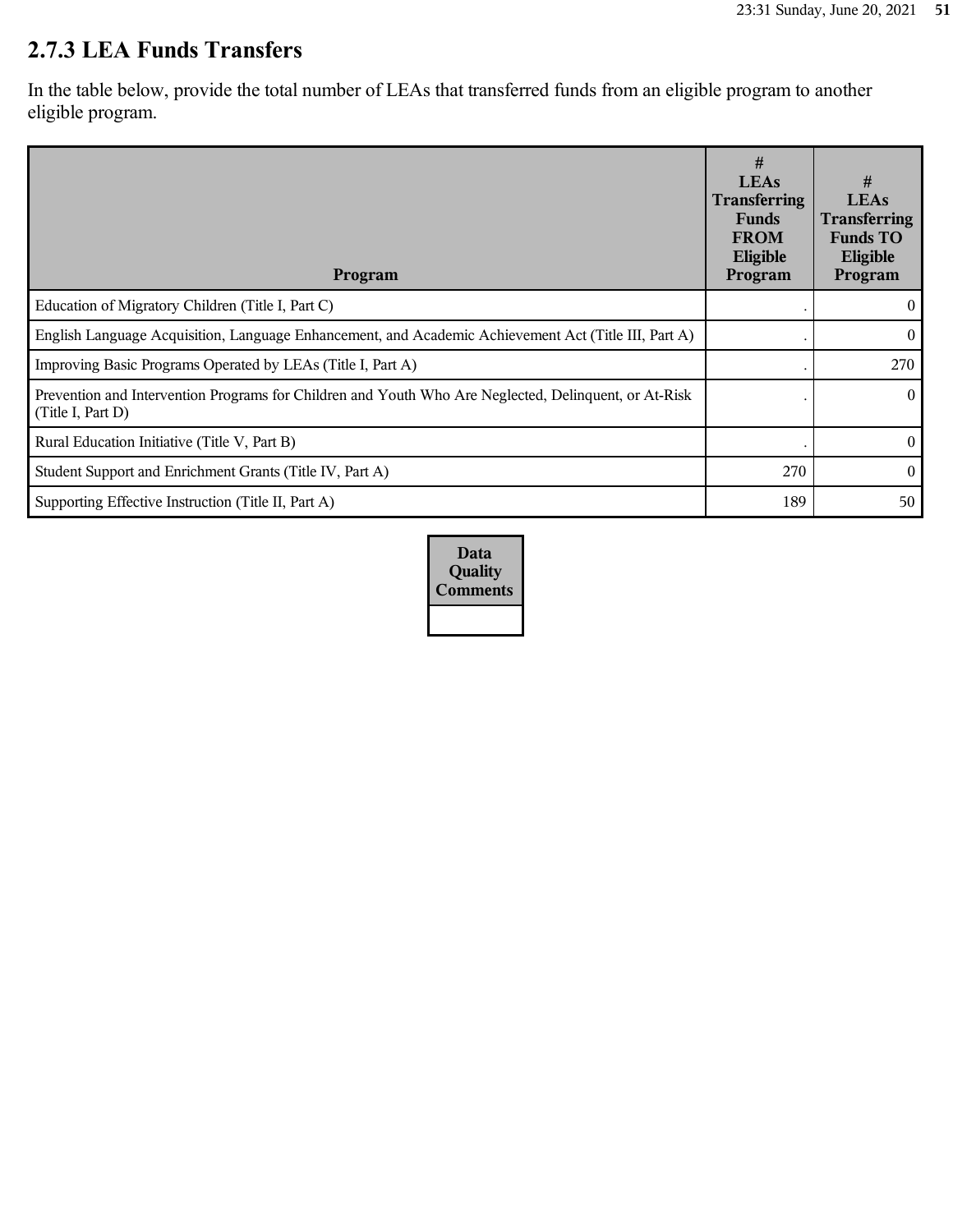In the table below provide the total amount of FY 2019 appropriated funds transferred from and to each eligible program.

| Program                                                                                                                    | <b>Total</b><br>Amount of<br><b>Funds</b><br><b>Transferred</b><br><b>FROM</b><br>Eligible<br>Program | <b>Total</b><br>Amount of<br><b>Funds</b><br><b>Transferred</b><br><b>TO Eligible</b><br>Program |
|----------------------------------------------------------------------------------------------------------------------------|-------------------------------------------------------------------------------------------------------|--------------------------------------------------------------------------------------------------|
| Education of Migratory Children (Title I, Part C)                                                                          |                                                                                                       | \$0                                                                                              |
| English Language Acquisition, Language Enhancement, and Academic Achievement Act (Title III, Part A)                       |                                                                                                       | \$0                                                                                              |
| Improving Basic Programs Operated by LEAs (Title I, Part A)                                                                |                                                                                                       | \$8,144,558                                                                                      |
| Prevention and Intervention Programs for Children and Youth Who Are Neglected, Delinquent, or At-Risk<br>(Title I, Part D) |                                                                                                       | \$0                                                                                              |
| Rural Education Initiative (Title V, Part B)                                                                               |                                                                                                       | \$0                                                                                              |
| Student Support and Enrichment Grants (Title IV, Part A)                                                                   | \$3,478,063                                                                                           | \$0                                                                                              |
| Supporting Effective Instruction (Title II, Part A)                                                                        | \$5,110,576                                                                                           | \$444,081                                                                                        |

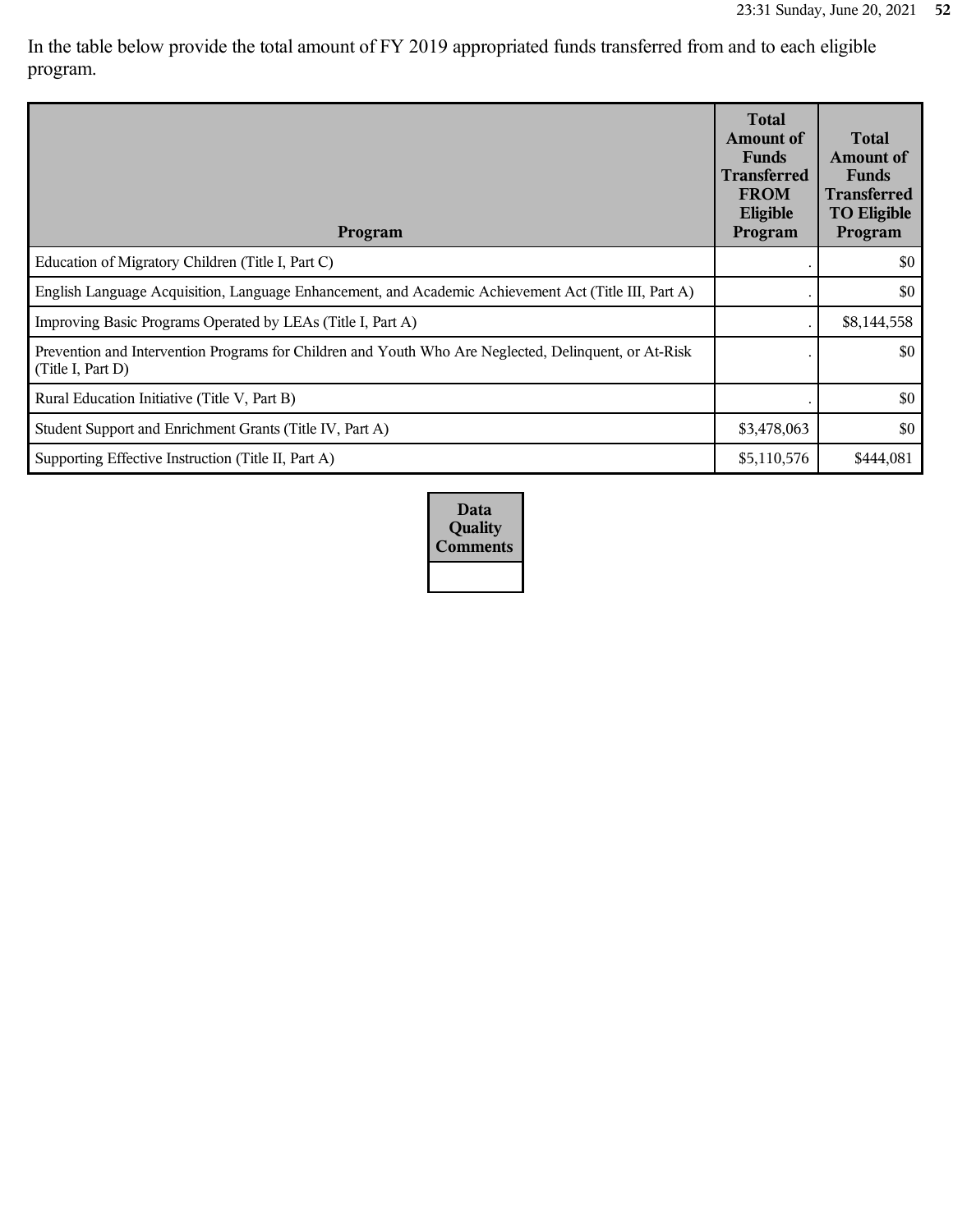## **2.8 RURAL EDUCATION ACHIEVEMENT PROGRAM (REAP)**

This section collects data on the Rural Education Achievement Program (REAP) Title V, Part B, Subparts 1 and 2.

## **2.8.1 LEA Use of Rural Low-Income Schools Program (RLIS) (Title V, Part B, Subpart 2) Grant Funds**

In the table below, provide the number of eligible LEAs that used RLIS funds during SY2019-20 for each of the listed purposes.

| <b>Purpose</b>                                 |    |
|------------------------------------------------|----|
| Activities authorized under Part A of Title I  | 62 |
| Activities authorized under Part A of Title II |    |
| Activities authorized under Title III          |    |
| Activities authorized under Part A of Title IV |    |
| Parental involvement activities                |    |

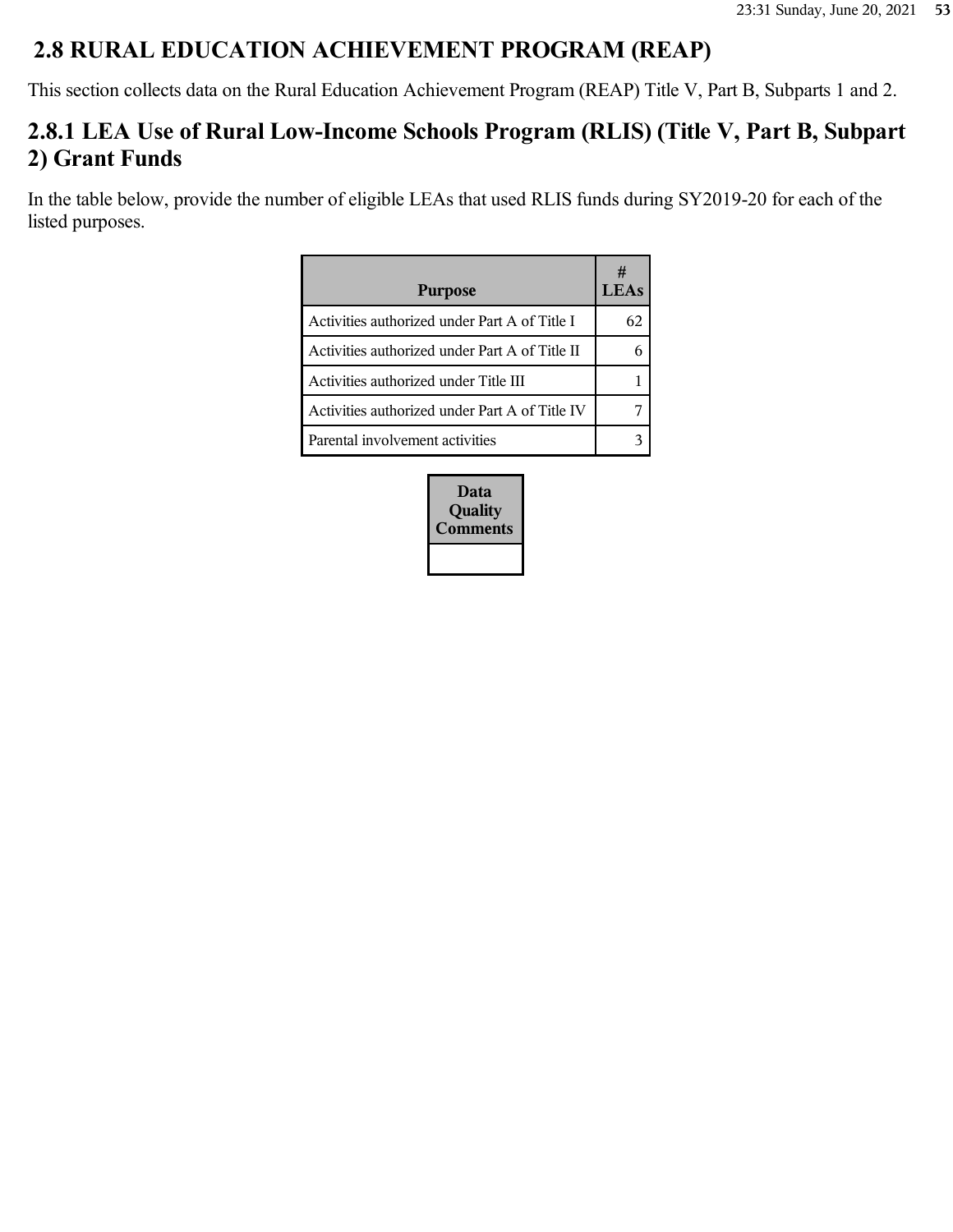### **2.8.2 RLIS Objectives and Outcomes**

In the space below, describe the progress the State has made in meeting the objectives and outcomes for the Rural Low-Income School (RLIS) Program as described in the State's most current Consolidated State Application. If providing quantitative data along with your narrative, please ensure all data is converted to text format.

#### **Comments**

The objective of Title V, Part B, Subpart 2, Rural Education Achievement Program (REAP) is to ensure eligible LEAs have resources to meet statewide goals for student achievement, graduation, school quality and student success. The Montana Office of Public Instruction will support LEAs to use the funds in order to meet state interim and long term goals. Specific outcomes for the program include: " Alignment of resources to support student academic and behavioral needs. The Montana Office of Public Instruction website lists resources specific to Title V, Part B located at: http://opi.mt.gov/Leadership/Academic-Success/Title-Other-Federal-Programs/Small-Rural-Schools this includes webinars hosted by USED. " Increased student achievement and graduation/completer rates. The Montana Office of Public Instruction tracks student achievement through the Ed Facts files submitted to USED. The data analyst tracks the districts that receive Title V, Part B funds. The Montana Office of Public Instruction has interim assessments available to all districts in Montana the access to these interim assessments has shown positive results in year-end assessments. The Continuous School Improvement Plans show increased depth of knowledge of evidence-based school improvement practices and coherent approach to addressing school and district challenges. " Meeting improvement targets on state accountability indicators. The Montana Office of Public Instruction will provide targeted assistance to LEAs struggling to achieve program outcomes, which may include LEAs receiving funds for comprehensive school improvement. The Montana Office of Public Instruction offers a Comprehensive Needs Assessment to all districts which will indicate how LEAs can best target funds to support improvement. " Increased access to and participation in high-quality professional development for teachers in rural schools. The Montana Office of Public Instruction works closely with the RESAs to target professional learning to the specific needs of rural schools. RESAs have local, context-specific knowledge of the learning needs of educators in their region and maintain close contact with districts to ensure professional learning opportunities are aligned with school schedules and educator learning needs.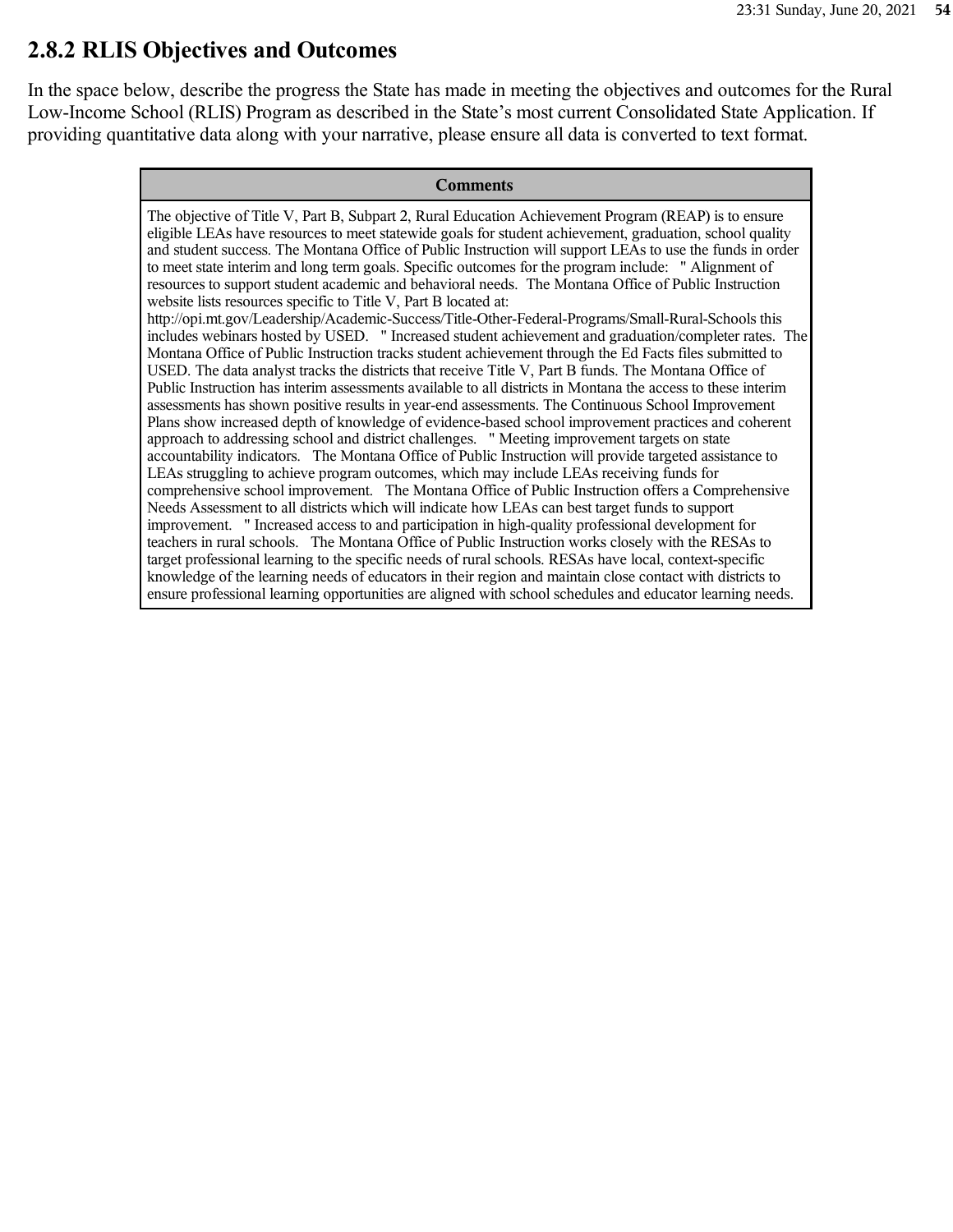### **2.8.3 RLIS Technical Assistance**

In the space below, describe the progress the State has made in providing technical assistance for RLIS LEA sub-grantees as described in the State's most current Consolidated State Application. If providing quantitative data along with your narrative, please ensure all data is converted to text format.

#### **Comments**

The Montana Office of Public Instruction will provide technical assistance to LEAs in the proper use of REAP funds to meet program objectives. Through work sessions, participants will learn how to use the funds for activities under Title I, A; II, A; III, A; IV, A, or parent and family engagement activities, in alignment with their Continuous School Improvement Plans as well as the transferability of Title V, Part B funds. The Montana Office of Public Instruction will also provide targeted assistance to LEAs struggling to achieve program outcomes, which may include LEAs receiving funds for comprehensive school improvement. To ensure effective use of funds, the Montana Office of Public Instruction will continue to provide assistance in the areas of cash management and program monitoring to ensure sub-recipients are utilizing Title V, Part B, Subpart 2 funds appropriately and within the program parameters, and continue to monitor grant balances and requests for funds to ensure sub-recipients are spending down their funds within the guidelines and in a timely manner. The Montana Office of Public Instruction will continue to provide technical assistance to sub-recipients on an as-needed ongoing basis.

### **2.8.4 RLIS Subgrant Award Determination**

Please report the method the SEA used to award grants to eligible LEAs. If the SEA used a competitive process, please describe that process and include a description of the methods and criteria the SEA used to review applications, award funds to LEAs, and how the LEAs were notified of the process. If the SEA used a formula besides one based on the number of students in average daily attendance served by eligible LEAs in the State, please describe that formula, including an explanation of how this alternative formula enables the SEA to allot grant funds in a manner that serves equal or greater concentrations of children from families with incomes below the poverty line, relative to the concentration that would be served if the SEA used a formula based on the number of students in average daily attendance served by eligible LEAs in the State.

**Comments**

The Montana Office of Public Instruction LEAs do not compete but rather are entitled to funds if they meet the federal requirements. Awards are issued annually directly to LEAs on a formula basis. The Montana Office of Public Instruction uses the formula-based grant based on Average Daily Attendance which is calculated by taking the days present divided by the days enrolled by each student by district.